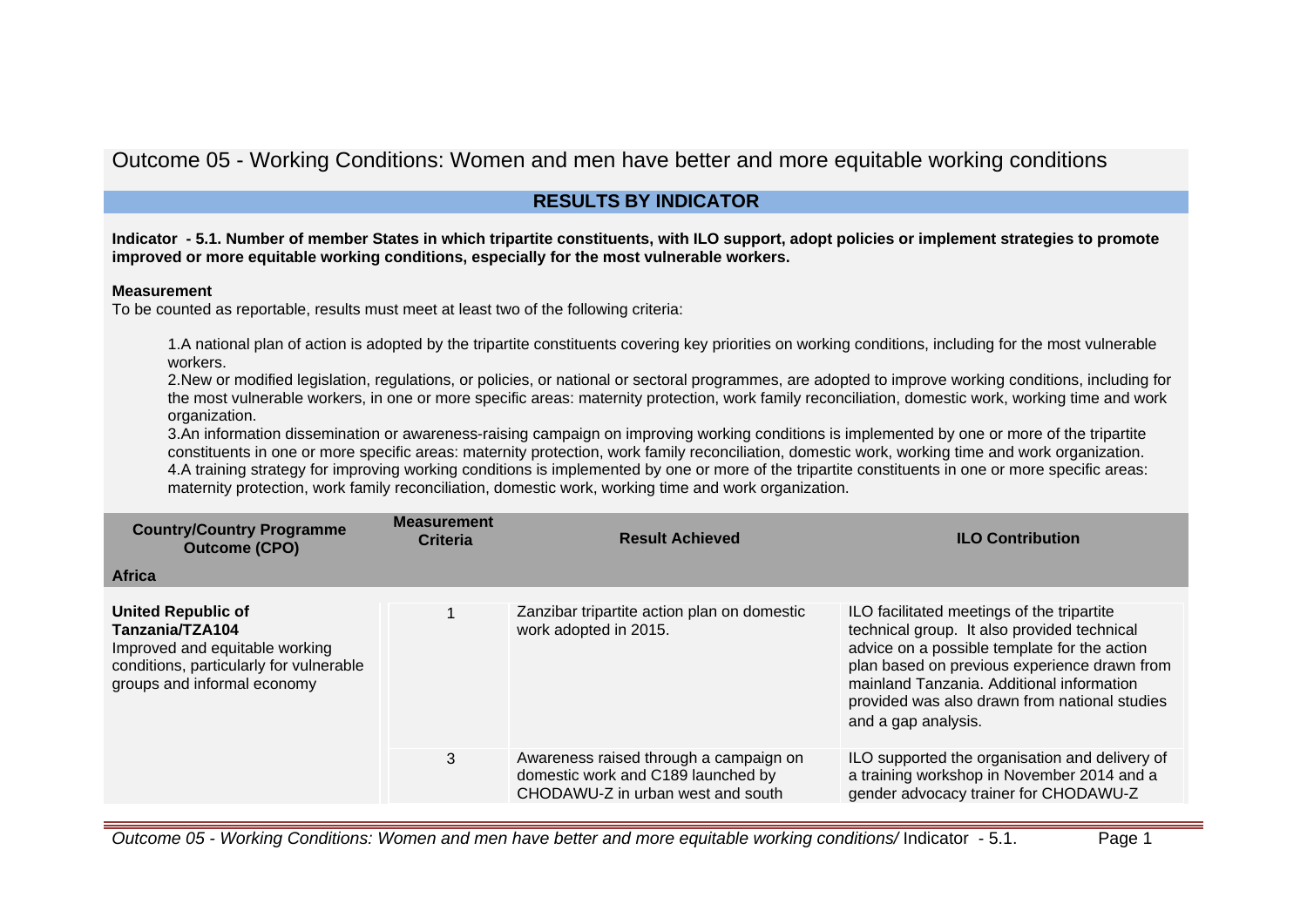|                                                                                                                                                                                                                                   | drama, and dissemination of leaflets.                   | regions of Unguja in May and June 2015, and<br>in the north and south regions of Pemba in<br>June 2015. It consisted of symposia on<br>domestic workers rights and C189, street<br>Awareness raised among the general public,<br>which included employers of domestic<br>workers, about the rights of domestic workers<br>on Domestic Workers Day in June 2015 in<br>Zanzibar (also organized by CHODAWU-Z).                                                                                                                                                                                                                                                                                    | leaders on how to design, plan and carry out<br>strategic media and advocacy campaigns.<br>ILO helped organize the attendance of<br>stakeholders (MSPOLPS, ZANEMA, Police<br>Force, Local Government shehas, district<br>commissioners, ZLSC) in the symposia and for<br>launching the advocacy campaign.<br>ILO provided technical support (from SIDA and<br>UNDAP Tanzania), to CHODAWU-Z to<br>organize Domestic Workers Day in 2015.                                                                                            |
|-----------------------------------------------------------------------------------------------------------------------------------------------------------------------------------------------------------------------------------|---------------------------------------------------------|-------------------------------------------------------------------------------------------------------------------------------------------------------------------------------------------------------------------------------------------------------------------------------------------------------------------------------------------------------------------------------------------------------------------------------------------------------------------------------------------------------------------------------------------------------------------------------------------------------------------------------------------------------------------------------------------------|-------------------------------------------------------------------------------------------------------------------------------------------------------------------------------------------------------------------------------------------------------------------------------------------------------------------------------------------------------------------------------------------------------------------------------------------------------------------------------------------------------------------------------------|
| 4                                                                                                                                                                                                                                 | accordance with Tanzania-Mainlands<br>domestic workers. | The Ministry of Labour and the Ministry of<br>State President Office Labour and Public<br>Service (MSPOLPS) supported a training<br>course provided by the ILO to improve labour<br>inspection and dispute resolution in the<br>domestic work sector. 31 labour officers and<br>inspectors from Ministry of Labour (Mainland)<br>and MSPOPLPS (Zanzibar) were trained in<br>labour inspection in the domestic work sector<br>in January 2015; and 40 mediators and<br>arbitrators trained in dispute prevention and<br>resolution in the domestic work sector in<br>October 2015. These were achieved in<br>Tripartite Action Plan to improve working<br>conditions and promote decent work for | Upon request of the Ministry of Labour<br>(Mainland) and the MSPOPLPS (Zanzibar), in<br>support of the Tripartite Action Plan adopted by<br>the national partners in 2013, the ILO facilitated<br>and supported the organization and delivery of<br>training courses, using the ILO training module<br>on Labour Inspection in Domestic Work and<br>the recently developed ILO Training module on<br>Dispute Prevention and Resolution in the<br>Domestic Work Sector. Funding support was<br>provided by the Government of Sweden. |
| Additional CPO Information (This information should only be added when relevant and necessary and should not repeat information already<br>entered under results or ILO contribution)<br>a)Gender equality and non-discrimination |                                                         | b) Partnerships (external)                                                                                                                                                                                                                                                                                                                                                                                                                                                                                                                                                                                                                                                                      |                                                                                                                                                                                                                                                                                                                                                                                                                                                                                                                                     |
| Unequal and discriminatory treatment of domestic workers in law and                                                                                                                                                               |                                                         |                                                                                                                                                                                                                                                                                                                                                                                                                                                                                                                                                                                                                                                                                                 | ILO collaborated with non-governmental organizations (NGOs) to raise                                                                                                                                                                                                                                                                                                                                                                                                                                                                |
| practice (including a high incidence of unpaid employment) in Tanzania is<br>related to (i) inequality between households and women, between urban and                                                                            |                                                         | outputs.                                                                                                                                                                                                                                                                                                                                                                                                                                                                                                                                                                                                                                                                                        | awareness about C189 and also with UNDAP to deliver the activities and                                                                                                                                                                                                                                                                                                                                                                                                                                                              |

well-off women who can outsource their unpaid care work to poor women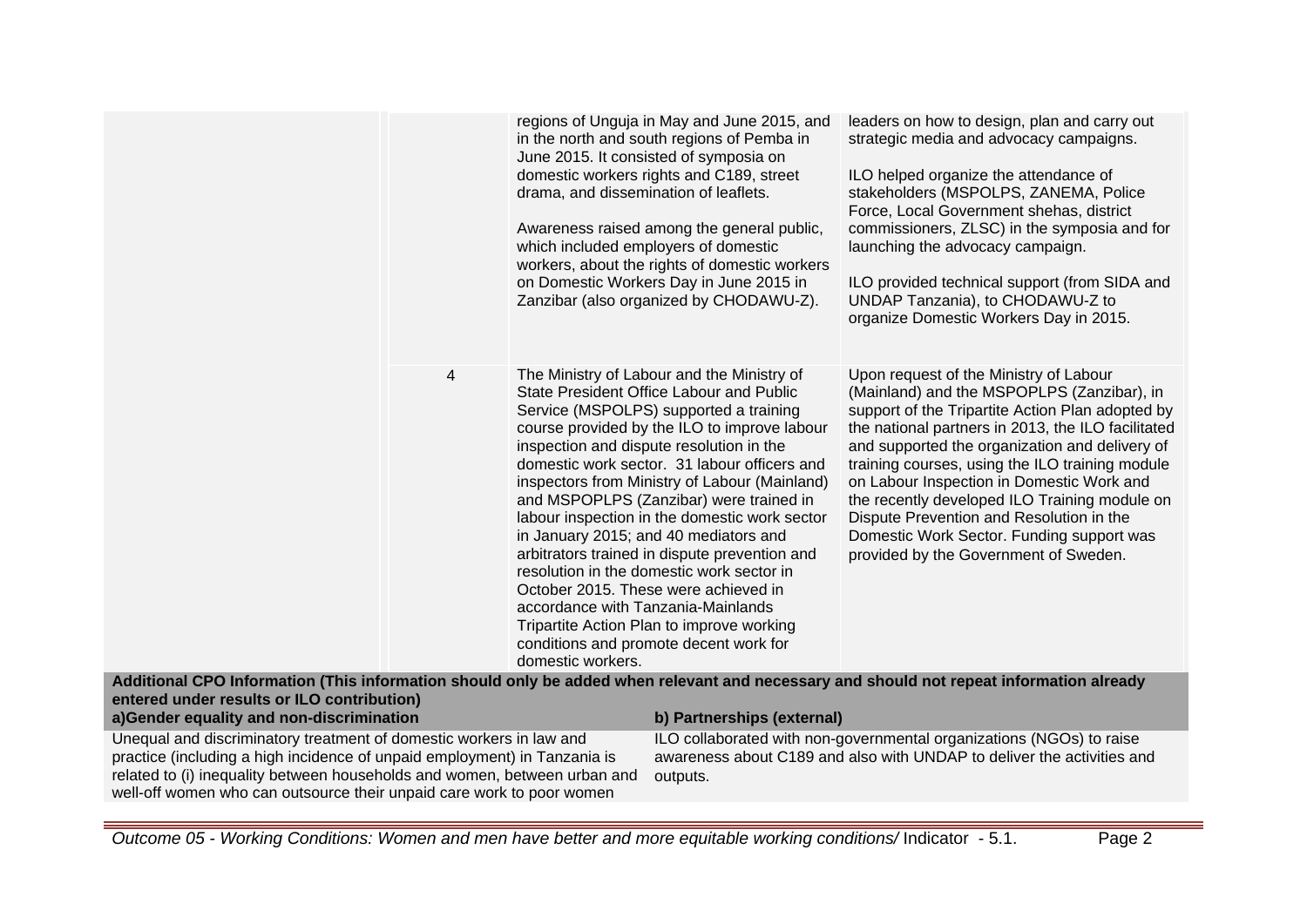and "housegirls" and (ii) dominance of a paternalistic-maternalistic view of the treatment of "housegirls" (studies on domestic work in Tanzania). ILO engaged gender experts in advocacy training and highlighted gender dimensions in all training workshops on domestic work.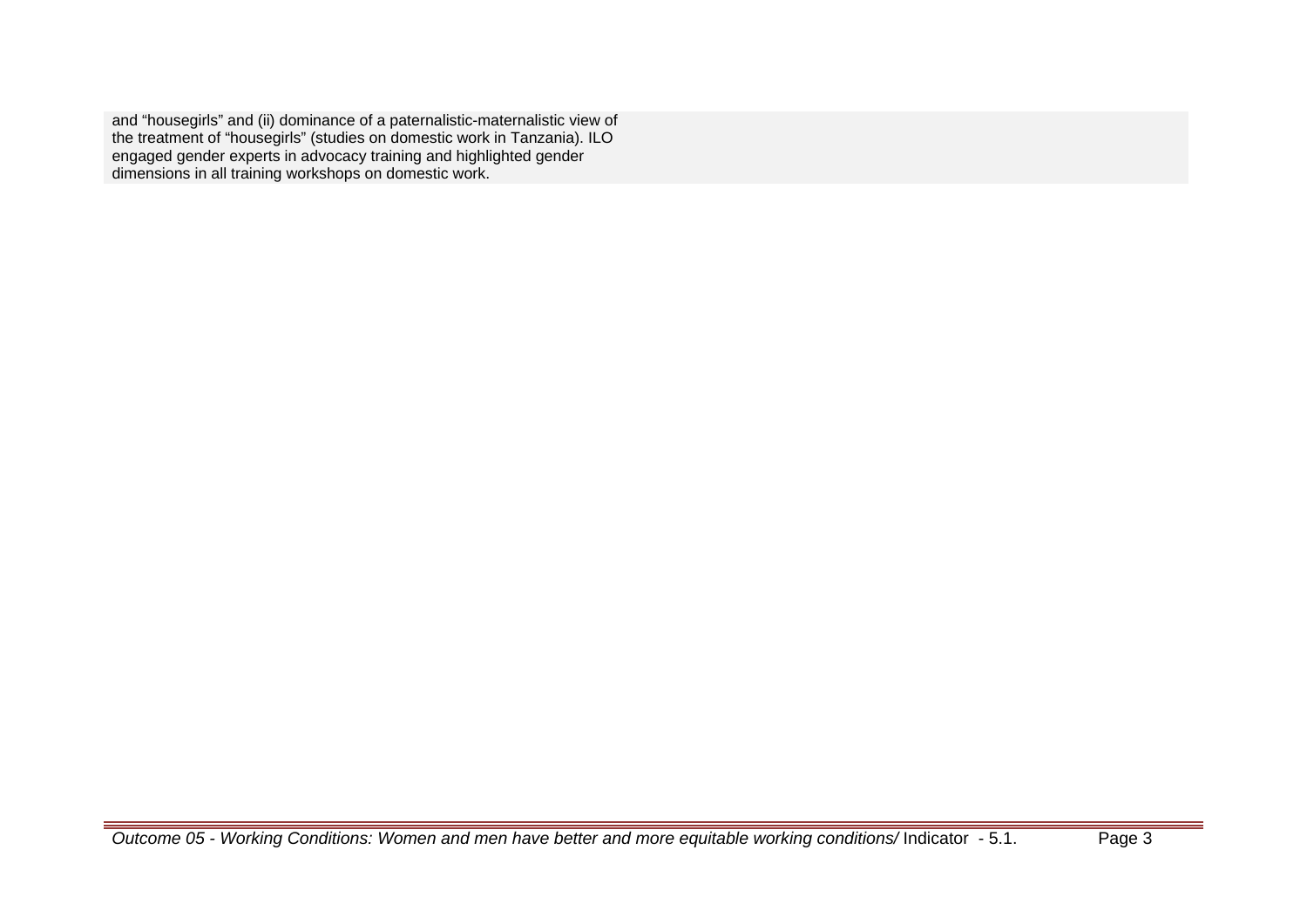| Egypt/EGY151<br>Promotion of improved and more<br>equitable conditions of work | 3 | Awareness campaigns on women's<br>employment rights at work launched by<br>employers' organisations, namely the<br>Federation of Egyptian Industries (FEI), and 5<br>trade unions in the first part of 2014.<br>Following the campaign, a unit to support<br>women in business within the FEI was<br>created in November 2014. The FEI women<br>in business support unit has the mandate to<br>develop FEI action on the gender aspects of<br>work organisation and on women's<br>participation in the corporate and<br>associations boards, including through<br>provision of training. A joint committee on<br>gender issues was also created within the<br>trade unions in February 2015. | The ILO supported the creation of the trade<br>unions' joint committee on gender issues<br>through: (i) sensitization of the trade unions<br>leaders on the role of trade unions in promoting<br>gender equality; (ii) coordination and follow-up<br>with 5 independent trade unions for the<br>creation of the joint committee, (iii) assistance<br>in the drafting of the committee TORs and (iv)<br>in the development of a training plan. The<br>creation of this committee was announced in a<br>conference that included 60 senior trade union<br>representatives from the five independent trade<br>unions in Egypt (3 national and 2 sectoral).<br>The ILO recommended the establishment of<br>the women in business support unit to the FEI.<br>It further assisted the FEI in the identification of<br>focal points in each FEI chamber of industry. A<br>High-level Conference on Women in Business<br>was also jointly organized when the creation of<br>the Women in Business (WIB) unit was<br>announced. |
|--------------------------------------------------------------------------------|---|----------------------------------------------------------------------------------------------------------------------------------------------------------------------------------------------------------------------------------------------------------------------------------------------------------------------------------------------------------------------------------------------------------------------------------------------------------------------------------------------------------------------------------------------------------------------------------------------------------------------------------------------------------------------------------------------|-------------------------------------------------------------------------------------------------------------------------------------------------------------------------------------------------------------------------------------------------------------------------------------------------------------------------------------------------------------------------------------------------------------------------------------------------------------------------------------------------------------------------------------------------------------------------------------------------------------------------------------------------------------------------------------------------------------------------------------------------------------------------------------------------------------------------------------------------------------------------------------------------------------------------------------------------------------------------------------------------------------------------|
|                                                                                | 4 | The FEI women in business support unit<br>organised training for business women on<br>women's access to finance, a key factor the<br>unit identified as hindering women's<br>participation in the labour market through<br>entrepreneurship. Two workshops were<br>organized in Alexandria and Cairo in<br>September 2015 for 45 businesswomen.<br>FEI contributed to the development of the<br>National Assessment of Women's<br>Entrepreneurship Development (WED)                                                                                                                                                                                                                         | Upon its creation, the ILO provided additional<br>technical assistance to the FEI businesswomen<br>support unit to support its development.<br>Members (15) of the trade unions' joint<br>committee on gender issues trained by the ILO<br>on gender and trade unions issues, which<br>included: maternity protection, work-family<br>reconciliation, domestic work, working time and<br>work organization held in February 2015. The<br>training was reproduced in a cycle of 5<br>workshops in Upper Egypt, including Fayoum,                                                                                                                                                                                                                                                                                                                                                                                                                                                                                         |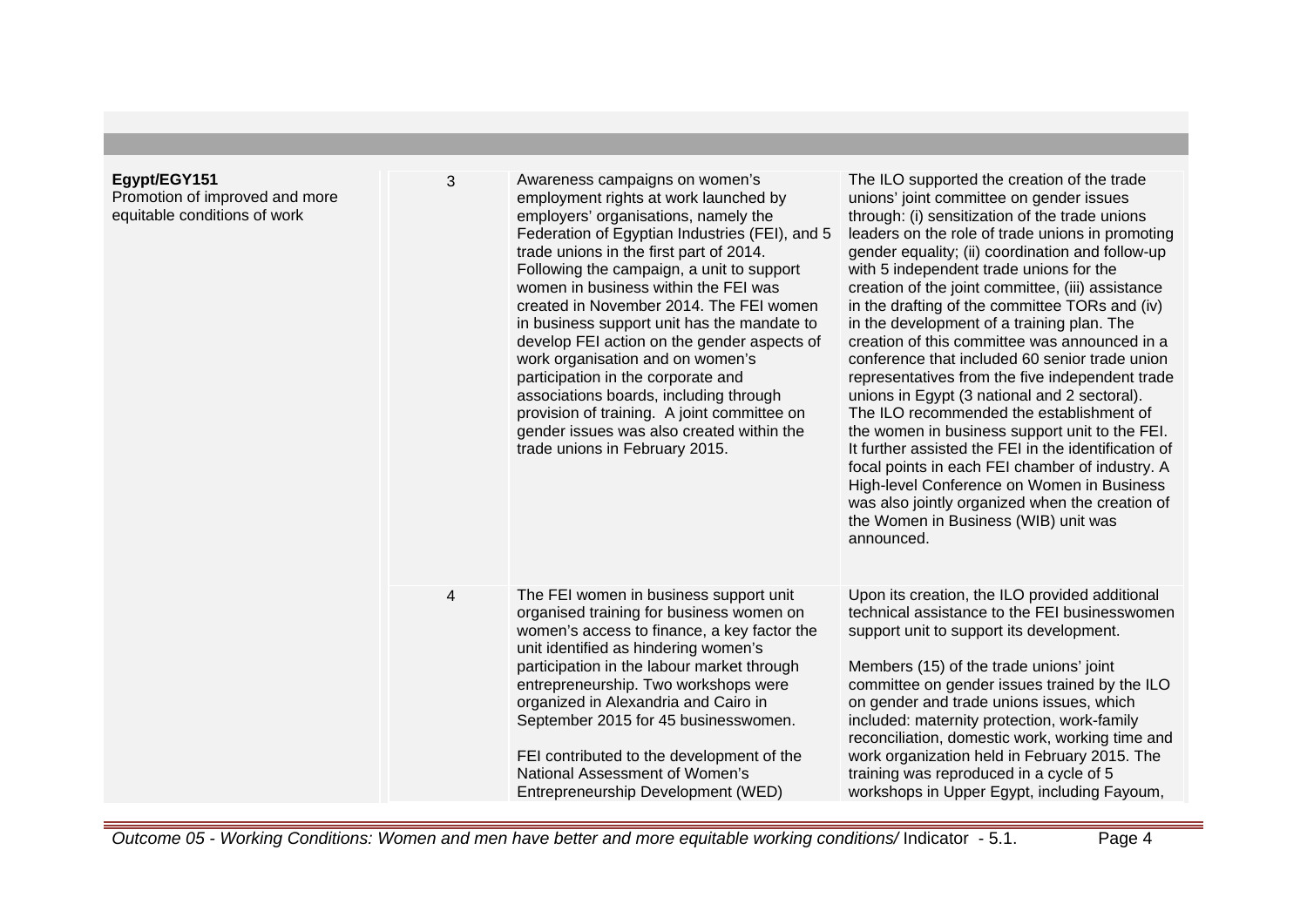Development Framework Conditions from July 2015 to December 2015. This Assessment provides recommendations to remove barriers to the development of women's entrepreneurship, which included strengthening women's access to management and ownership of enterprises. Souhag, and Aswan. The ILO engaged the Industrial Modernization Centre to coordinate the process and facilitate the development of the National Assessment of Women's Entrepreneurship Development (WED) Development Framework Conditions. This involved a participatory identification and analysis of issues (through a desk review, interviews with key informants, focus group discussions and a survey among women-entrepreneurs) and recommendations along the WED's six framework areas defined with the II  $\Omega$ The ILO delivered a Training of Trainers Workshop for the National Participatory Gender Audit (PGA) Team in May 2015 which took place in Cairo for 30 participants from different ministries including: Ministry of Manpower and Migration; Ministry of Social Solidarity; Ministry of Planning; Ministry of Technical and Vocational Educational; Ministry of International Cooperation; National Council for Women; the Social Fund for Development; Central Agency for Public Mobilization and Statistics (CAPMAS).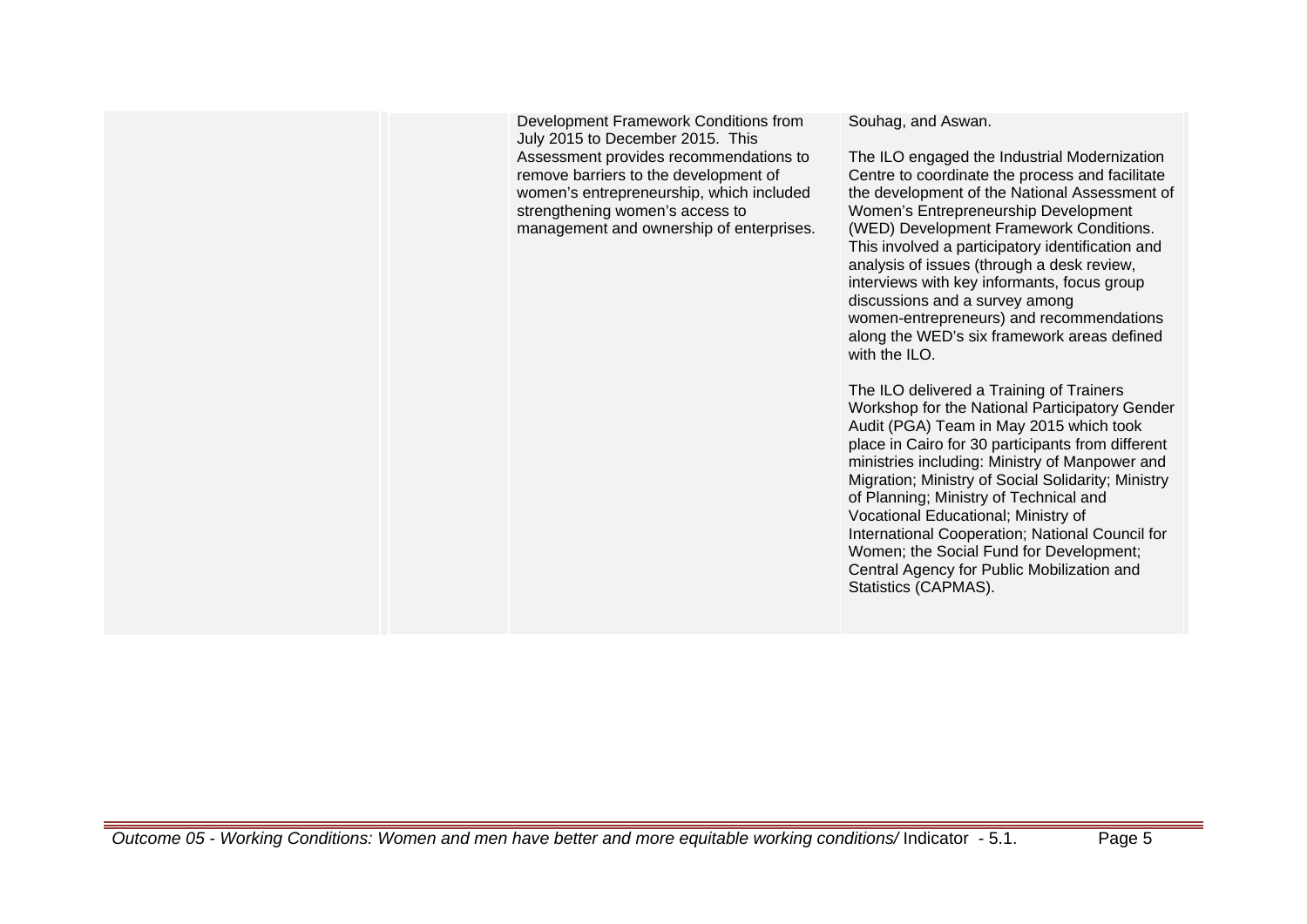## **Senegal/SEN130**

Les conditions de travail pour les hommes et les femmes de l'economie informelle et pour les travailleuses domestiques sont ameliorees

1 Un plan d'action sur la protection de la maternité a été adopté en décembre 2014, par les mandants tripartites et les partenaires, pour la ratification et l'application de la Convention n°183 sur la protection de la maternité au travail.

> Le comité national pour la protection de la maternité au travail officiellement mis en place en décembre 2014.

Un plan d'action sur la promotion du travail domestique (C189)a été adopté en juillet 2015, par les mandants tripartites et les partenaires.

Le BIT a formé 80 représentants-tes des mandants et partenaires lors de deux ateliers de formation (Janvier 2014 - Avril 2014) sur la protection de la maternité au travail.

Le BIT a réalisé une étude (Juin 2014) comparative des dispositions de la Convention N° 183 et la recommandation n°191 de l'OIT (2000), de la législation et de la pratique en matière de protection de la maternité au Sénégal. Le BIT a ensuite appuyé techniquement un atelier (Septembre 2014) où les mandants et partenaires ont validé cette étude qui leur a permis de formuler une proposition de plan d'action national pour la protection de la maternité au travail.

Le BIT a soutenu (techniquement) diverses rencontres périodiques du Comité National pour la finalisation du plan d'action sur la protection de la maternité au travail ainsi que l'organisation de la rencontre de validation du plan d'actions (décembre 2014) qui a regroupé 40 représentants-tes des mandants et partenaires.

Le BIT a réalisé une étude (Janvier - Mars 2015) sur les discriminations et les inégalités de genre dans le travail domestique au Sénégal ; et une étude (avril 2015) comparative des dispositions de la Convention N° 189 et la recommandation n°201 de l'OIT, de la législation et de la pratique sur le travail domestique au Sénégal.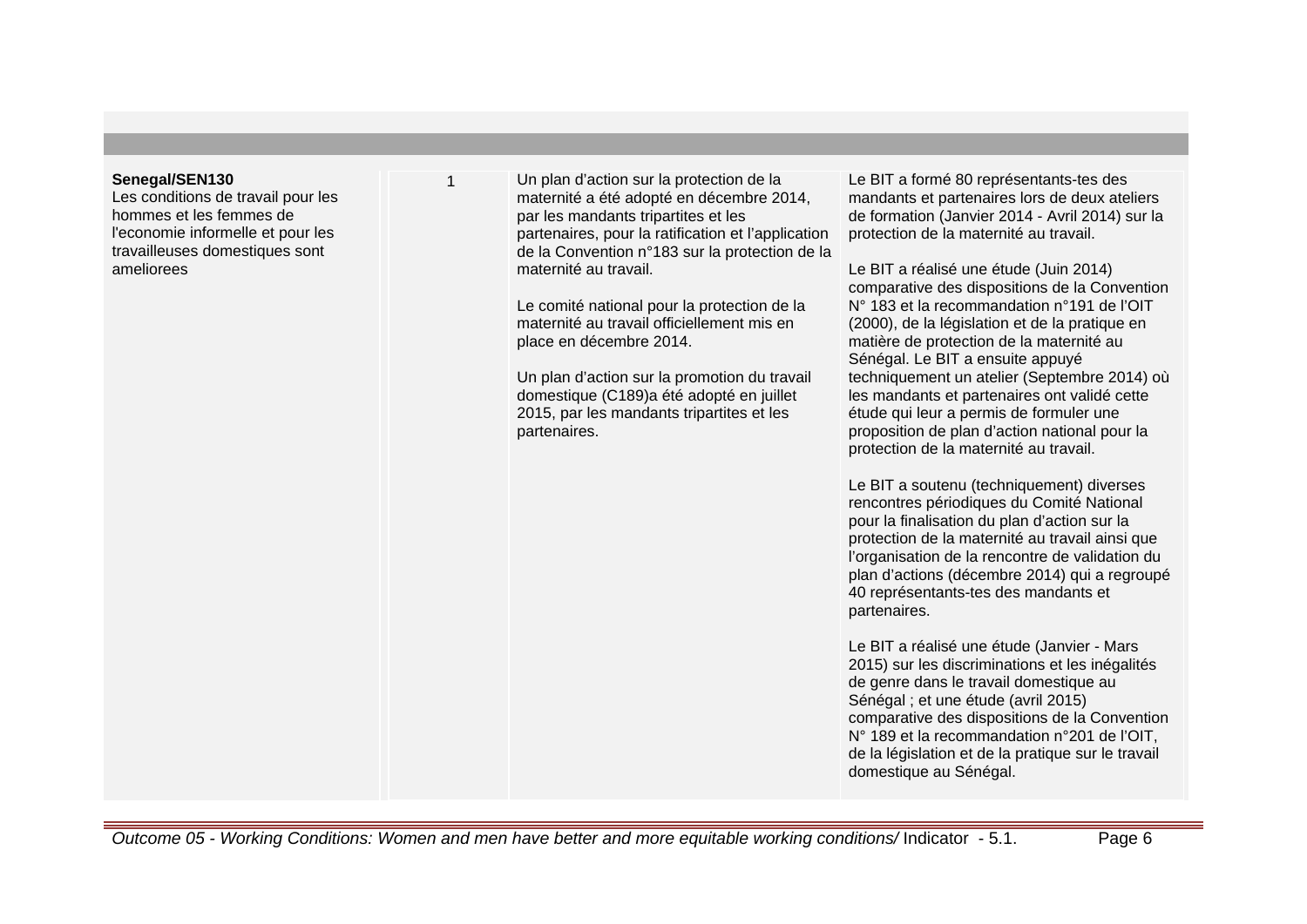|   |                                                                                                                                                                                                                                                                                                               | Le BIT a aussi appuyé techniquement<br>l'organisation d'un atelier national de restitution<br>des études sur le travail domestique et de<br>formulation d'un plan d'action pour la<br>promotion du travail domestique (mai 2015).<br>Cet atelier a regroupé 36 participants-tes des<br>mandants et partenaires.<br>Le BIT a soutenu techniquement la formulation<br>du plan d'action pour la ratification et<br>l'application de la Convention n°189 sur le<br>travail domestique par les mandants et les<br>partenaires, en mai 2015. Les missions du<br>Comité National pour la protection de la<br>maternité sont élargies. Suite aux<br>recommandations de l'atelier du 19-21 mai<br>2015, elles englobent la valorisation du travail<br>domestique. |
|---|---------------------------------------------------------------------------------------------------------------------------------------------------------------------------------------------------------------------------------------------------------------------------------------------------------------|----------------------------------------------------------------------------------------------------------------------------------------------------------------------------------------------------------------------------------------------------------------------------------------------------------------------------------------------------------------------------------------------------------------------------------------------------------------------------------------------------------------------------------------------------------------------------------------------------------------------------------------------------------------------------------------------------------------------------------------------------------|
| 3 | Une stratégie de sensibilisation et de<br>communication (tels que des plaidoyers et<br>des conférences publiques menées par les<br>mandants) pour la ratification et l'application<br>de C183 sur la protection de la maternité a<br>été élaborée et mise en œuvre par le Comité<br>National en Janvier 2015. | Le BIT a fourni des conseils au Comité<br>National pour la protection de la maternité pour<br>développer sa stratégie de sensibilisation pour<br>la ratification et l'application de la C183 de<br>l'OIT.<br>Le BIT a fourni des conseils au Comité national<br>pour réaliser des plaidoyers auprès : de<br>l'Assemblée Nationale, du Conseil<br>Economique, Social et Environnemental, des<br>Structures ministérielles et exécutives<br>(notamment les ministères en charge des<br>affaires étrangère, de la famille et la femme, de<br>l'économie et des finances).<br>Le BIT a aussi appuyé les leaders syndicaux<br>féminins de la Coalisation des Centrales<br>Syndicales pour la tenue d'une conférence                                           |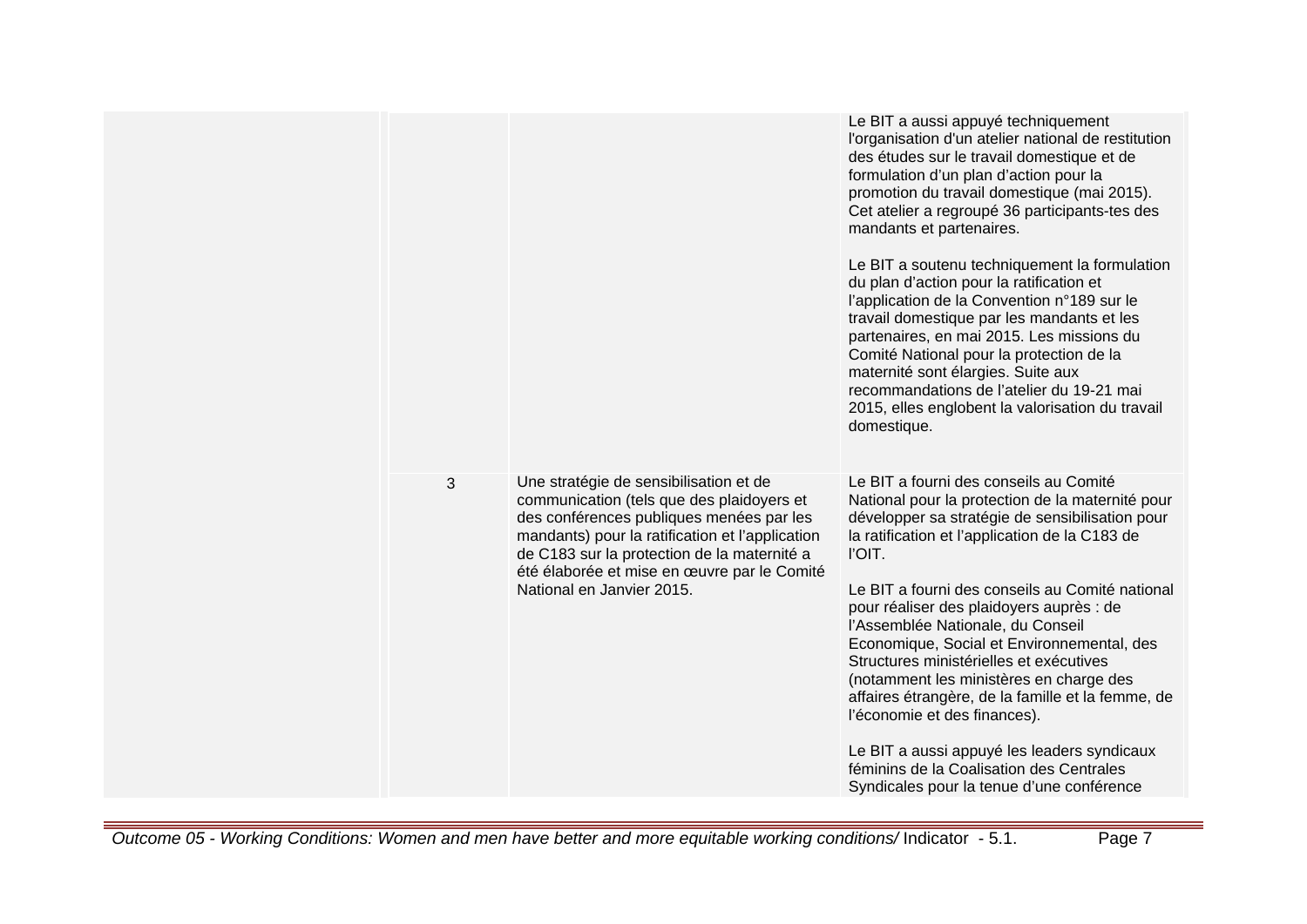publique sur la protection de la maternité au travail en mai 2015.

**Additional CPO Information (This information should only be added when relevant and necessary and should not repeat information already entered under results or ILO contribution)**

| a) Gender equality and non-discrimination                                   | b) Partnerships (external)                                                 |
|-----------------------------------------------------------------------------|----------------------------------------------------------------------------|
| Les résultats obtenus par le CPO Sen 130 ont permis d'améliorer l'égalité   | En sus des mandants tripartites, les actions ont associées le Groupe genre |
| de genre et la non-discrimination au Sénégal. Les études réalisées, les     | des Nations Unies au Sénégal, Le Centre Genre de la CEDEAO et la           |
| formations et les partages d'expériences ont fortement concourus à          | Société Civile.                                                            |
| l'atteinte des résultats du CPO SEN 827 « Elimination de la discrimination  |                                                                            |
| dans l'emploi et la profession ». En outre, les mandants et partenaires ont |                                                                            |
| eu leurs compétences renforcées sur les Conventions 100 et 111.             |                                                                            |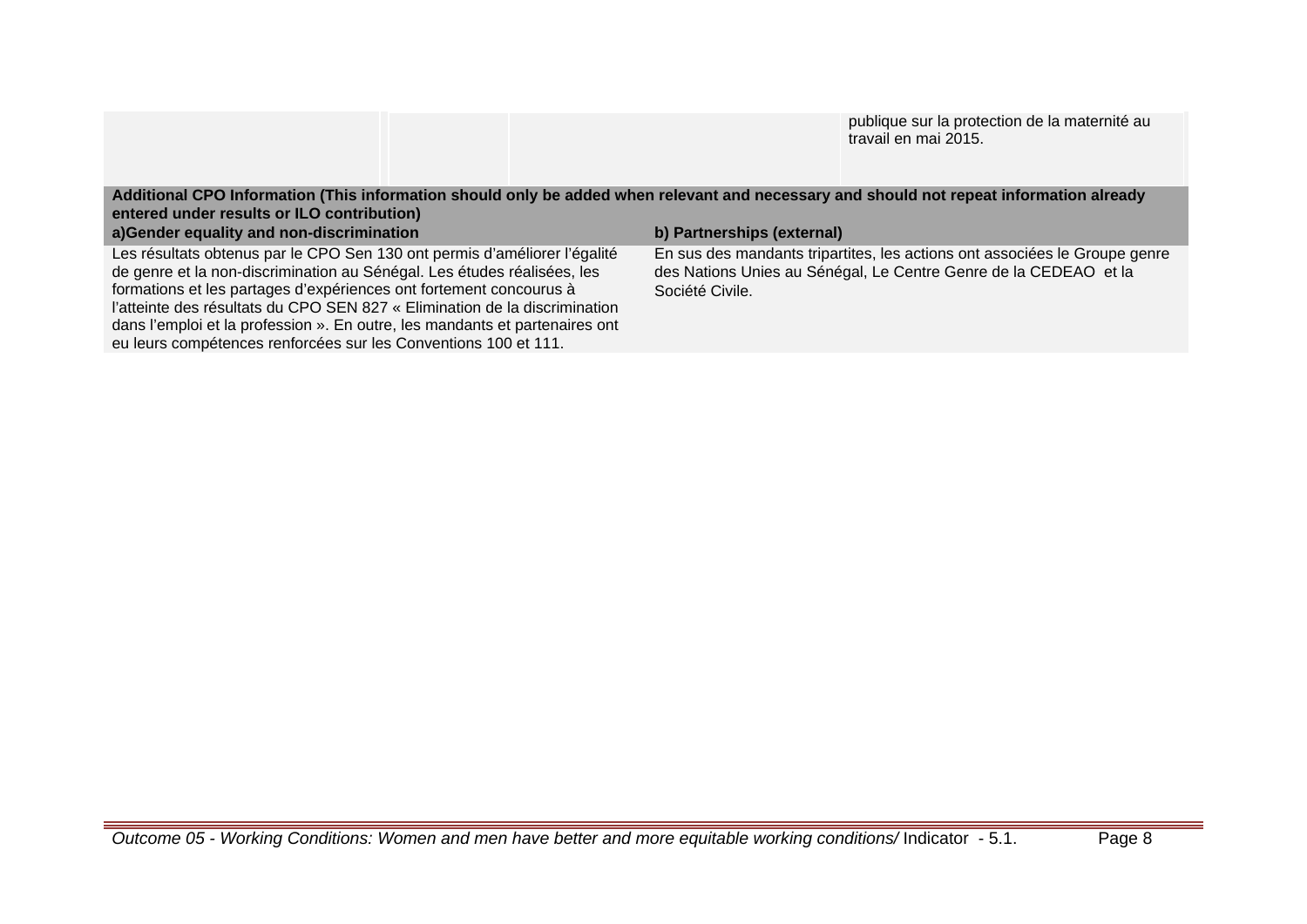| Zambia/ZMB134<br>Improved working conditions,<br>particularly for vulnerable groups |   | A National Plan of Action for the domestic<br>work sector was developed and adopted in<br>March 2015 by the Tripartite Plus Technical<br>Working Group (TP-TWG). The TP-TWG<br>developed the plan through consultative<br>workshops held from November 2014 to<br>February 2015.<br>Members of the TP-TWG developed<br>strategies for the implementation of specific<br>interventions of the National Plan of Action<br>$(NPA)$ :<br>Ministry of Labour and Social Security<br>(MLSS) a strategy towards the ratification of<br>Convention 189:<br>Zambia Federation of Employers (ZFE)<br>towards the development of a standard<br>employment contract for the domestic work<br>sector; and<br>Zambia Congress of Trade Unions (ZCTU) -<br>for capacity development of the sector union. | With the support of the Government of<br>Sweden, ILO provided technical assistance<br>towards the establishment of the TPTWG and<br>its development by ensuring that it incorporated<br>provisions of C189 and related international<br>labour standards.<br>The ILO provided technical comments on<br>proposed strategies and concept notes through<br>bilateral meetings and in the national<br>workshops. |
|-------------------------------------------------------------------------------------|---|-------------------------------------------------------------------------------------------------------------------------------------------------------------------------------------------------------------------------------------------------------------------------------------------------------------------------------------------------------------------------------------------------------------------------------------------------------------------------------------------------------------------------------------------------------------------------------------------------------------------------------------------------------------------------------------------------------------------------------------------------------------------------------------------|--------------------------------------------------------------------------------------------------------------------------------------------------------------------------------------------------------------------------------------------------------------------------------------------------------------------------------------------------------------------------------------------------------------|
|                                                                                     | 3 | An advocacy and communication strategy<br>was adopted to support domestic workers by<br>the TP-TWG in February 2015. Within this<br>framework, awareness was raised about<br>domestic work through 12 radio programmes<br>aired over a 12 week period from July to<br>October 2015. TP-TWG members<br>participated in 13 radio programmes as<br>panellists which focused on domestic work<br>and the provisions of Statutory Instrument<br>No. 45 on Minimum Wages and Conditions of                                                                                                                                                                                                                                                                                                      | ILO provided technical inputs on the<br>development of a communication strategy as<br>well as on the content for the awareness<br>raising radio programmes.<br>The ILO provided advisory support to ensure<br>accuracy of responses to public inquiry on the<br>radio programmes and contributed to the radio<br>programmes by providing the ILO perspective<br>on domestic work.                            |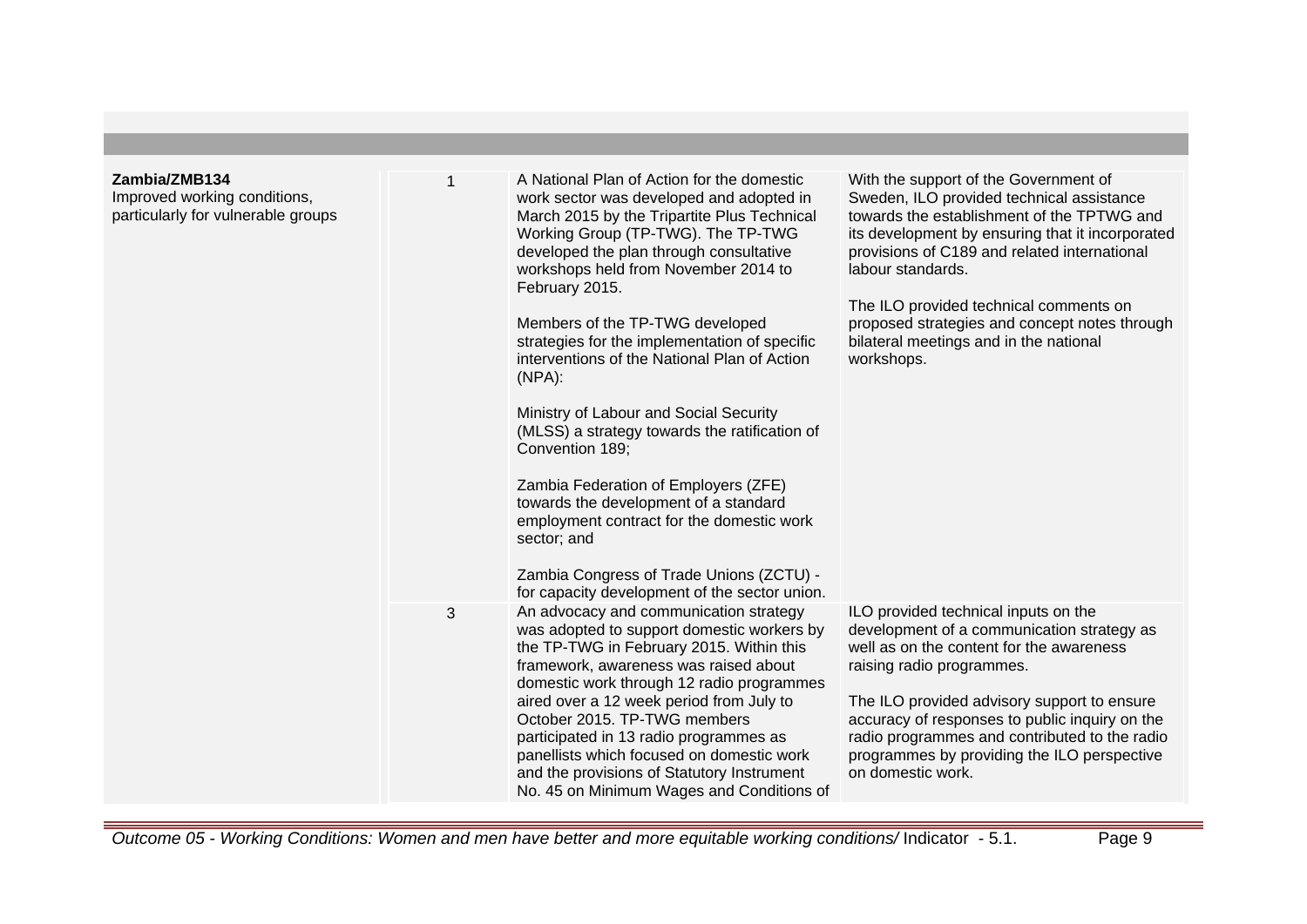|                                                                                                                                                                                                                                                                                                               | <b>Employment (Domestic Workers)</b><br>(Amendment) Order of 2012.<br>relevant to the domestic work sector<br>compliance. | Creation of a compendium of national laws<br>developed by labour consultants and the<br>Employment Agencies Association of Zambia<br>to facilitate information dissemination on legal<br>provisions for domestic workers and enhance |                                                                                                                                                       |
|---------------------------------------------------------------------------------------------------------------------------------------------------------------------------------------------------------------------------------------------------------------------------------------------------------------|---------------------------------------------------------------------------------------------------------------------------|--------------------------------------------------------------------------------------------------------------------------------------------------------------------------------------------------------------------------------------|-------------------------------------------------------------------------------------------------------------------------------------------------------|
| Additional CPO Information (This information should only be added when relevant and necessary and should not repeat information already<br>entered under results or ILO contribution)                                                                                                                         |                                                                                                                           |                                                                                                                                                                                                                                      |                                                                                                                                                       |
| a)Gender equality and non-discrimination                                                                                                                                                                                                                                                                      |                                                                                                                           | b) Partnerships (external)                                                                                                                                                                                                           |                                                                                                                                                       |
| Mindful of the gender inequalities underlying the poor working conditions of<br>domestic workers, these aspects have received attention in the gap analysis<br>and action planning by national partners. The capacity building for the<br>domestic workers union focuses on strengthening local union leaders |                                                                                                                           | framework of the Social Health Insurance.                                                                                                                                                                                            | ILO has partnered with the Ministry of Health to assess the feasibility of<br>extending social protection coverage to the domestic workers within the |
| especially among women domestic workers. In all project workshops<br>conducted (NPA development, communication strategy development and<br>national domestic work sector), the ILO ensured a participation rate of 50%<br>and above for women.                                                                |                                                                                                                           | work.                                                                                                                                                                                                                                | ILO partnered with national media houses to raise awareness on domestic                                                                               |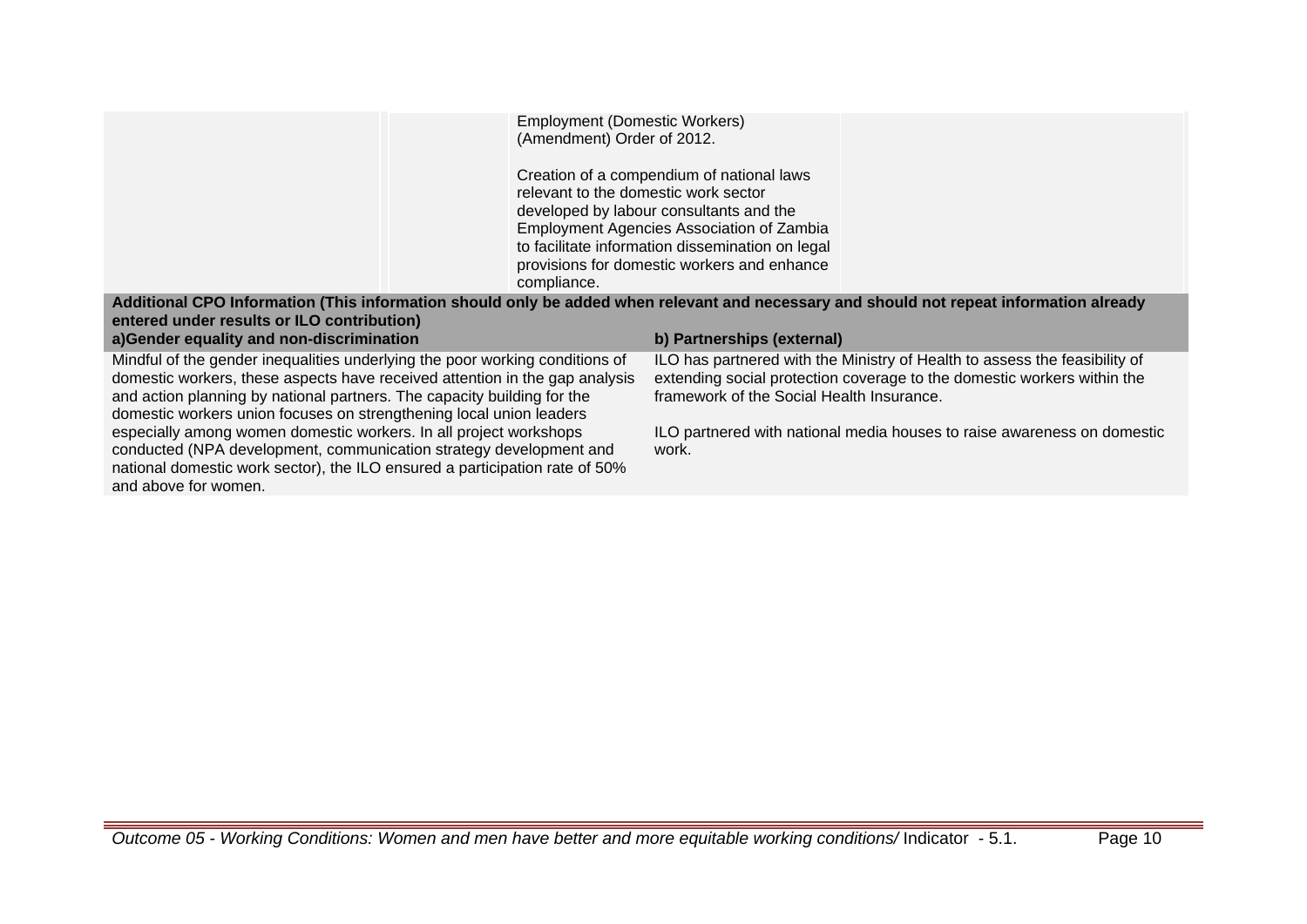| Lebanon/LBN151<br>Rights at work protected for all<br>workers including vulnerable groups<br>(migrant workers, Palestinian<br>refugees) protected through the<br>development and enforcement of a<br>legislative and policy framework in<br>line with ILS | 3 | Hotline services created at the Ministry of<br>Labour and tailored to respond to migrant<br>domestic workers' complaints. Awareness<br>raised about these hotlines through a<br>nation-wide media campaign, initiated in<br>October 2014, by the Ministry of Labour<br>(MoL) in close collaboration with caritas (an<br>NGO) The Caritas and MoL collaboration<br>strengthened the MoL's capacity to respond<br>to complaints.<br>In May 2015, NGOs and the newly created<br>Domestic Workers Union (DWU) joined<br>efforts in a set of activities which celebrated<br>Workers Day with the slogan "recognizing the<br>DWU". The Domestic Workers union - the<br>first of its kind in the Arab world – was created<br>in January 2015 (although it has yet to be<br>recognized by the government). | With funding from the European Union, ILO<br>supported the hotline and campaign and<br>provided equipment for the hotline's upgrade,<br>capacity building for social workers, and<br>assistance for the design of the media<br>campaign. Implementation was done in<br>collaboration with Caritas (NGO).<br>ILO provided technical support to the DWU,<br>from its inception to official announcement<br>made during its first congress. This was done<br>through different ILO projects (Action<br>Programme on promoting Rights of Women<br>Migrant Domestic Workers (PROWD), Global<br>Action Programme on Migrant Domestic<br>Workers (GAP), and Work in Freedom<br>Program (WIF)). |
|-----------------------------------------------------------------------------------------------------------------------------------------------------------------------------------------------------------------------------------------------------------|---|----------------------------------------------------------------------------------------------------------------------------------------------------------------------------------------------------------------------------------------------------------------------------------------------------------------------------------------------------------------------------------------------------------------------------------------------------------------------------------------------------------------------------------------------------------------------------------------------------------------------------------------------------------------------------------------------------------------------------------------------------------------------------------------------------|-----------------------------------------------------------------------------------------------------------------------------------------------------------------------------------------------------------------------------------------------------------------------------------------------------------------------------------------------------------------------------------------------------------------------------------------------------------------------------------------------------------------------------------------------------------------------------------------------------------------------------------------------------------------------------------------|
|                                                                                                                                                                                                                                                           | 4 | A gender equality capacity building<br>programme designed and implemented by<br>the Migrant Community Centre (MCC), in<br>collaboration with the DWU, in the second<br>semester of 2015. The MCC acted as a<br>service provided supported by the ITUC. 20<br>domestic workers from different nationalities<br>were trained.                                                                                                                                                                                                                                                                                                                                                                                                                                                                        | The ILO provided technical inputs into the<br>design of the capacity building programme.                                                                                                                                                                                                                                                                                                                                                                                                                                                                                                                                                                                                |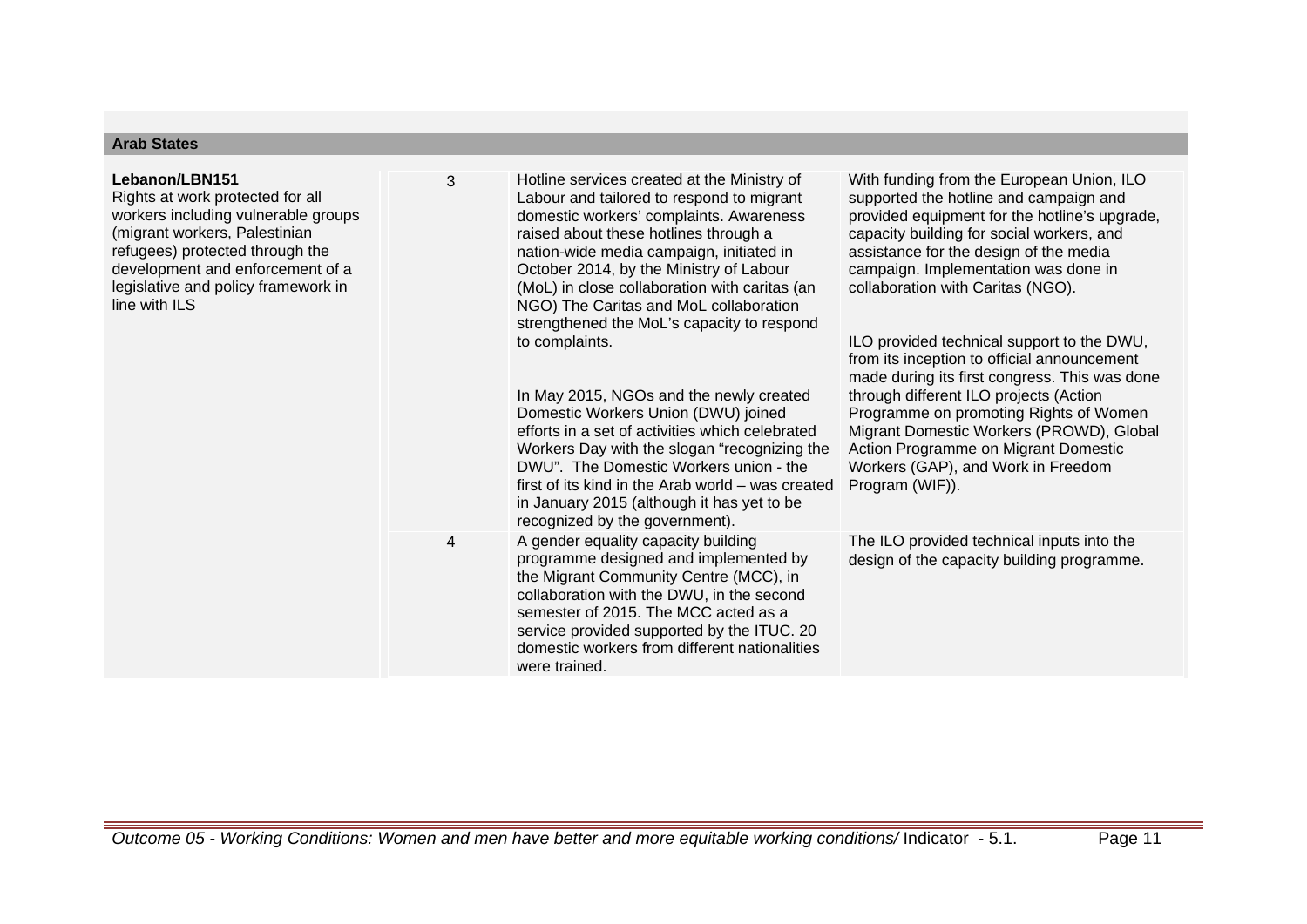| <b>Asia and the Pacific</b>                                                                                                                                                                  |   |                                                                                                                                                                                                                                                                                                                                                                                                                                                                                                                                                                                                                                                                         |                                                                                                                                                                                                                                                                                                                                                                                                                                                                                                                                                                                                                                                                                                                                                                                                              |  |
|----------------------------------------------------------------------------------------------------------------------------------------------------------------------------------------------|---|-------------------------------------------------------------------------------------------------------------------------------------------------------------------------------------------------------------------------------------------------------------------------------------------------------------------------------------------------------------------------------------------------------------------------------------------------------------------------------------------------------------------------------------------------------------------------------------------------------------------------------------------------------------------------|--------------------------------------------------------------------------------------------------------------------------------------------------------------------------------------------------------------------------------------------------------------------------------------------------------------------------------------------------------------------------------------------------------------------------------------------------------------------------------------------------------------------------------------------------------------------------------------------------------------------------------------------------------------------------------------------------------------------------------------------------------------------------------------------------------------|--|
| <b>Philippines/PHL132</b><br>[ACI6] Mechanisms to implement<br>national legal framework for domestic<br>workers strengthened and capacities<br>of government and social partners<br>enhanced | 2 | The National Wages and Productivity<br>Commission (NWPC) issued Guidelines no. 1<br>series of 2014 Rules of procedure on<br>minimum wage fixing for domestic workers,<br>as an amendment of Resolution no. 2 issued<br>in November 2014, which brought the<br>domestic worker minimum wage review and<br>adjustment process within the national<br>minimum wage adjustment system for all<br>other workers.<br>Competency-based wage advisory issued by<br>the NWPC for domestic workers on 24<br>February 2015. The advisory aimed to<br>compensate domestic workers for any<br>additional qualifications they might earn.                                             | ILO provided technical inputs on domestic work<br>and minimum wage setting for domestic<br>workers. This included: (i) comments to NWPC<br>on the draft policy guidelines and advisory on<br>minimum wage fixing for domestic workers; (ii)<br>provision of presentations on C189 during<br>consultations and (iii) capacity building<br>initiatives conducted by NWPC for tripartite<br>wage board members on the national domestic<br>workers law and its implementing guidelines in<br>February 2015; and (iv) a multi-stakeholder<br>workshop organised in collaboration with the<br>domestic work tripartite working group, to<br>assess the domestic workers situation in April<br>2015.<br>RBSA funding has contributed to supporting<br>this work and to the achievement of the<br>reported results. |  |
|                                                                                                                                                                                              | 4 | The Domestic Workers Empowerment<br>Program (DWEP) - a key training strategy on<br>rights awareness and basic financial literacy<br>for domestic workers - was adopted and<br>implemented, between October 2014 and<br>June 2015, by member trade unions<br>(SENTRO, FFW, TUCP national union<br>affiliates, ALLWIES, Coalition of Migrant<br>Workers) and organisations of the all workers<br>subgroup of the domestic work tripartite<br>working group. 73 facilitators, from the<br>participating trade unions and civil service<br>organisations were trained by the ILO, in<br>collaboration with trade unions, on DWEP in<br>2014. 424 domestic workers were then | While the ILO developed DWEP prior to 2014,<br>it adapted the programme to the domestic work<br>sector in the Philippines and translated it into<br>the national languages in 2014 in consultation<br>with the all workers subgroup of the domestic<br>work tripartite working group.<br>The ILO conducted trainings in 2014 for DWEP<br>facilitators from the participating trade unions,<br>and gathered lessons learned by the<br>participating organizations.<br>RBSA funding has contributed to supporting<br>this work and to the achievement of the<br>reported results.                                                                                                                                                                                                                              |  |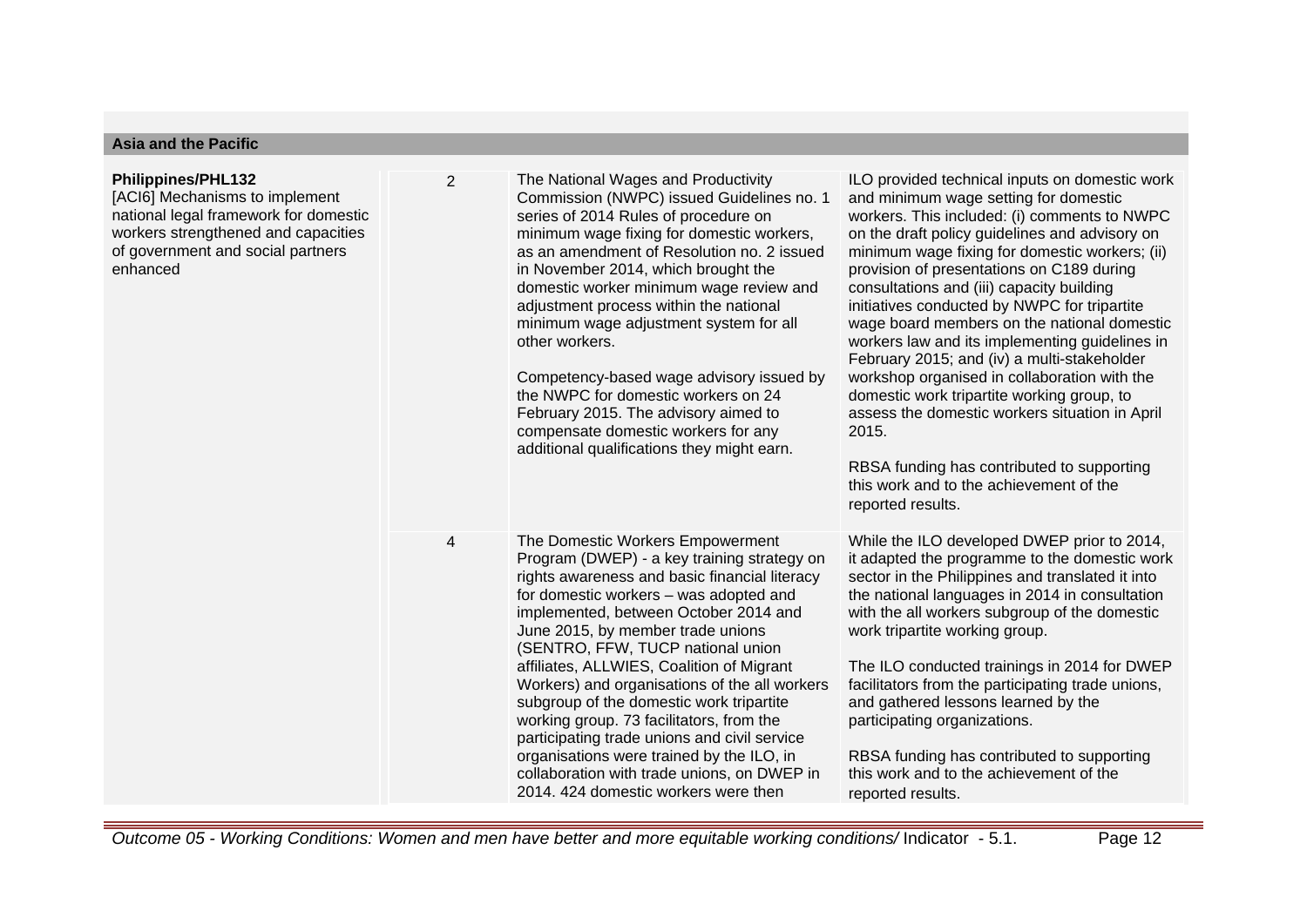| trained by DWEP facilitators in the National |
|----------------------------------------------|
| Capital Region, Visayas and Mindanao from    |
| July 2014 to January 2015.                   |

## **Additional CPO Information (This information should only be added when relevant and necessary and should not repeat information already entered under results or ILO contribution)**

## **a)Gender equality and non-discrimination b) Partnerships (external)**

Low wages, excessive working hours and resistance to improve working conditions in spite of C189 ratification and new domestic workers law are related to the undervaluation of women's unpaid work, income inequality and class discrimination, paternalistic-maternalistic norms, and lack of more remunerative options for young low-educated women. The ILO raised these issues in all tripartite discussions and communication resources.

All initiatives related on DWEP were supported under the Japan Social Safety Net Fund on Domestic Workers Empowerment Program. While all training components related to orientation on ILO Convention 189, understanding the Domestic Workers law and capacity building for trade unions to organize domestic workers are supported under RBSA.

The ILO engaged national policy research institutions.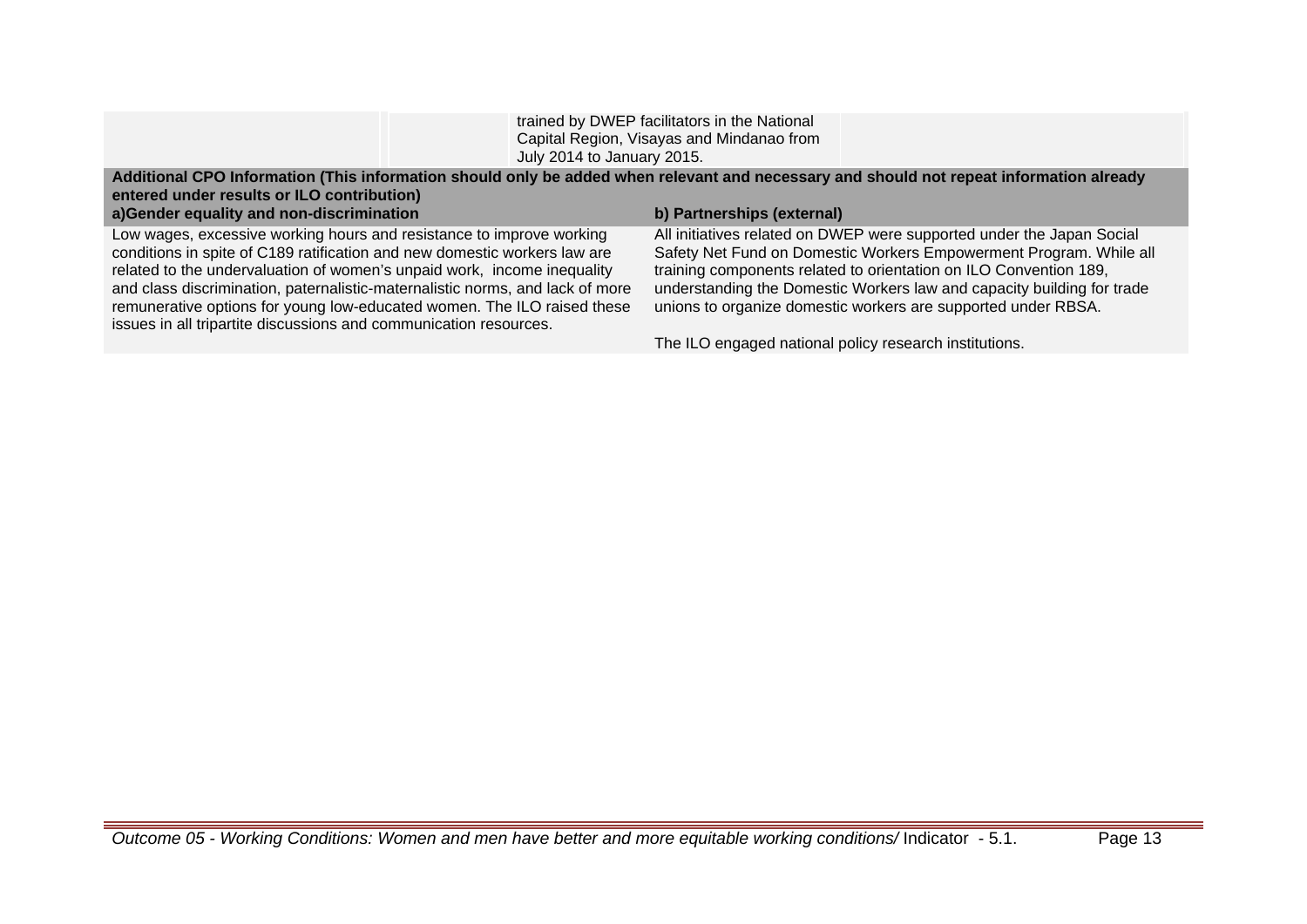| Bangladesh/BGD104<br>Working conditions improved. | 3 | Outreach campaigns launched by the<br>Bangladesh Frozen Food Exporters'<br>Association, in collaboration with selected<br>civil society groups, during 2015 on labour<br>law (i.e. working hours, leave, wages,<br>women's rights, freedom of association,<br>collective bargaining and occupational safety<br>and health). The campaigns targeted factory<br>workers and employers in the shrimp<br>industry.                                                                                                                                                                                                                                                                                                                                                                    | ILO organized consultations with employers,<br>workers' organisations, shrimp activists, and<br>civil society in order to inform and help develop<br>the campaign message. Consultations<br>highlighted salient features of ILO Conventions<br>87, 98, 111 and 029.<br>ILO supported the development of pot songs<br>(local folk drama with paintings) which raised<br>awareness about labour rights.<br>ILO launched labour rights radio show for<br>workers.                                                                                                                                                                                                                                                                     |
|---------------------------------------------------|---|-----------------------------------------------------------------------------------------------------------------------------------------------------------------------------------------------------------------------------------------------------------------------------------------------------------------------------------------------------------------------------------------------------------------------------------------------------------------------------------------------------------------------------------------------------------------------------------------------------------------------------------------------------------------------------------------------------------------------------------------------------------------------------------|------------------------------------------------------------------------------------------------------------------------------------------------------------------------------------------------------------------------------------------------------------------------------------------------------------------------------------------------------------------------------------------------------------------------------------------------------------------------------------------------------------------------------------------------------------------------------------------------------------------------------------------------------------------------------------------------------------------------------------|
|                                                   | 4 | Based on a comprehensive training strategy,<br>the Bangladesh Frozen Food Exporters<br>Association (BFFEA) trained master trainers<br>from shrimp processing factories in 2015 on<br>the 2006 Labour Law, its 2013 amendment,<br>occupational safety and health, and maternity<br>protection.<br>At the end of 2015, the Bangladesh<br>Employers Federation (BEF), through its<br>members, provided training on Essentials of<br>Occupational Safety and Health (EOSH) in<br>the readymade garment (RMG) factories in<br>order to help create a culture of workplace<br>safety and implement practical measures to<br>reduce the risk of accidents.<br>Under the auspices of the National<br><b>Coordination Committee for Workers</b><br>Education (NCCWE), trade union trainers | ILO provided BFFEA with technical material to<br>conduct three Training Needs Assessments<br>(TNA) for workers and employers in the shrimp<br>processing factories and develop training and<br>education materials in conformity with ILO<br>conventions 87, 98, 111 and 029.<br>ILO, jointly with BFFEA, conducted three<br>training of trainers based on the designed<br>training modules.<br>ILO, with the support of ITC Turin, assisted<br>BEF to create a core group of 114 master<br>trainers from the Bangladesh Garment<br>Manufacturers & Exporters Association<br>(BGMEA), Bangladesh Knitwear Manufacturers<br>& Exporters Association (BKMEA), and the<br>private sector to provide OSH training in RMG<br>factories. |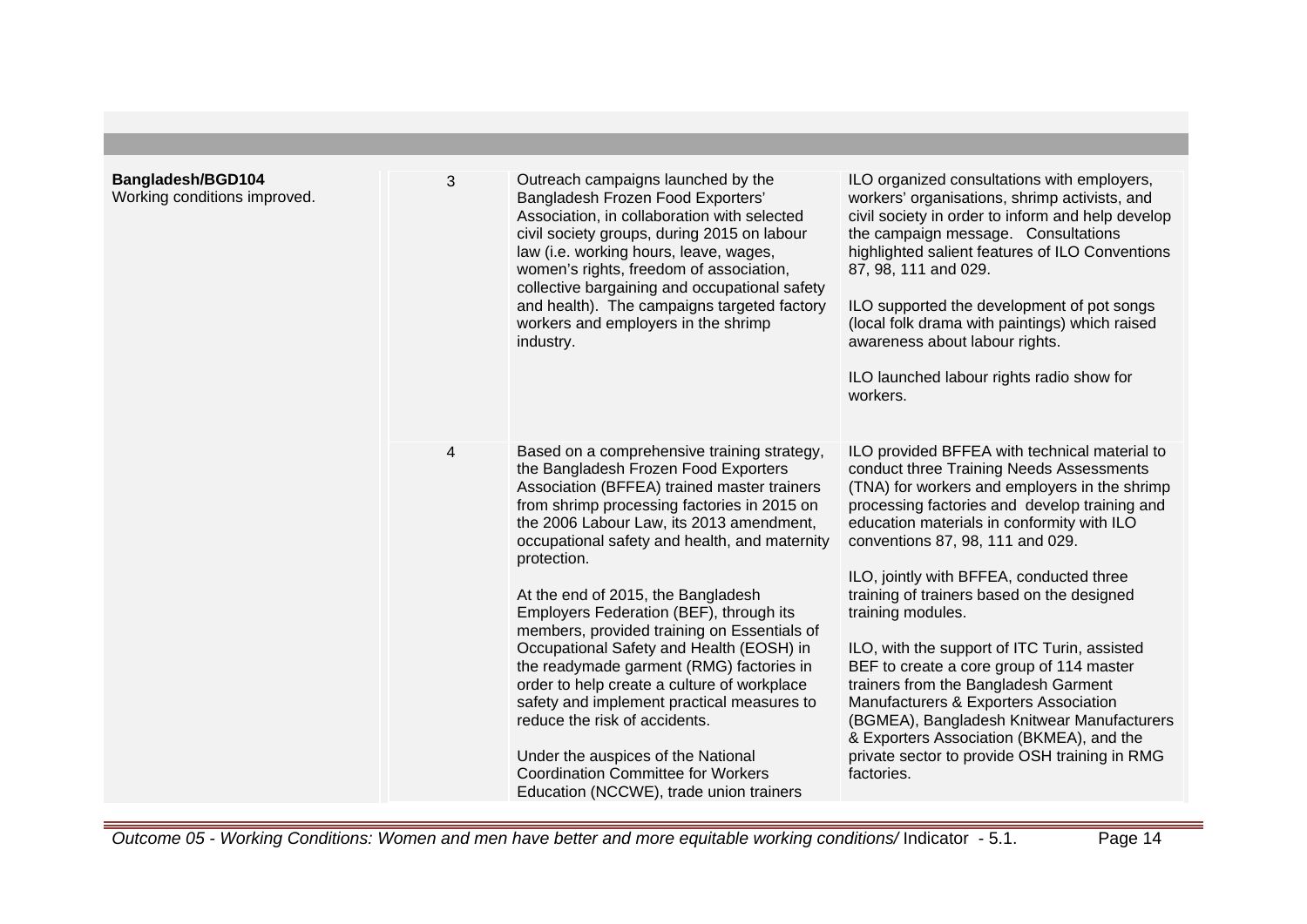|                                                                                                                                                                                                                                   | workers in Safety Committees and to<br>actions at the factory level. | and women trade leaders/organizers groups<br>formed to promote effective participation of<br>enhance women's participation in OSH | ILO, with the support of ITC Turin, provided<br>training to members of the NCCWE relating to<br>OSH issues.                                                                                                                                                                                       |
|-----------------------------------------------------------------------------------------------------------------------------------------------------------------------------------------------------------------------------------|----------------------------------------------------------------------|-----------------------------------------------------------------------------------------------------------------------------------|---------------------------------------------------------------------------------------------------------------------------------------------------------------------------------------------------------------------------------------------------------------------------------------------------|
| Additional CPO Information (This information should only be added when relevant and necessary and should not repeat information already<br>entered under results or ILO contribution)<br>a)Gender equality and non-discrimination |                                                                      | b) Partnerships (external)                                                                                                        |                                                                                                                                                                                                                                                                                                   |
| A gender strategy has been developed and used for implementation of the<br>Improving Working Conditions project in the ready-made garment sector.                                                                                 |                                                                      | to the outreach campaign for shrimp workers.<br>RMH sector<br>institutional strengthening.<br>strengthening.                      | Partnerships with NGOs Rupantor and Shusilon have been formed relating<br>Partnership with BEF formed for delivery of OSH training programme in<br>Partnership with NCCWE formed for training of union members and<br>Partnership with IBC formed for training of union members and institutional |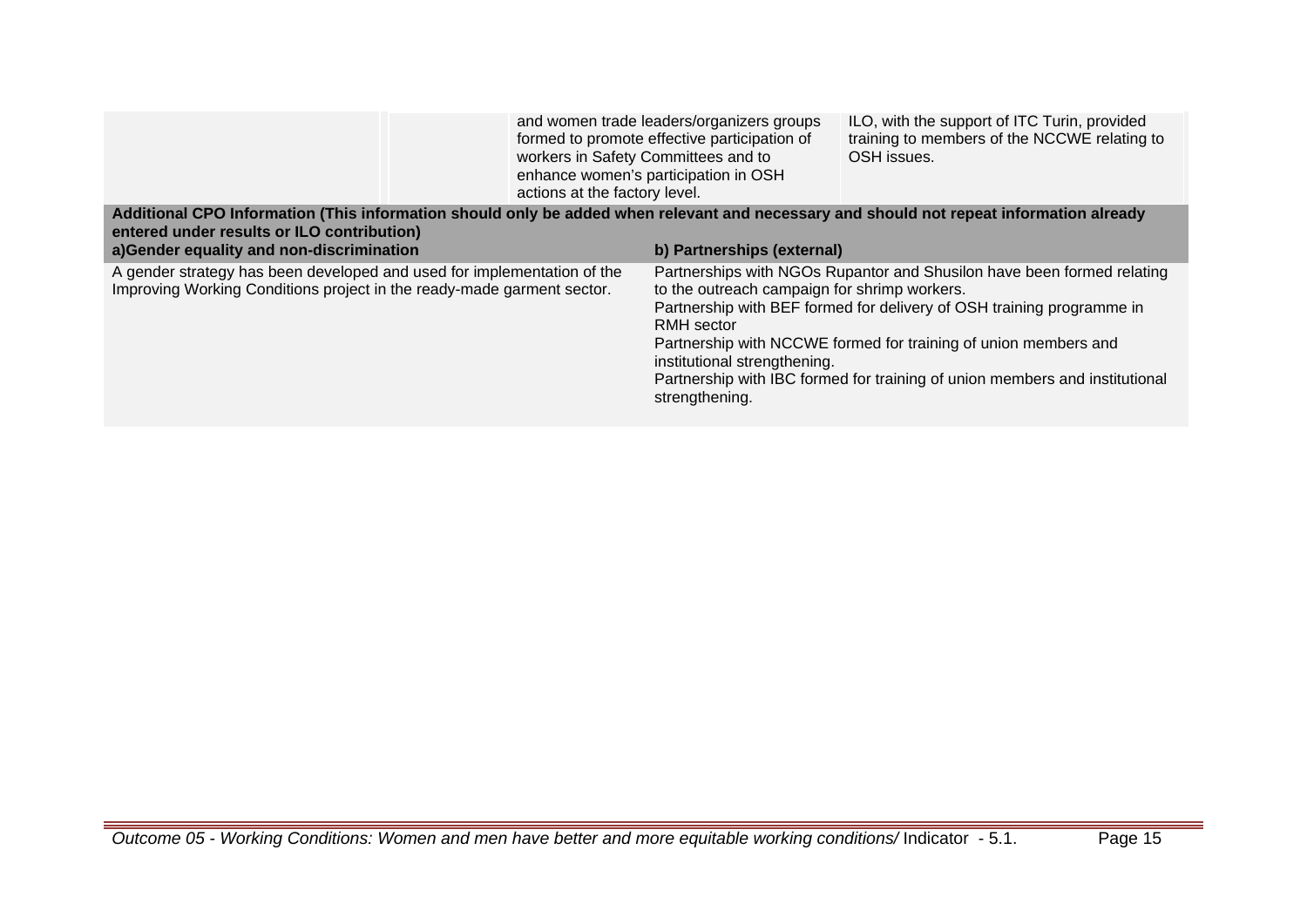| India/IND127<br>[ACI6] More women and men, both in<br>the formal and informal economy,<br>have access to social protection and<br>improved working conditions | 3 | Five Central Trade Unions, (AITUC, BMS,<br>CITU, HMS and INTUC) in Maharashtra and<br>two Domestic Workers Unions designed and<br>implemented an awareness-raising and<br>information dissemination campaign from<br>September to November 2015.<br>Awareness increased, among 30,000<br>domestic workers, about the minimum<br>working conditions to which domestic workers<br>should be entitled.                                                                                                                                                                                                                                                                                                                                                                                                                                                                  | The ILO organized and provided technical and<br>logistical support for a participatory workshop<br>which assessed domestic workers issues and<br>trade union services to domestic workers.<br>During this workshop, the trade unions and<br>domestic worker unions created a joint action<br>plan.<br>ILO also provided technical support and cost<br>shared with the trade unions for the<br>implementation of the campaigns activities.<br>RBSA funding has contributed to supporting<br>this work and to the achievement of the<br>reported results. |
|---------------------------------------------------------------------------------------------------------------------------------------------------------------|---|----------------------------------------------------------------------------------------------------------------------------------------------------------------------------------------------------------------------------------------------------------------------------------------------------------------------------------------------------------------------------------------------------------------------------------------------------------------------------------------------------------------------------------------------------------------------------------------------------------------------------------------------------------------------------------------------------------------------------------------------------------------------------------------------------------------------------------------------------------------------|---------------------------------------------------------------------------------------------------------------------------------------------------------------------------------------------------------------------------------------------------------------------------------------------------------------------------------------------------------------------------------------------------------------------------------------------------------------------------------------------------------------------------------------------------------|
|                                                                                                                                                               | 4 | Domestic workers trained using a training<br>strategy, which used a community life<br>competence approach for organizing and<br>empowering domestic workers. It was<br>adopted and implemented by the trade<br>unions (SEWA, CITU, BMS, AITUC, TUCC,<br>HMS) in New Delhi in June 2015. The trade<br>unions piloted the strategy in three large<br>residential areas in New Delhi with large<br>concentrations of domestic workers. Using<br>this approach, the unions, with support from<br>local experts, helped develop participatory<br>tools which enabled domestic workers to<br>define their vision at the local level, assess<br>their current situation, develop action plans<br>that addressed specific issues concerning<br>their living and working conditions, and<br>assess this action plan at a later stage.<br>Using this Community Life Competency | The ILO engaged with a local institute,<br>competent in participatory action-learning<br>approaches, to develop and test the<br>participatory methods and tools. The tools will<br>be made available to trade unions in Delhi and<br>other states.<br>The ILO also provided technical and financial<br>support to trade union initiatives in New Delhi<br>to build their capacity to apply the community<br>approach.<br>RBSA funding has contributed to supporting<br>this work and to the achievement of the<br>reported results.                     |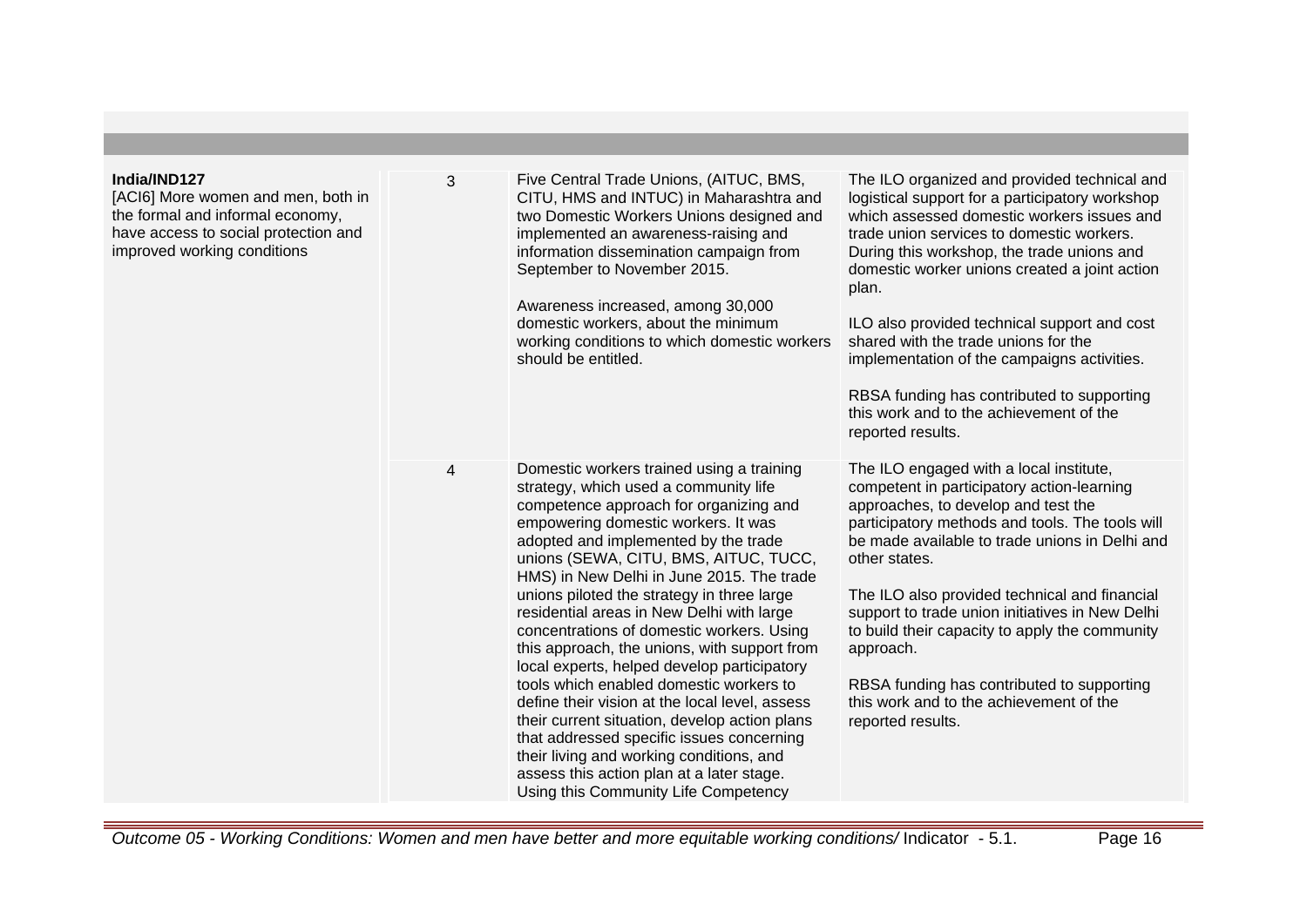| October 2015.                                                                                                                                                                                                                                                                                                    | methodology, 23 domestic workers were<br>trained in New Delhi in June and July 2015<br>and 17 domestic workers in Chennai in                                      |
|------------------------------------------------------------------------------------------------------------------------------------------------------------------------------------------------------------------------------------------------------------------------------------------------------------------|-------------------------------------------------------------------------------------------------------------------------------------------------------------------|
| Additional CPO Information (This information should only be added when relevant and necessary and should not repeat information already<br>entered under results or ILO contribution)<br>a)Gender equality and non-discrimination                                                                                | b) Partnerships (external)                                                                                                                                        |
| The overwhelming majority of domestic workers in India are women,<br>especially from lower castes. Exclusion of domestic workers from labour and<br>social protection and inequalities in working conditions are due not only to<br>gaps in law but also in discrimination based on gender, caste and ethnicity. | ILO collaborated closely with central trade unions, domestic workers<br>organizations, central and state-level governments and research/academic<br>institutions. |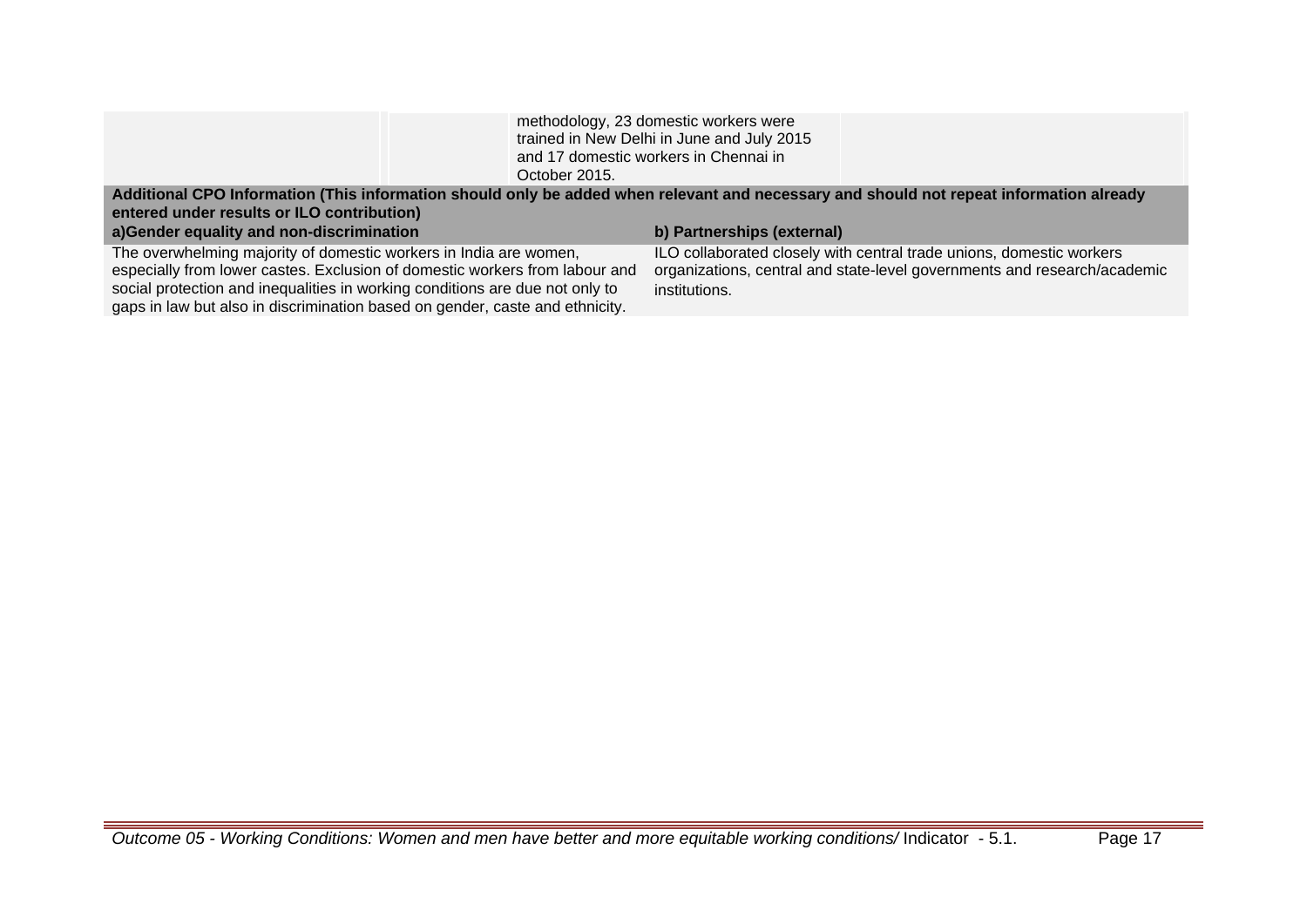| <b>Europe and Central Asia</b>                                                                                                                                        |                |                                                                                                                                                                                                                                                                                                                                                                                                                                                                                                                                      |                                                                                                                                                                                                                                                                                                                                                                                                                                                                                                                                                                                                                                                                                                                            |
|-----------------------------------------------------------------------------------------------------------------------------------------------------------------------|----------------|--------------------------------------------------------------------------------------------------------------------------------------------------------------------------------------------------------------------------------------------------------------------------------------------------------------------------------------------------------------------------------------------------------------------------------------------------------------------------------------------------------------------------------------|----------------------------------------------------------------------------------------------------------------------------------------------------------------------------------------------------------------------------------------------------------------------------------------------------------------------------------------------------------------------------------------------------------------------------------------------------------------------------------------------------------------------------------------------------------------------------------------------------------------------------------------------------------------------------------------------------------------------------|
| <b>Former Yugoslav Republic of</b><br>Macedonia/MKD154<br>Improved capacity of social partners<br>regarding minimum wage setting and<br>arrangements for working time | $\overline{2}$ | Amendments to the Labour Relations Law<br>were adopted in March 2015 in relation to the<br>organization of working time (i.e. clarifying<br>the provisions regarding the redistribution or<br>averaging of working hours over three<br>months) and the payment of annual leave<br>may be used. These also concern the<br>extension maternity protection for workers<br>with fixed-term contracts.                                                                                                                                    | The ILO conducted both an analysis of working<br>time legislation and an assessment of<br>legislation, policies and practice on maternity<br>and paternity at work in the country on the<br>basis of which two tripartite technical<br>workshops were organized, respectively in<br>November and July 2014 to present results,<br>validate findings and put forward<br>recommendations in the two areas of work.                                                                                                                                                                                                                                                                                                           |
|                                                                                                                                                                       | 3              | A national campaign was conducted by the<br>Organisation of Employers of Macedonia<br>(ORM) in autumn 2015 to raise awareness of<br>the benefits of decent working time<br>arrangements to both workers and<br>employers, which included identifying existing<br>good practices from different sectors<br>regarding innovative or flexible working time<br>arrangements.<br>The Government launched an information<br>campaign on existing rights and entitlements<br>on maternity protection during the last few<br>months of 2015. | In July 2014, the ILO conducted a tripartite<br>technical workshop on Promoting Decent<br>Working Time: Balancing Workers Needs with<br>Business Requirements to discuss how to<br>develop balanced forms of innovative or<br>flexible working time arrangements that can<br>benefit both workers and employers. Based on<br>agreement made during this workshop, the<br>Organisation of Employers of Macedonia<br>(ORM) launched a national campaign to<br>promote awareness of the benefits of decent<br>working time and identify good existing<br>practices in enterprises from different sectors.<br>The workshop on maternity protection informed<br>the Government's decision to launch an<br>information campaign. |
| entered under results or ILO contribution)<br>a)Gender equality and non-discrimination                                                                                |                | Additional CPO Information (This information should only be added when relevant and necessary and should not repeat information already<br>b) Partnerships (external)                                                                                                                                                                                                                                                                                                                                                                |                                                                                                                                                                                                                                                                                                                                                                                                                                                                                                                                                                                                                                                                                                                            |
| The amendments to the labour law improve maternity protection for workers                                                                                             |                |                                                                                                                                                                                                                                                                                                                                                                                                                                                                                                                                      |                                                                                                                                                                                                                                                                                                                                                                                                                                                                                                                                                                                                                                                                                                                            |
| whose fixed-term contracts expire while using salary compensation for<br>pregnancy, childbirth or parental leave, who now continue to be able to                      |                |                                                                                                                                                                                                                                                                                                                                                                                                                                                                                                                                      |                                                                                                                                                                                                                                                                                                                                                                                                                                                                                                                                                                                                                                                                                                                            |

Outcome 05 - Working Conditions: Women and men have better and more equitable working conditions/ Indicator - 5.1. Page 18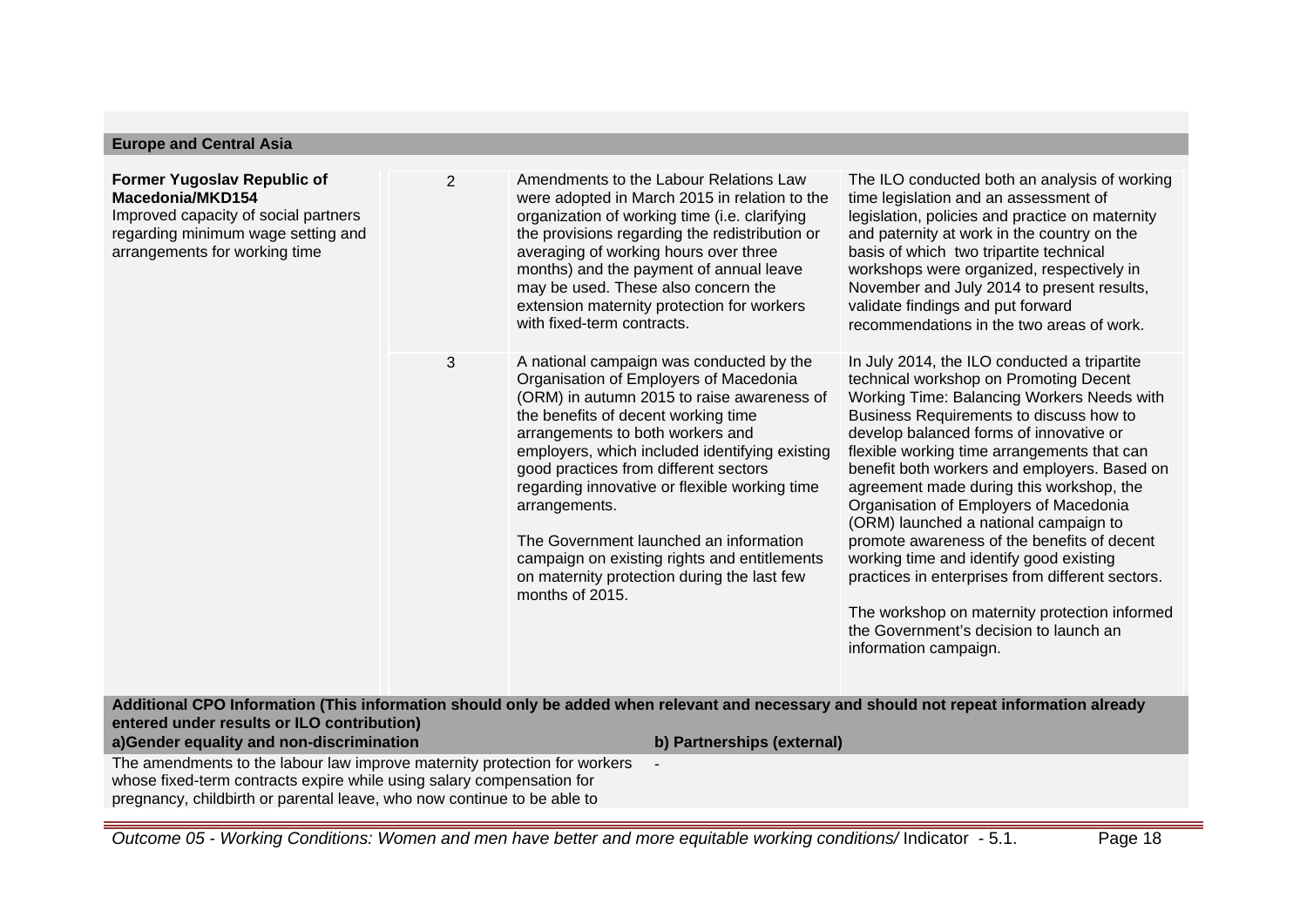exercise the right to compensation until the end of the leave on the burden of the body responsible for the mandatory health insurance.

The ILO supported an assessment of legislation, policies and practice on maternity and paternity at work in the country and conducted a tripartite workshop in 8-9 July 2014 on "Promoting a family-friendly environment with improved maternity protection" to validate the findings of the report and suggest recommendations. The presentations and discussions, combined with group work facilitated by the ILO, contributed to assess the current status of maternity and paternity protection in the country and identify tripartite priorities for action to promote a family-friendly environment with improved maternity protection, notably on addressing coverage gaps for women on fixed term contracts.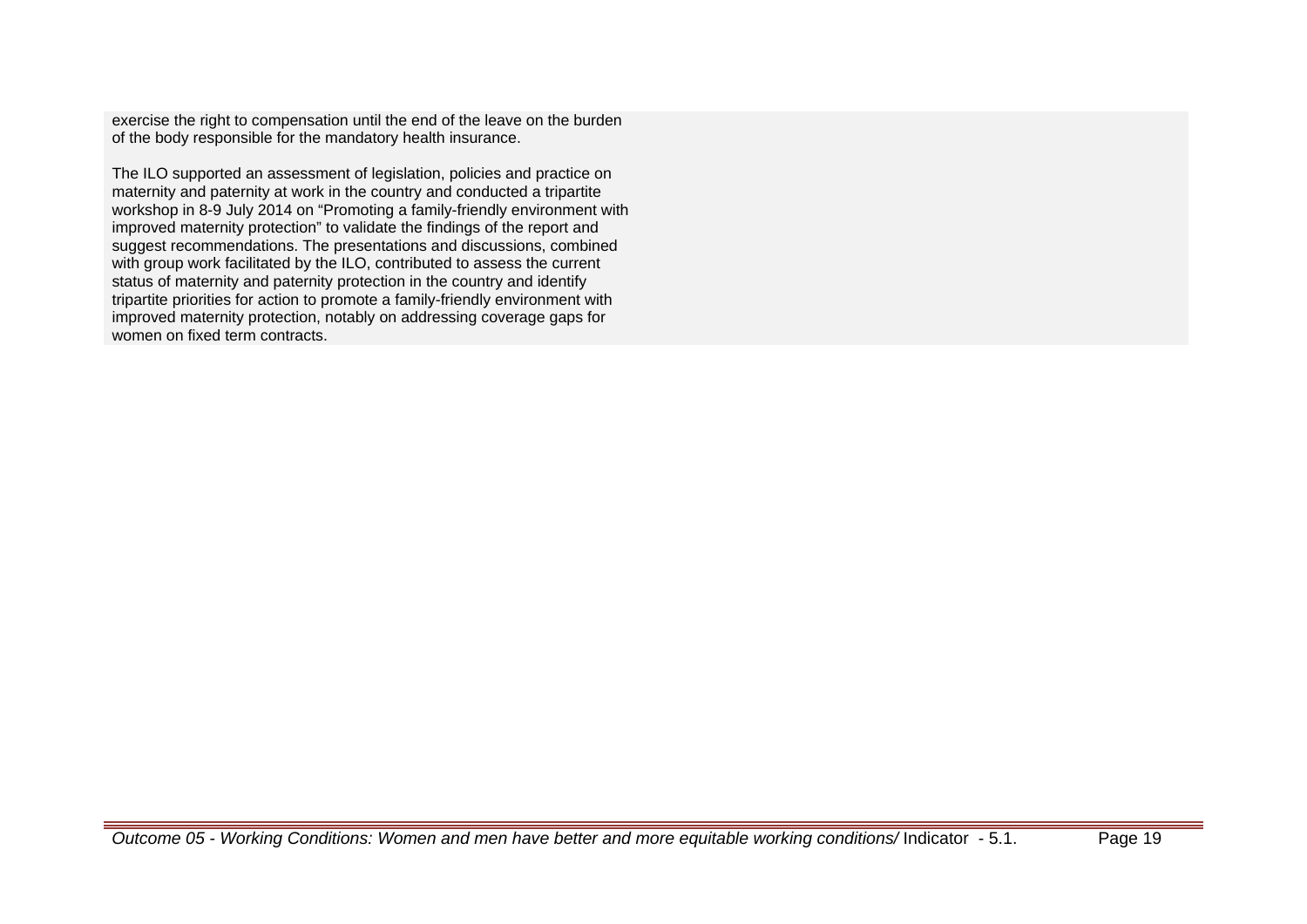| <b>Republic of Moldova/MDA127</b><br>Improved policy environment for<br>maternity protection and work-family<br>reconciliation including for the most<br>vulnerable workers. |   | A proposal for a national Action Plan for<br>Work-Life Reconciliation adopted by the<br>national tripartite constituents in June 2014.                                                                                                                                                                                                                                                                                                                                                                                                                                                                                                      | In June 2014, the ILO convened a tripartite<br>validation workshop with the national<br>constituents, Work and family reconciliation in<br>the Republic of Moldova: the way forward for<br>action, to help them to develop a national Plan<br>of Action for Work-Life Reconciliation. |
|------------------------------------------------------------------------------------------------------------------------------------------------------------------------------|---|---------------------------------------------------------------------------------------------------------------------------------------------------------------------------------------------------------------------------------------------------------------------------------------------------------------------------------------------------------------------------------------------------------------------------------------------------------------------------------------------------------------------------------------------------------------------------------------------------------------------------------------------|---------------------------------------------------------------------------------------------------------------------------------------------------------------------------------------------------------------------------------------------------------------------------------------|
|                                                                                                                                                                              | 2 | Amendments to the National Collective<br>Convention No. 2 on Working and Leisure<br>Time were adopted in June 2014, which<br>included:<br>- An entitlement for pregnant women to have<br>time off for regular prenatal medical<br>check-ups, to be counted as working time.<br>- Spouses working in the same unit have the<br>right to concurrent paid annual leave.<br>- The father of a new-born child is entitled to<br>paid paternity leave up to 3 days.<br>- An additional one-day paid leave for family<br>reasons is granted to both parents<br>(previously it was only to mothers) at the<br>beginning and end of the school year. | The ILO commissioned an analysis of law and<br>practice on work and family reconciliation in<br>Moldova; its findings and recommendations<br>were discussed during the workshop and<br>informed the agreed points for action.                                                         |
| entered under results or ILO contribution)                                                                                                                                   |   | Additional CPO Information (This information should only be added when relevant and necessary and should not repeat information already                                                                                                                                                                                                                                                                                                                                                                                                                                                                                                     |                                                                                                                                                                                                                                                                                       |
| a)Gender equality and non-discrimination                                                                                                                                     |   | b) Partnerships (external)                                                                                                                                                                                                                                                                                                                                                                                                                                                                                                                                                                                                                  |                                                                                                                                                                                                                                                                                       |

-

The amendments to the National Collective Convention No. 2 help to promote gender equality and non-discrimination, e.g. by giving fathers more opportunities to spend time with their families.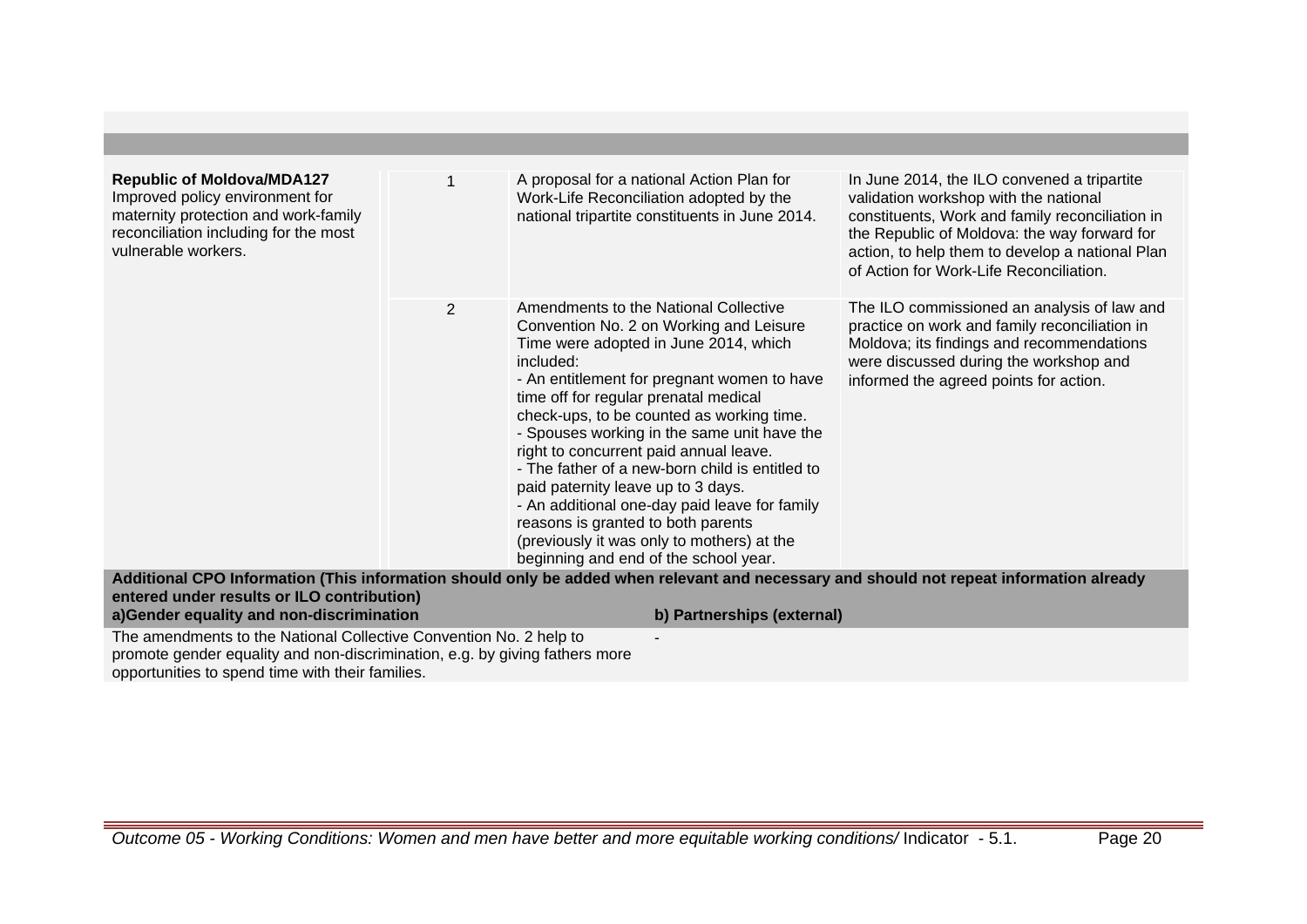#### **Latin America and the Caribbean**

#### **Bolivia/BOL201**

[ACI8] Apoyo a los mandantes para adoptar e implementar normas o estrategias para promover condiciones de trabajo mejores o más equitativas, en particular para las trabajadoras del hogar

1 La Federación Nacional de Trabajadoras Asalariadas del Hogar de Bolivia (FENATRAHOB), la Liga Boliviana de Amas de Casa y el Ministerio de Trabajo implementaron en agosto de 2014 un plan de acción resultado de tres mesas tripartitas del sector doméstico en Bolivia. Este plan ha permito la elaboración de: (i) un documento publicado de diagnóstico sobre la libertad sindical y los derechos de negociación colectiva (con la participación de 744 trabajadoras del hogar, 89 empleadores y 35 representantes del Ministerio de Trabajo), (ii) un estudio publicado sobre el perfil socio demográfico y Económico de las trabajadoras y empleadoras del hogar en Bolivia, con énfasis en la cobertura de seguridad social, (iii) Documento sobre el proceso de diálogo social y negociación colectiva en el Uruguay como un modelo a seguir, y (iv) una propuesta de decreto supremo para la inclusión de las trabajadoras domésticas al seguro de salud. 30 afiliadas a la Federación Nacional de

Trabajadoras Asalariadas del Hogar de Bolivia (FENATRAHOB) y 20 afiliadas a la Liga Boliviana de Amas de Casa se formaron en diálogo social, negociación y resolución de conflictos. 2 El Ministerio de Trabajo aprobó un contrato individual de trabajo y una libreta salarial mediante Resolución Ministerial No 218/14,

el 28 de marzo de 2014. Todo ello en el

La OIT ha facilitado el proceso de diálogo tripartito entre el Ministerio de Trabajo, la Federación Nacional de Trabajadoras Asalariadas del Hogar de Bolivia y La Liga Boliviana de Amas de Casa a través de la mediación de tres encuentros tripartitos (abril 2013, Santa Cruz, noviembre 2013, Cochabamba, y octubre 2014 en Buenos Aires).

La OIT apoyó la realización del diagnóstico sobre la libertad sindical, los derechos de negociación colectiva, y en la elaboración del documento sobre el perfil socio demográfico y Económico de las trabajadoras y empleadoras del hogar en Bolivia, con énfasis en la cobertura de seguridad social.

La OIT apoyó la realización del estudio sobre el proceso de negociación colectiva de Uruguay en el sector del trabajo doméstico y el curso sobre dialogo social, negociación y resolución de conflictos.

RBSA funding has contributed to supporting this work and to the achievement of the reported results.

La OIT apoyó técnicamente la elaboración de la norma que incluye un modelo de contrato y de libreta salarial.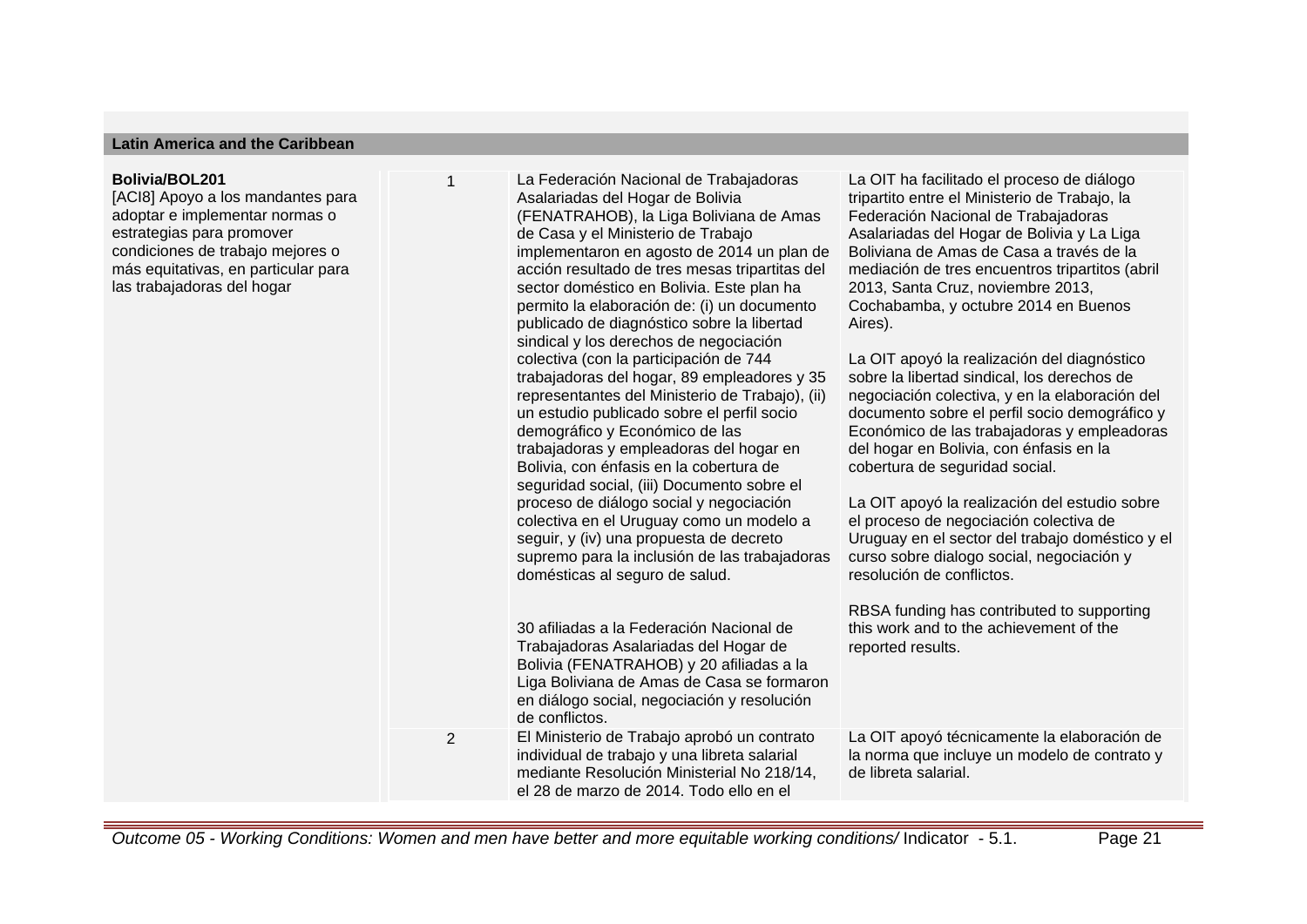|   | marco de un programa de acción tripartita<br>para promover la dignificación del trabajo<br>decente del sector.                                                                                                                                                                                                              | La OIT apoyo la realización de un taller de<br>discusión técnica con los mandantes tripartitos<br>sobre la implementación del C189.<br>La OIT apoyó en la elaboración del documento<br>sobre el perfil socio demográfico y Económico<br>de las trabajadoras y empleadoras del hogar<br>en Bolivia, con énfasis en la cobertura de<br>seguridad social.<br>RBSA funding has contributed to supporting<br>this work and to the achievement of the<br>reported results.                                  |
|---|-----------------------------------------------------------------------------------------------------------------------------------------------------------------------------------------------------------------------------------------------------------------------------------------------------------------------------|-------------------------------------------------------------------------------------------------------------------------------------------------------------------------------------------------------------------------------------------------------------------------------------------------------------------------------------------------------------------------------------------------------------------------------------------------------------------------------------------------------|
| 3 | La Federación Nacional de Trabajadoras<br>Asalariadas del Hogar de Bolivia<br>(FENATRAHOB), la Liga Boliviana de Amas<br>de Casa y el Ministerio de Trabajo realizaron<br>seis ferias de socialización del contrato<br>individual y de la libreta salarial en las<br>ciudades de La Paz, Santa Cruz, Sucre y<br>Cochabamba. | La OIT apoyó en el diseño y organización<br>logística de las 6 ferias de socialización de una<br>manera tripartita. Además la OIT ha brindado<br>apoyo con material de difusión.<br>La OIT ha apoyado la organización logística y<br>la realización de los 11 talleres. Además la OIT<br>ha brindado apoyo técnico a través de<br>formadores, como material de formación y<br>difusión.<br>RBSA funding has contributed to supporting<br>this work and to the achievement of the<br>reported results. |
| 4 | La Central Obrera Boliviana (COB) a través<br>de su Sindicato Afiliado, la Federación<br>Nacional de Trabajadoras del Hogar en<br>Bolivia (FENTRAHOB), desarrolló doce<br>talleres de sensibilización sobre los derechos<br>de las trabajadoras, negociación colectiva,<br>resolución de conflictos y acceso a la           | La OIT ha apoyado la organización logística y<br>la realización de los 17 talleres. Además la OIT<br>ha brindado apoyo técnico a través de<br>formadores, como material de formación y<br>difusión.<br>RBSA funding has contributed to supporting                                                                                                                                                                                                                                                     |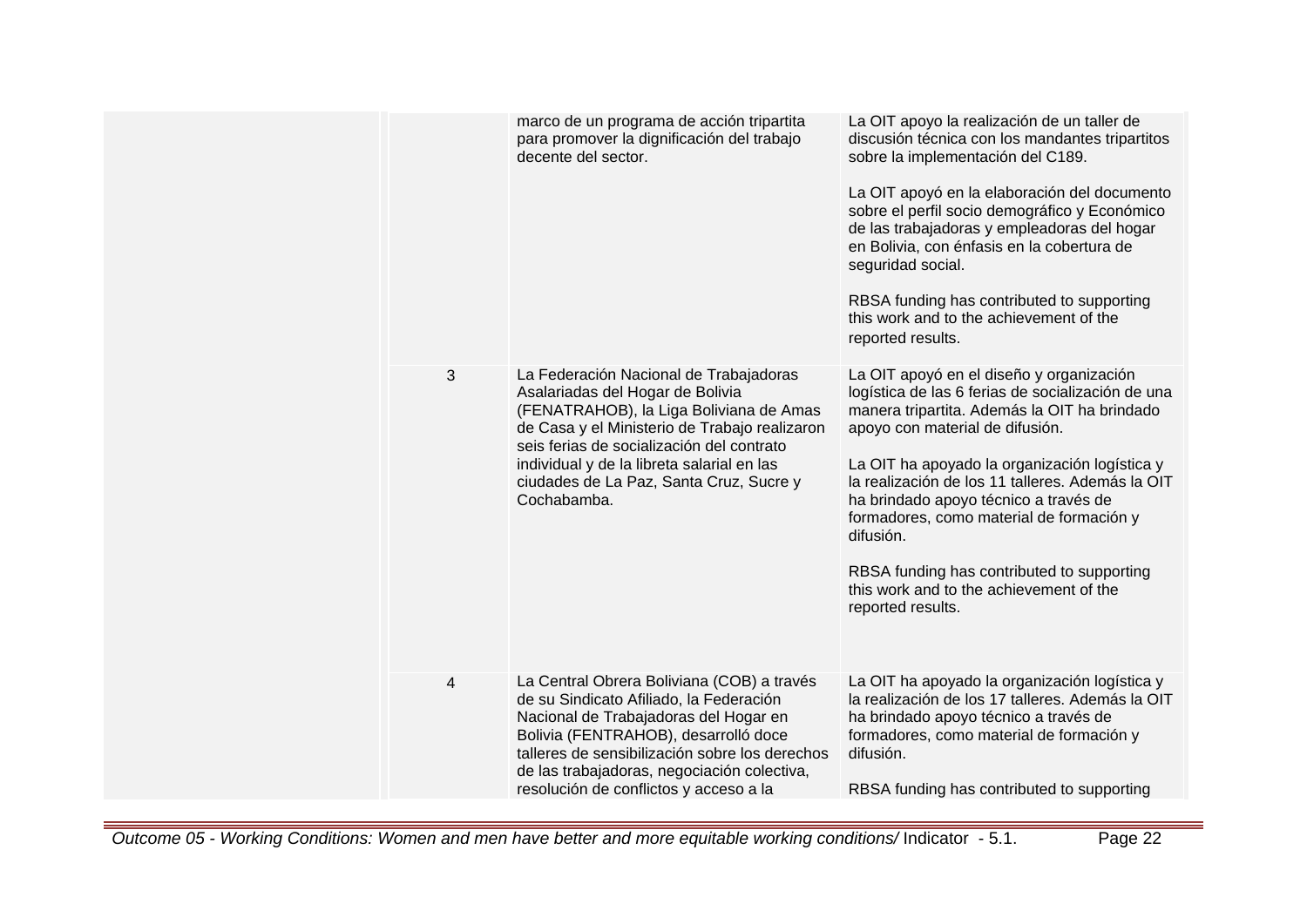|                                                                                                                                         | seguridad social en las siguientes 7<br>talleres de formación en las mismas<br>Paz, Sucre y Tarija con 94 afiliadas. | ciudades: La Paz, Potosí, Sucre, Tarija,<br>Cochabamba, Trinidad y Santa Cruz. En<br>estos talleres participaron 450 afiliadas a la<br>(FENATRAHOB). Por otro lado, la Liga<br>Boliviana de Amas de Casa desarrolló 4<br>temáticas en las ciudades de Santa Cruz, La<br>Finalmente, el Ministerio de Trabajo realizó<br>un taller nacional con todos los inspectores | this work and to the achievement of the<br>reported results.      |
|-----------------------------------------------------------------------------------------------------------------------------------------|----------------------------------------------------------------------------------------------------------------------|----------------------------------------------------------------------------------------------------------------------------------------------------------------------------------------------------------------------------------------------------------------------------------------------------------------------------------------------------------------------|-------------------------------------------------------------------|
|                                                                                                                                         | servicio en el sector.                                                                                               | de trabajo (93 funcionarios) para mejorar el                                                                                                                                                                                                                                                                                                                         |                                                                   |
| Additional CPO Information (This information should only be added when relevant and necessary and should not repeat information already |                                                                                                                      |                                                                                                                                                                                                                                                                                                                                                                      |                                                                   |
| entered under results or ILO contribution)                                                                                              |                                                                                                                      |                                                                                                                                                                                                                                                                                                                                                                      |                                                                   |
| a)Gender equality and non-discrimination                                                                                                |                                                                                                                      | b) Partnerships (external)                                                                                                                                                                                                                                                                                                                                           |                                                                   |
| La OIT se ha dirigido a un sector que está compuesto por un 95% de                                                                      |                                                                                                                      |                                                                                                                                                                                                                                                                                                                                                                      | La OIT ha trabajado de manera coordinada con ONG que ha permitido |

trabajadoras mujeres, sin embargo en el desarrollo de los talleres de formación y ferias se ha impulsado la participación de los hombres trabajadores que forman parte del sector.

La OIT ha trabajado de manera coordinada con ONG que ha permitido amplificar todas las acciones y actividades de capacitación y definición del diálogo para el sector doméstico en Bolivia durante el bienio reportado. Entre las ONG y Fundaciones más importantes se encuentra Care Bolivia, Lucha Social Mundial (FOS), Solidar Suiza, Friedrich Ebert Stifung (FES).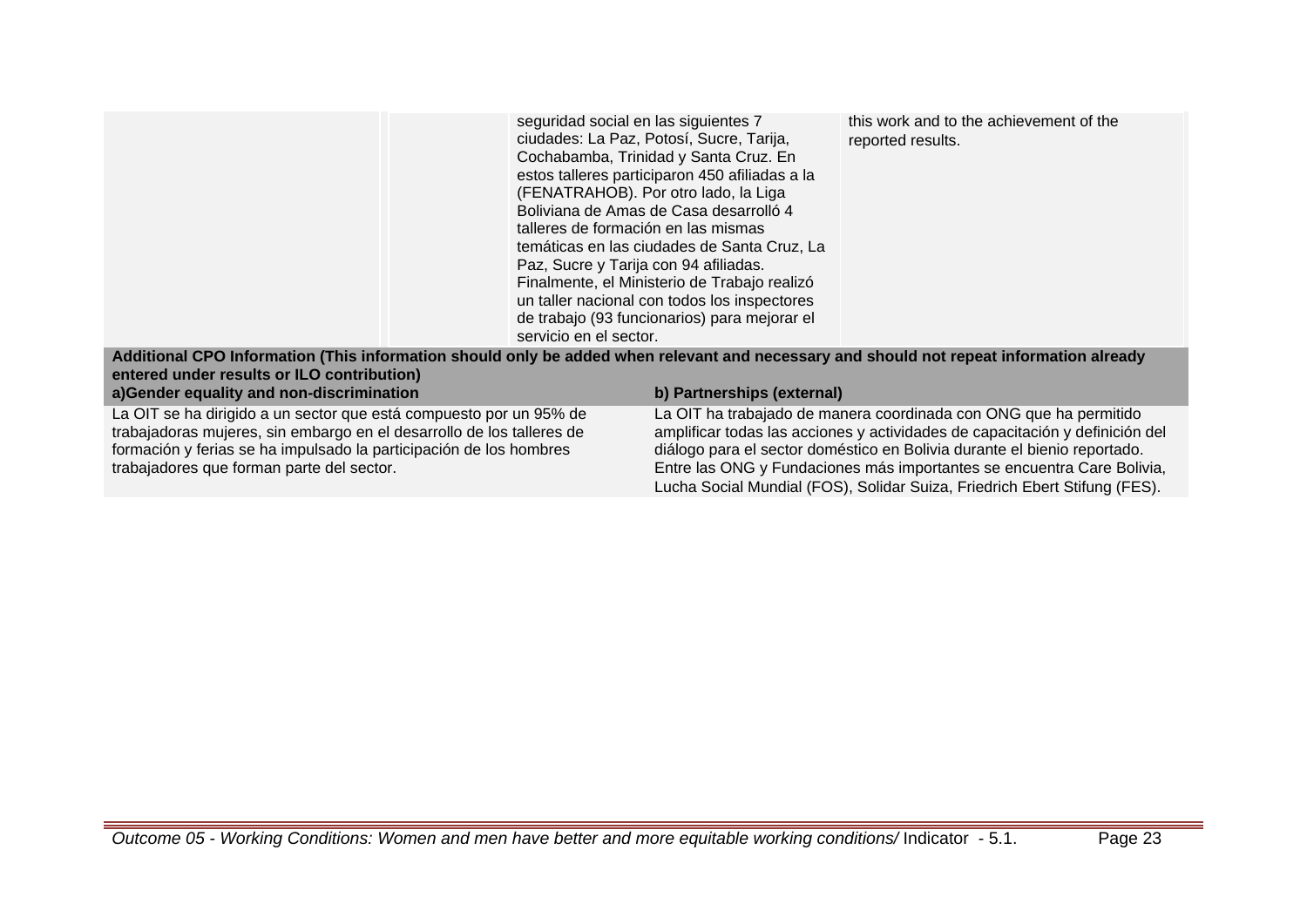| Ecuador/ECU131<br>Apoyo a los mandantes para adoptar<br>e implementar normas o estrategias<br>para promover condiciones de<br>trabajo mejores y más equitativas, en<br>particular las trabajadoras del hogar |   | Se instaló y desarrolló el Comité<br>Interministerial el cual cuenta con<br>participación del Ministerio de Trabajo, el<br>Instituto Ecuatoriano de Seguridad Social y el<br>Ministerio Coordinador de Desarrollo Social,<br>FOS y la Asociación de Trabajadoras<br>Remuneradas del Hogar con el fin de<br>promover una agenda de trabajo para la<br>adecuación normativa con el C. 189.                                                                                                                            | Se brindó asistencia técnica a la Asociación de<br>Trabajadoras Remuneras del Hogar (ATRH)<br>para la conformación de la mesa bipartita y<br>para la elaboración de la agenda de diálogo de<br>dicho espacio. Se promovió una alianza<br>estratégica con FOS, organización que<br>contribuye también brindando asistencia<br>técnica para el fortalecimiento y<br>empoderamiento de las organizaciones de<br>trabajadoras del hogar en Ecuador.<br>Se apoyó técnicamente la propuesta<br>acompañó el proceso de elaboración de las<br>observaciones y el desarrollo de la estrategia<br>para el diálogo con el gobierno.                                                                                      |
|--------------------------------------------------------------------------------------------------------------------------------------------------------------------------------------------------------------|---|---------------------------------------------------------------------------------------------------------------------------------------------------------------------------------------------------------------------------------------------------------------------------------------------------------------------------------------------------------------------------------------------------------------------------------------------------------------------------------------------------------------------|---------------------------------------------------------------------------------------------------------------------------------------------------------------------------------------------------------------------------------------------------------------------------------------------------------------------------------------------------------------------------------------------------------------------------------------------------------------------------------------------------------------------------------------------------------------------------------------------------------------------------------------------------------------------------------------------------------------|
|                                                                                                                                                                                                              | 3 | La Asociación de Trabajadoras<br>Remuneradas del Hogar (ATRH) desarrolló<br>campañas de sensibilización y de divulgación<br>de información y el desarrollo de materiales<br>impresos respecto a la importancia de las<br>condiciones mínimas de trabajo decente en<br>el sector.<br>Se logró un incremento de afiliación en 6%,<br>fortaleciendo la base de lo que será el<br>sindicato nacional de trabajadoras<br>remuneradas del hogar, proceso de<br>institucionalización que la ATRH ha decidido<br>emprender. | La OIT brindó asistencia técnica para la puesta<br>en marcha de las campañas de sensibilización<br>y acompañó algunas de las actividades<br>emprendidas en el marco de los acuerdos<br>suscritos para la promoción de mejores<br>condiciones de trabajo para las trabajadoras<br>remuneradas del hogar.<br>La OIT brindó apoyo técnico a las trabajadoras<br>domésticas para ayudarles a organizarse y<br>presentar propuestas al gobierno y a la<br>comisión inter-ministerial.<br>La OIT brindó apoyo técnico a las asociaciones<br>de trabajadoras domésticas en 3 ciudades. En<br>particular, la OIT brindó una formación sobre<br>los requisitos para formar un sindicato en lugar<br>de una asociación. |

Outcome 05 - Working Conditions: Women and men have better and more equitable working conditions/ Indicator - 5.1. Page 24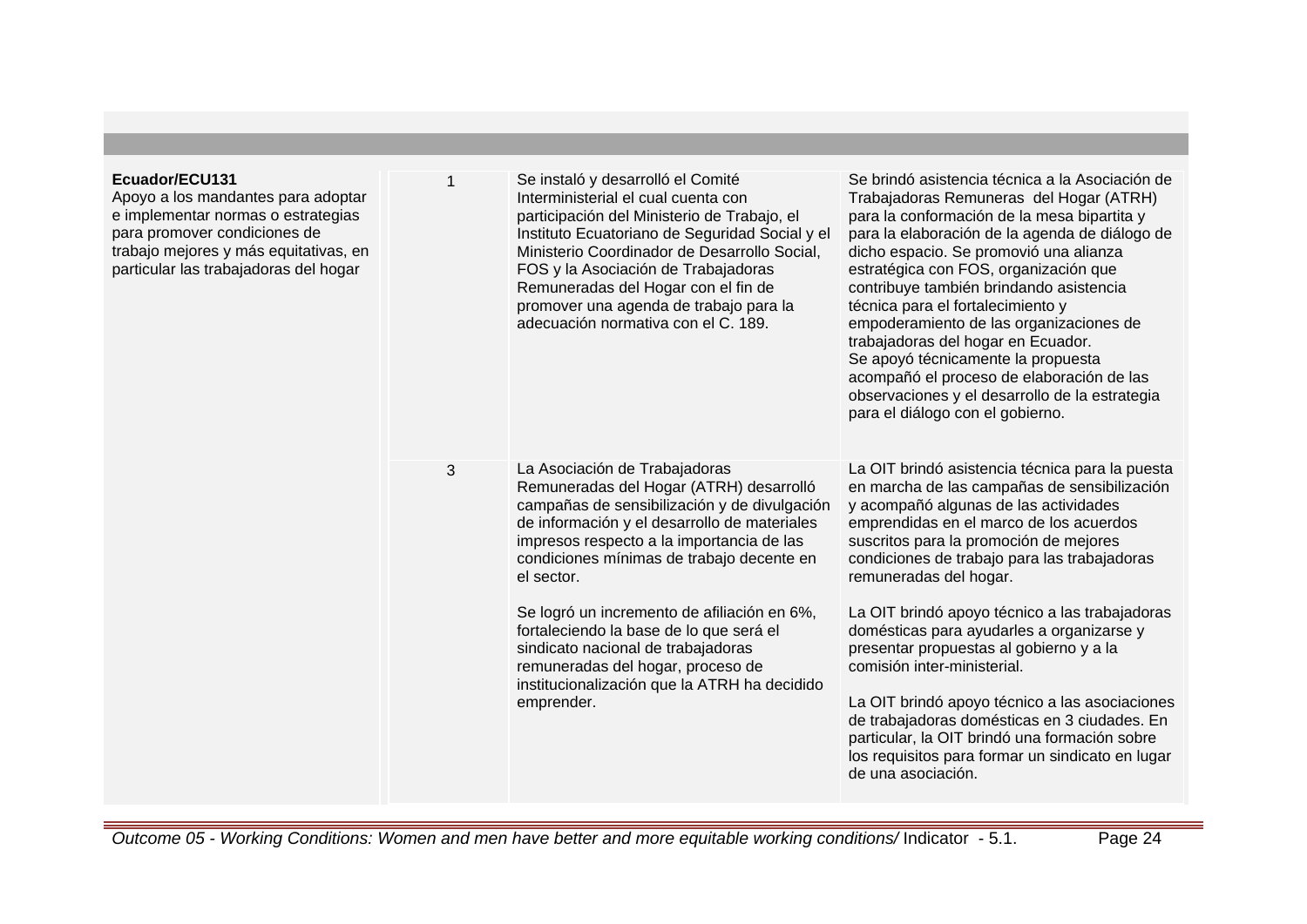#### **Peru/PER201**

El Estado peruano adopta medidas para la promover la equidad y mejorar las condiciones de los y las trabajadoras mas vulnerables en particular las trabajadoras domésticas.

3 La Federación Nacional de Trabajadores y Trabajadoras del Hogar del Perú (FENATRAHOP) a través del SINTTRAHOL desarrolló entre febrero y mayo 2015 una campaña integral de sensibilización en las provincias de Tumbes, Piura, Lambayeque logrando la afiliación de más de 100 trabajadoras y la sensibilización de más de 250 con apoyo de las Direcciones Regionales del Ministerio del Trabajo, la Defensoría del Pueblo.

> La Federación Nacional de Trabajadoras y Trabajadores del Hogar Remunerados del

FENATRAHOP el 1 de septiembre 2015 pusieron han puesto en marcha la "Campaña piloto de registro de trabajadoras del hogar en un distrito de Lima Metropolitana". Esta campaña es producto del trabajo de múltiples mesas y reuniones de trabajo realizadas entre marzo y agosto. El propósito de dicha campaña es validar un mecanismo para el incremento del registro de trabajadoras del

hogar en SUNAT y el consecuente

cumplimiento del pago de EsSalud y Fondo de Pensiones. Esta campaña surge de la mano de una Mesa Multisectorial integrada por ambas Federaciones, las organizaciones mencionadas anteriormente, el Ministerio de Trabajo, SUNAT, EsSalud, ONP, SUNAFIL, el Ministerio de la Mujer, la Defensoría del Pueblo, PLADES, CARE Perñu y Aurora

4 La Federación Nacional de Trabajadores y La OIT brindó asistencia técnica a la

Perú (FENTRAHOGARP) y la

La OIT, junto con FENATRAHOP, se organizaron reuniones para identificar las prioridades de trabajo y los lugares en los que se implementaría la campaña. Además, se brindó apoyo para el diseño de los planes de trabajo específicos para cada ciudad. La OIT brindó asistencia técnica para la puesta en marcha de las campañas de sensibilización emprendidas en el marco de los acuerdos suscritos para la promoción de mejores condiciones de trabajo para las trabajadoras remuneradas del hogar.

La OIT junto con el apoyo de la Fundación Friedrich Ebert Stiftung y Wiego ha brindado asistencia técnica para la articulación de esfuerzos, la organización y la puesta en marcha de la campaña promoviendo la sensibilización en materia de derechos laborales.

| Outcome 05 - Working Conditions: Women and men have better and more equitable working conditions/Indicator - 5.1. | Page 25 |
|-------------------------------------------------------------------------------------------------------------------|---------|
|-------------------------------------------------------------------------------------------------------------------|---------|

Vivar.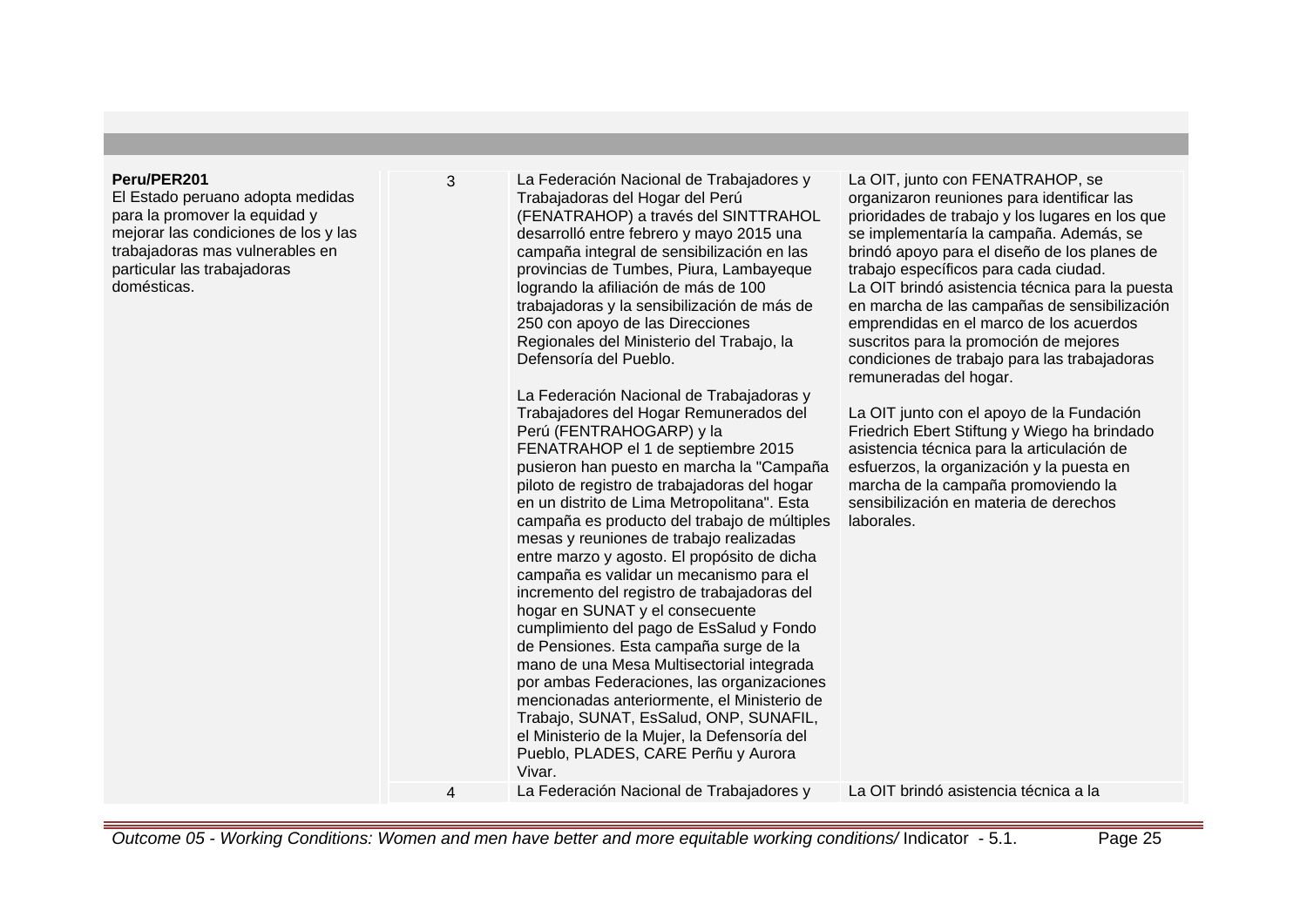| Trabajadoras del Hogar del Perú<br>(FENATRAHOP) a través del SINTTRAHOL<br>impulsó un plan de formación para promover<br>mejores condiciones para el trabajo<br>doméstico entre febrero y mayo del año en<br>curso. El plan logró formar a 52 trabajadoras<br>domésticas, 12 en Chiclayo y 40 en Piura. | FENATRAHOP en la formulación del plan de<br>capacitación a realizar. |
|---------------------------------------------------------------------------------------------------------------------------------------------------------------------------------------------------------------------------------------------------------------------------------------------------------|----------------------------------------------------------------------|
|---------------------------------------------------------------------------------------------------------------------------------------------------------------------------------------------------------------------------------------------------------------------------------------------------------|----------------------------------------------------------------------|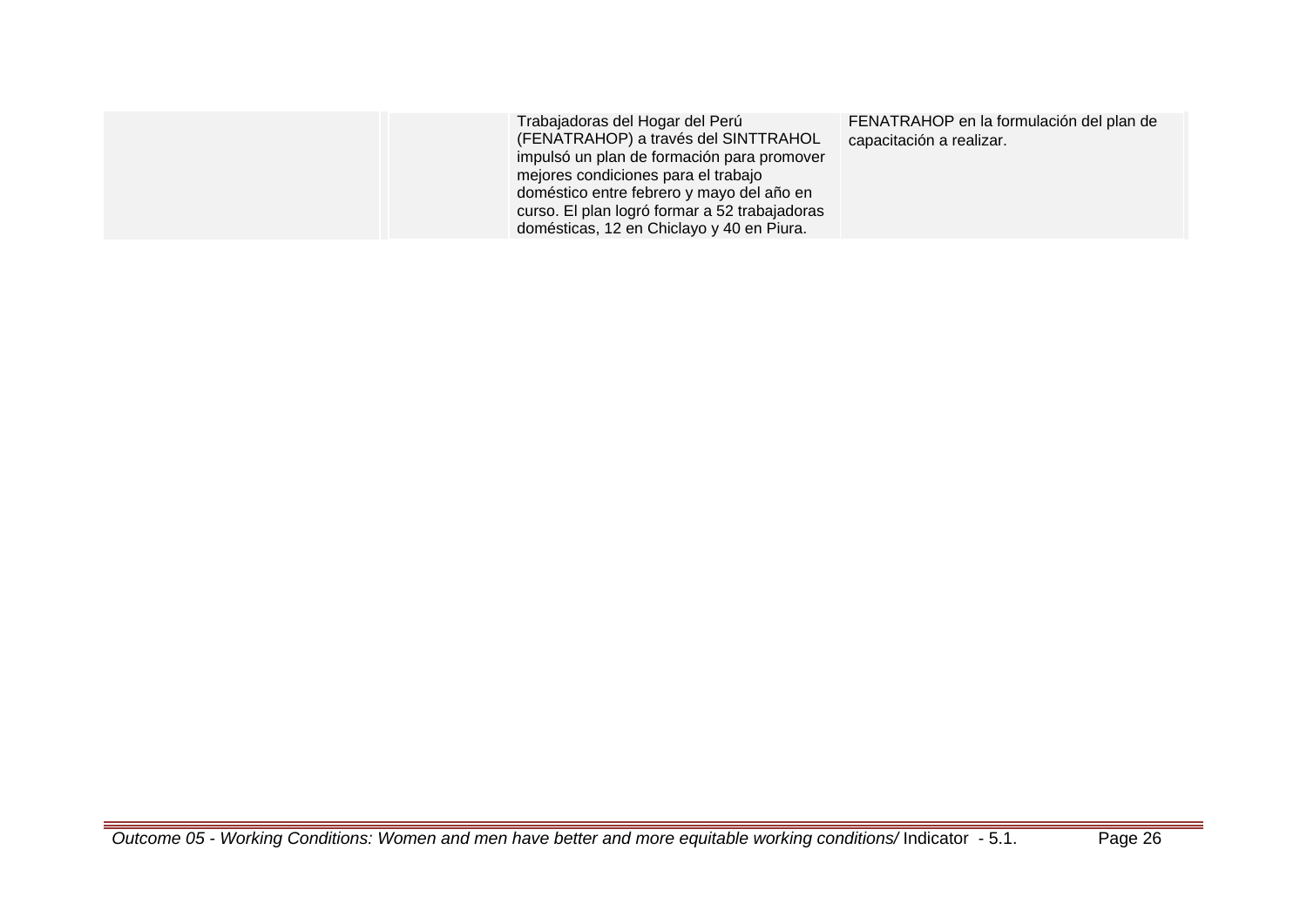#### **Dominican Republic/DOM107**

Los Constituyentes identifican y adoptan políticas para eliminar todas las formas de discriminación en el trabajo y promueven el acceso de las mujeres al empleo en igualdad de condiciones

2 Ratificación del Convenio no. 189 de la OIT sobre trabajo decente para las trabajadoras domésticas.

> El Presidente de la República lanzó en febrero 2015, en su Discurso de rendición de cuentas, un programa nacional sectorial para afiliar 50,000 trabajadoras domésticas en condición de pobreza al SENASA (servicio nacional de salud) a través de su afiliación al régimen subsidiado. El programa incluye una campaña de divulgación de información llevada a cabo por el SENASA; coordinación con el SIUBEN (Sistema Unico de Beneficiarios) de la población en condición de pobreza, y un acuerdo con el CIMTRA (Comité Inter-sindical de Mujeres sindicalistas) para que, en los casos en que las trabajadoras domésticas no logran que sus empleadoras le firmen una carta reconociendo que trabajan para ellas (requisito para poder acceder al seguro de salud), el CIMTRA pueda asegurar que esa persona es afiliada al sindicato de trabajadoras domésticas y por tanto que es trabajadora doméstica.

En esta fecha se han inscrito 5300 trabajadoras domésticas.

La OIT, parcialmente con fondos de la UE, elaboró, publicó y presentó a los constituyentes tripartitos en junio, 2014 un estudio de armonización legislativa sobre la legislación dominicana y el Convenio no.189.

La OIT brindó asesoramiento técnico al Comité Intersindical de Mujeres Trabajadoras (CIMTRA) en la elaboración de una "Propuesta de las mujeres para la reforma del Código de Trabajo" presentada por la Mesa Intersectorial de Género para la reforma del Código de Trabajo conformada por el CIMTRA, los Sindicatos de trabajadoras domésticas, el Centro de estudios de género del Instituto Tecnológico de Santo Domingo (INTEC), el Instituto de Género y Familia de la Universidad Autónoma de Santo Domingo (UASD), el Ministerio de la Mujer, y el Foro Feminista. Esta propuesta de reforma incorpora las propuestas de modificación del Código de Trabajo necesarias para que cumpla con lo establecido en el Convenio no.189 de la OIT.

La OIT brindó asistencia al Instituto Tecnológico de Santo Domingo (INTEC) y al Ministerio de Trabajo, en la elaboración de un estudio sobre la protección social de las trabajadoras domésticas.

La OIT brindó asesoramiento al CIMTRA en su campaña para promover el aseguramiento de las trabajadoras domésticas, concretamente en su apoyo a los recién creados Sindicatos de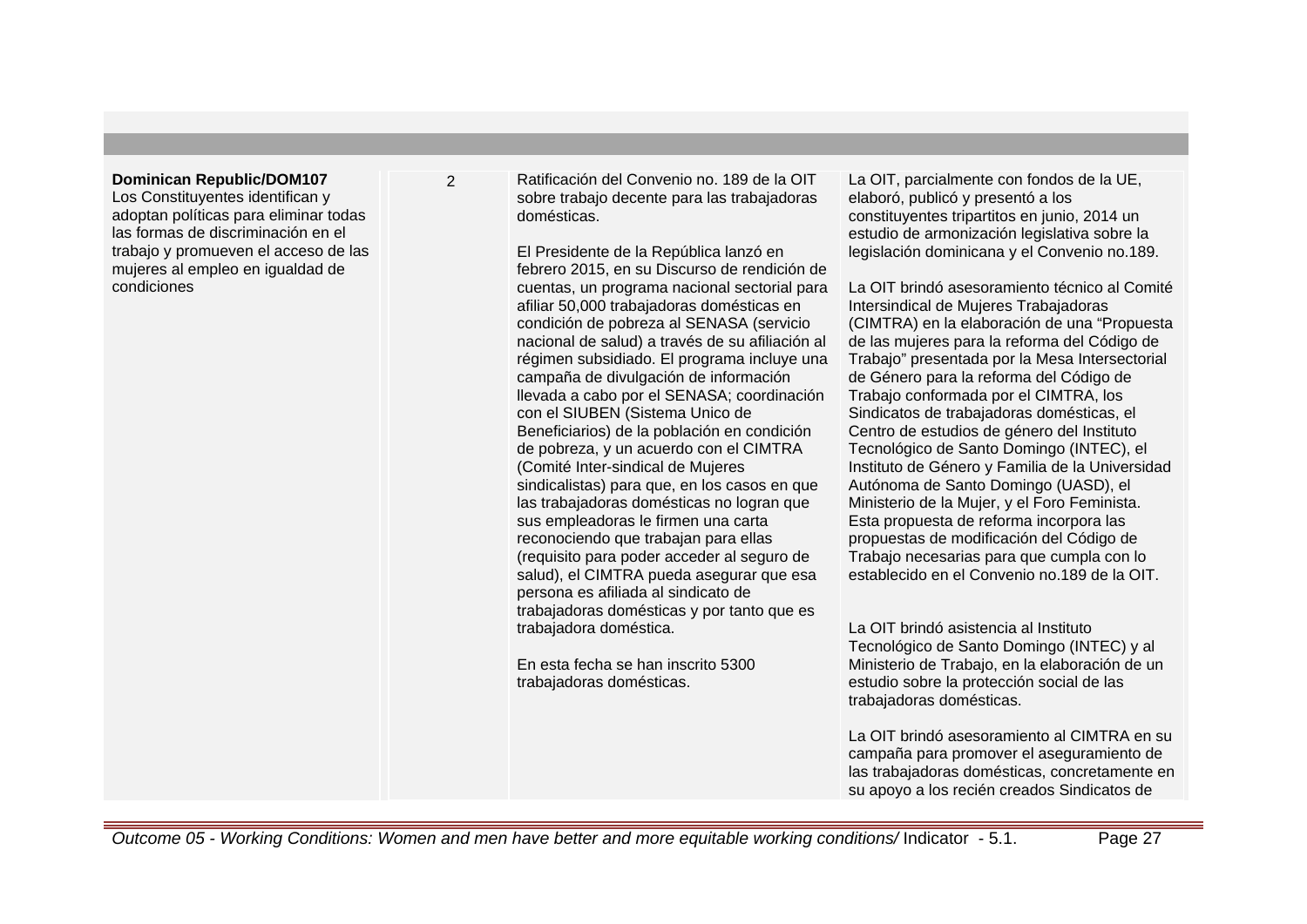|   |                                                                                                                         | Trabajadoras domésticas para que hicieran<br>una campaña interna con sus afiliadas, tanto<br>para que se afiliaran al régimen no contributivo<br>como al régimen contributivo (SINTRADOME<br>tiene a la fecha 2016 trabajadoras domésticas<br>afiliadas al régimen contributivo a través de<br>AMUSOL y 24 afiliadas al régimen subsidiado).                                                                                                                                                                                                                                                                                                                                                                                                                                                                                                                                                                                                                                                                                                                                                                                                                     |
|---|-------------------------------------------------------------------------------------------------------------------------|------------------------------------------------------------------------------------------------------------------------------------------------------------------------------------------------------------------------------------------------------------------------------------------------------------------------------------------------------------------------------------------------------------------------------------------------------------------------------------------------------------------------------------------------------------------------------------------------------------------------------------------------------------------------------------------------------------------------------------------------------------------------------------------------------------------------------------------------------------------------------------------------------------------------------------------------------------------------------------------------------------------------------------------------------------------------------------------------------------------------------------------------------------------|
| 3 | Campaña sindical lanzó por el CIMTRA para<br>promover la ratificación y cumplimiento del<br>Convenio no. 189 de la OIT. | La OIT, en conjunto con la Confederacion<br>Sindical de las Americas (CSA), con fondos de<br>la UE, elaboró y entregó al CIMTRA materiales<br>de la campaña "Trabajo como ningún otro,<br>derechos como cualquier otro" para promover<br>la ratificación del Convenio no.189 y la mejora<br>de las condiciones de las trabajadoras<br>domésticas.<br>La OIT, en conjunto con la CSA, brindó<br>asesoramiento al CIMTRA en la organización<br>del lanzamiento de la campaña. También, la<br>OIT brindó asesoramiento para la realización<br>de la campaña en redes sociales en Mayo<br>2015 para promover los derechos de las<br>trabajadoras domésticas.<br>La OIT organizó un lanzo tripartito del estudio<br>sobre el marco legal, que fue asistido por el<br>vicepresidente de la República y la prensa.<br>La OIT organizó 5 talleres de formación en<br>conjunto con el CIMTRA para dar a conocer<br>los contenidos del Convenio no. 189 a más de<br>350 trabajadoras domésticas. Estas 350<br>trabajadoras a su vez han replicado lo<br>aprendido en sus sindicatos, lo que ha<br>permitido aumentar la afiliación de<br>trabajadoras domésticas de manera |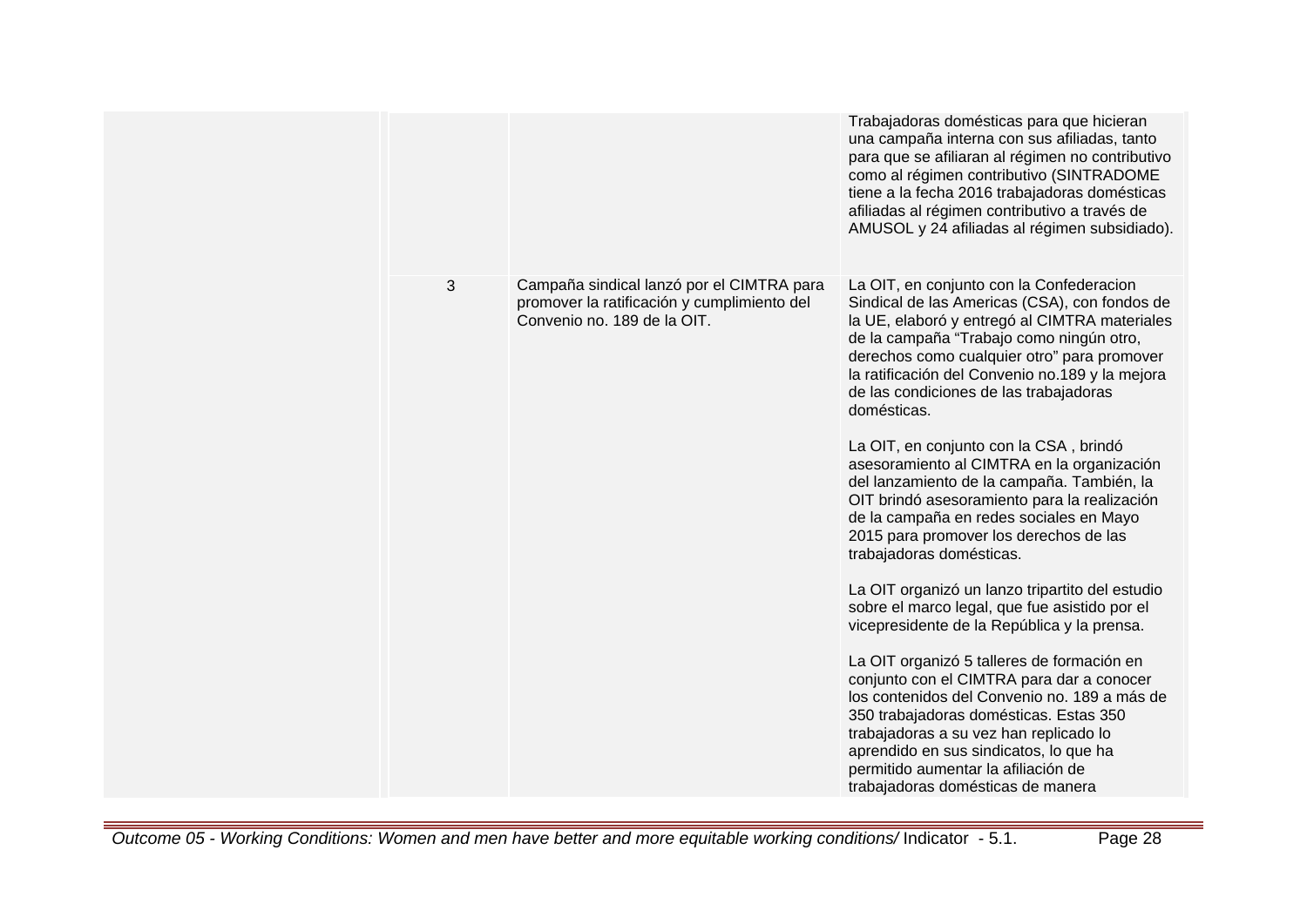## significativa.

La OIT brindó asesoramiento para el fortalecimiento del liderazgo sindical de las trabajadoras domésticas, incluyendo en todas sus acciones a las trabajadoras domésticas migrantes.

## **Additional CPO Information (This information should only be added when relevant and necessary and should not repeat information already entered under results or ILO contribution)**

## **a)Gender equality and non-discrimination b) Partnerships (external)**

Este CPO está dirigido a mejorar las condiciones de trabajo de las trabajadoras domésticas, una de las ocupaciones más feminizadas y con peores condiciones de trabajo, y por tanto tiene una contribución directa a mejorar las condiciones laborales de las mujeres.

Confederación Sindical de Trabajadores de las Américas (CSA)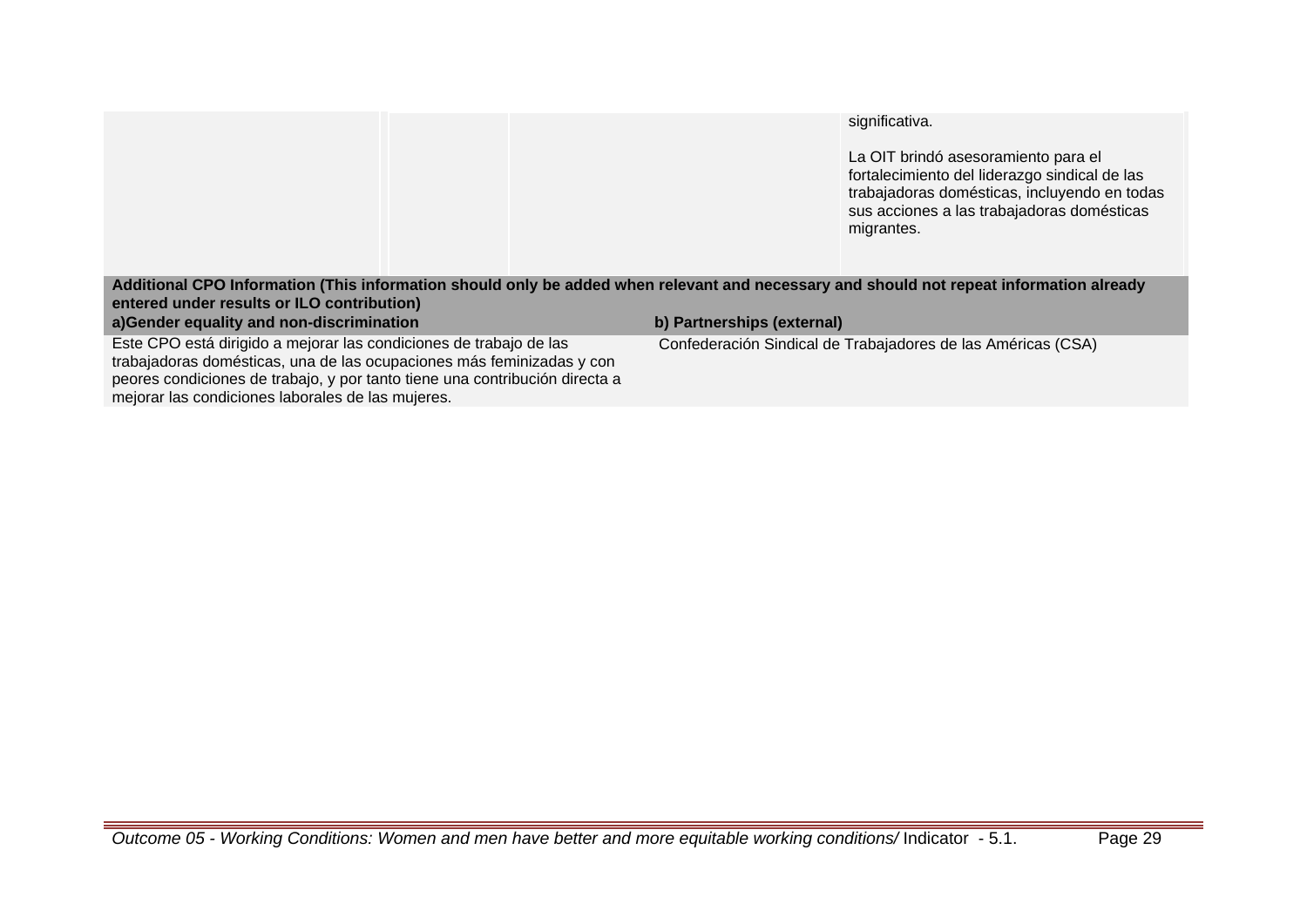#### **El Salvador/SLV107** El país, con el apoyo de la OIT, ejecuta acciones para mejorar las condiciones de trabajo de las trabajadoras domesticas y promover la ratificación del Convenio núm. 189 1 Adopción de una hoja de ruta para la ratificación del Convenio no. 189 y mejora de condiciones de los y las trabajadoras domésticas por el BPS, la CCSS, el Instituto Salvadoreño del Seguro Social (ISSS), el Ministerio de Trabajo y Previson Social (MTPS) el Instituto Salvadoreno para el Desarrollo de la Mujer (ISDEMU), la Secretaria Técnica de la Presidencia (STP), el Ministerio de Relaciones Exteriores (MRE) y el Ministerio de Salud (MINSAL). Sumisión de la propuesta para la ratificación del Convenio no. 189 al congreso.

3 Lanzamiento de una campaña sindical en junio 2014 para promover la mejora de condiciones de las trabajadoras domésticas, con el tema: "Trabajo como ningún otro, DERECHOS como cualquier otro", por el Movimiento de Unidad Sindical y Gremial de El Salvador (MUSYGES), la Confederación Sindical de Trabajadoras y Trabajadores de El Salvador (CSTS) y La Federación de Asociaciones o Sindicatos Independientes de El Salvador (FEASIES).

> Lanzamiento de una campaña en junio del 2015 para promover los derechos de las trabajadoras domésticas por un Comité inter-institucional, liderado por el MTPS, con la participación el Instituto Salvadoreño de la Seguridad Social (ISSS), el Ministerio de Salud (MINSAL), la

Con el apoyo de fondos del Gobierno de Suecia, la OIT organizó una jornada de trabajo sobre "Diseño de Hoja de Ruta para la ratificación del Convenio no. 189 y mejora de condiciones de los y las trabajadoras domésticas" en la que participaron los representantes del BPS, la CCSS, el Instituto Salvadoreño del Seguro Social (ISSS), el Ministerio de Trabajo y Previsión Social (MTPS), El Instituto Salvadoreño para el Desarrollo de la Mujer (ISDEMU), la Secretaría Técnica de la Presidencia (STP), el Ministerio de Relaciones Exteriores (MRE) y el Ministerio de Salud (MINSAL). La jornada de trabajo facilitó la adopción de la hoja de ruta.

La OIT coordinó el desarrollo e implementación de planes de acción de las 3 confederaciones de sindicatos y acompañó esas organizaciones en sus procesos de formación, concienciación y promoción de la situación para las trabajadoras domésticas.

La OIT brindó asesoramiento a las organizaciones sindicales en la elaboración de una campaña de divulgación de la situación de los y las trabajadoras domésticas.

La OIT brindó asesoramiento a FEASIES y CSTS en la organización de conferencias de prensa y eventos públicos para posicionar la ratificación del Convenio no. 189 como un tema prioritario de la agenda sindical.

La OIT elaboró y entregó materiales de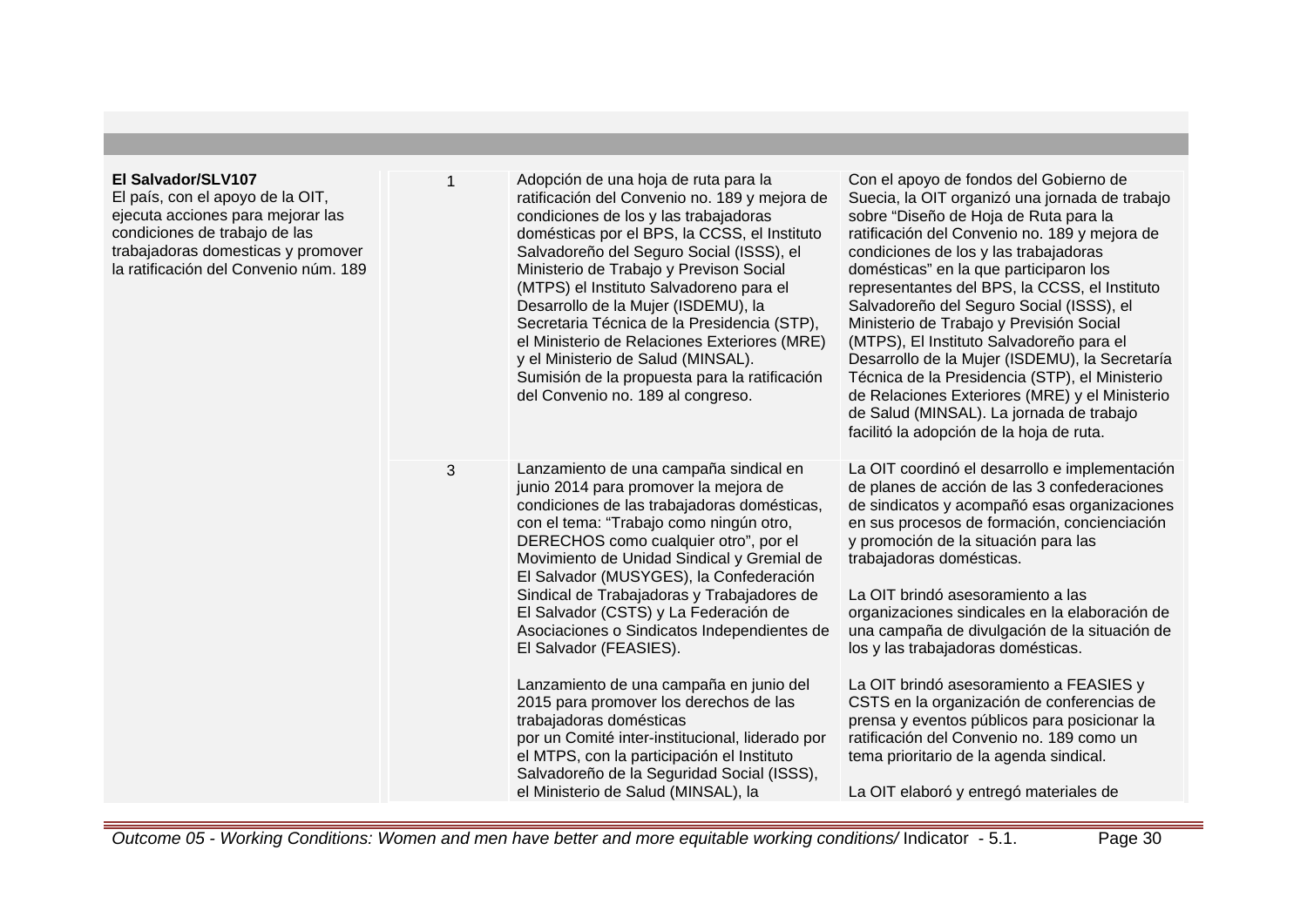|                | Secretaría Técnica de la Presidencia de la<br>República (STP), el Instituto Salvadoreño de<br>las Mujeres (ISDEMU) y el Ministerio de<br>Relaciones Exteriores (MRE). | divulgación a FEASIES, CSTS y MUSYGES en<br>sus actividades de formación, incidencia y<br>divulgación sobre la ratificación del Convenio<br>no.189.<br>La OIT brindó asesoramiento para la<br>conformación del Comité Inter-institucional por<br>la ratificación del Convenio no. 189 y la mejora<br>de las condiciones de los y las trabajadoras<br>domésticas, conformado por las altas<br>autoridades del MTPS, el ISSS, el MINSAL, la<br>STP, el ISDEMU y el MRE, que ha sostenido<br>reuniones mensuales desde el mes de mayo<br>de 2015.<br>La OIT elaboró en febrero de 2015 el estudio<br>"La legislación Salvadoreña a la luz del<br>convenio sobre el trabajo decente para las y<br>los trabajadores domésticos" y organizó<br>entonces el lanzamiento público de este<br>estudio en julio de 2015, con fondos de Suecia.<br>La OIT divulgó los contenidos de este estudio<br>de armonización legislativa en reuniones<br>bilaterales con el Comité Inter-institucional por<br>la ratificación del Convenio no.189, la<br>Comisión de Trabajo y Previsión Social del<br>parlamento salvadoreño en pleno, con<br>diputadas del Grupo Parlamentario de Mujeres,<br>con la Asociación Nacional de la Empresa<br>Privada ANEP, con MUSYGES, FEASIES y<br>CSTS. |
|----------------|-----------------------------------------------------------------------------------------------------------------------------------------------------------------------|----------------------------------------------------------------------------------------------------------------------------------------------------------------------------------------------------------------------------------------------------------------------------------------------------------------------------------------------------------------------------------------------------------------------------------------------------------------------------------------------------------------------------------------------------------------------------------------------------------------------------------------------------------------------------------------------------------------------------------------------------------------------------------------------------------------------------------------------------------------------------------------------------------------------------------------------------------------------------------------------------------------------------------------------------------------------------------------------------------------------------------------------------------------------------------------------------------------------------------------------------------------------|
| $\overline{4}$ | Un programa de formación realizado por<br>MUSYGES, FEASIES, CSTS y el Sindicato                                                                                       | La OIT acompañó técnicamente para que<br>MUSYGES, FEASIES, CSTS y SIMUTHRES                                                                                                                                                                                                                                                                                                                                                                                                                                                                                                                                                                                                                                                                                                                                                                                                                                                                                                                                                                                                                                                                                                                                                                                          |
|                | de Mujeres Trabajadoras del Hogar<br>Remuneradas Salvadoreñas (SIMUTHRES)<br>durante 10 talleres entre enero y agosto de                                              | organizaran y facilitaran los 14 talleres que<br>conformaban la estrategia de formación sobre<br>derechos de los y las trabajadoras domésticas                                                                                                                                                                                                                                                                                                                                                                                                                                                                                                                                                                                                                                                                                                                                                                                                                                                                                                                                                                                                                                                                                                                       |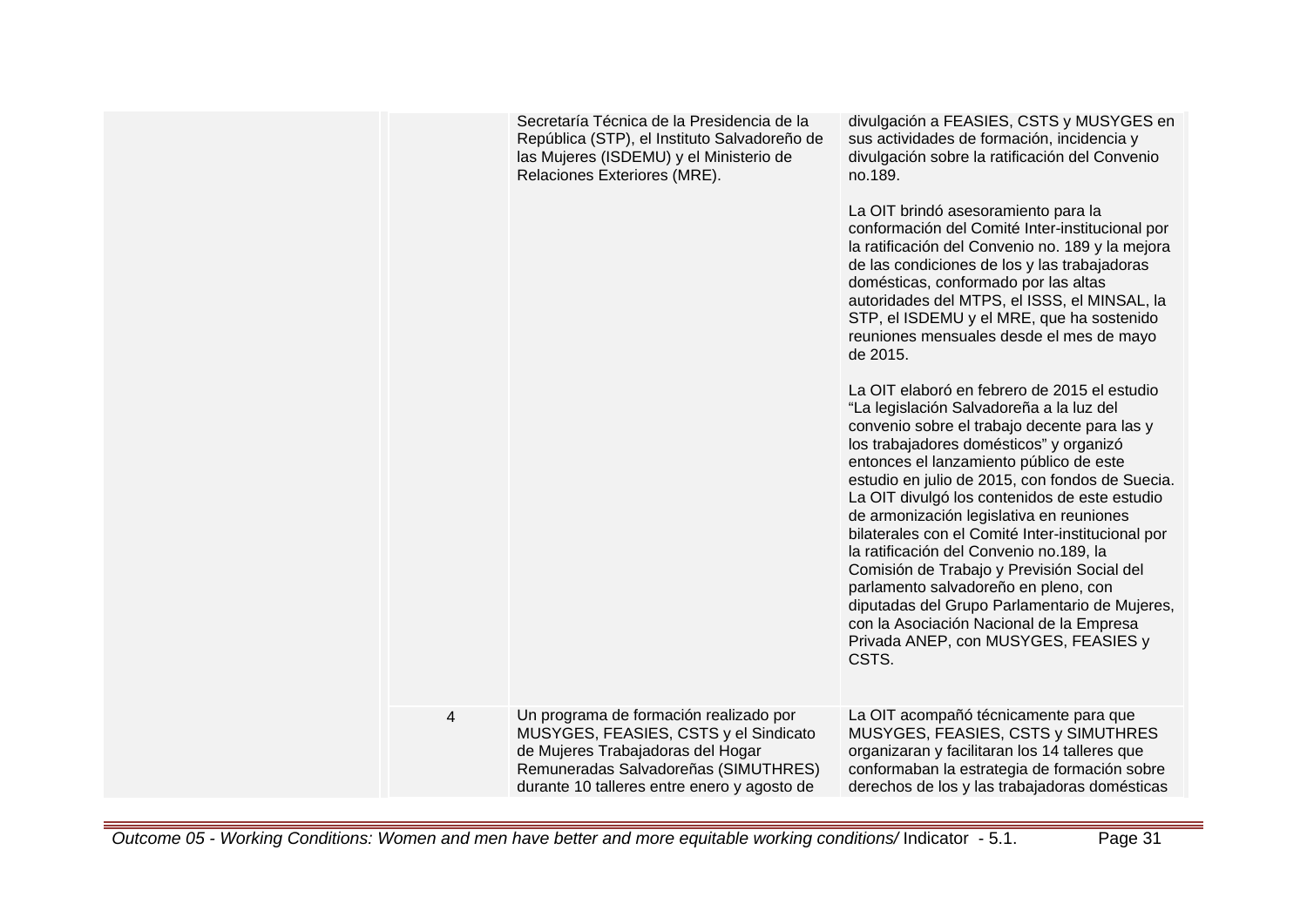| 2015 sobre derechos de los y las              |  |  |  |  |
|-----------------------------------------------|--|--|--|--|
| trabajadoras domésticas y la ratificación del |  |  |  |  |
| Convenio no.189. 205 mujeres participaron     |  |  |  |  |
| en esta formación.                            |  |  |  |  |

y la ratificación del Convenio no.189.

La OIT brindó asesoramiento en el proceso de consolidación del recientemente creado primer sindicato de trabajadoras del hogar de El Salvador, SIMUTHRES, a través de 3 talleres de formación sobre organización sindical realizados en junio de 2015.

La OIT brindó asesoramiento en el proceso de federación de SIMUTHRES dentro de la Federación FEASIES.

### **Additional CPO Information (This information should only be added when relevant and necessary and should not repeat information already entered under results or ILO contribution)**

**a)Gender equality and non-discrimination b) Partnerships (external)** Este CPO está dirigido a mejorar las condiciones de trabajo de las trabajadoras domésticas, una de las ocupaciones más feminizadas y con

peores condiciones de trabajo, y por tanto tiene una contribución directa a mejorar las condiciones laborales de las mujeres.

Se ha realizado un trabajo coordinado con organizaciones de la sociedad civil que trabajan por los derechos de las mujeres y que tambien tienen una campaña para promover la ratificacion del Convenio 189. Igualmente, se ha coordinado con la FES el apoyo a las organizaciones sindicales para que las acciones de ambas organizaciones fueran complementarias. De la misma manera, se ha coordinado con TUCA las acciones de la campaña sindical para promover la ratificacion del C. 189.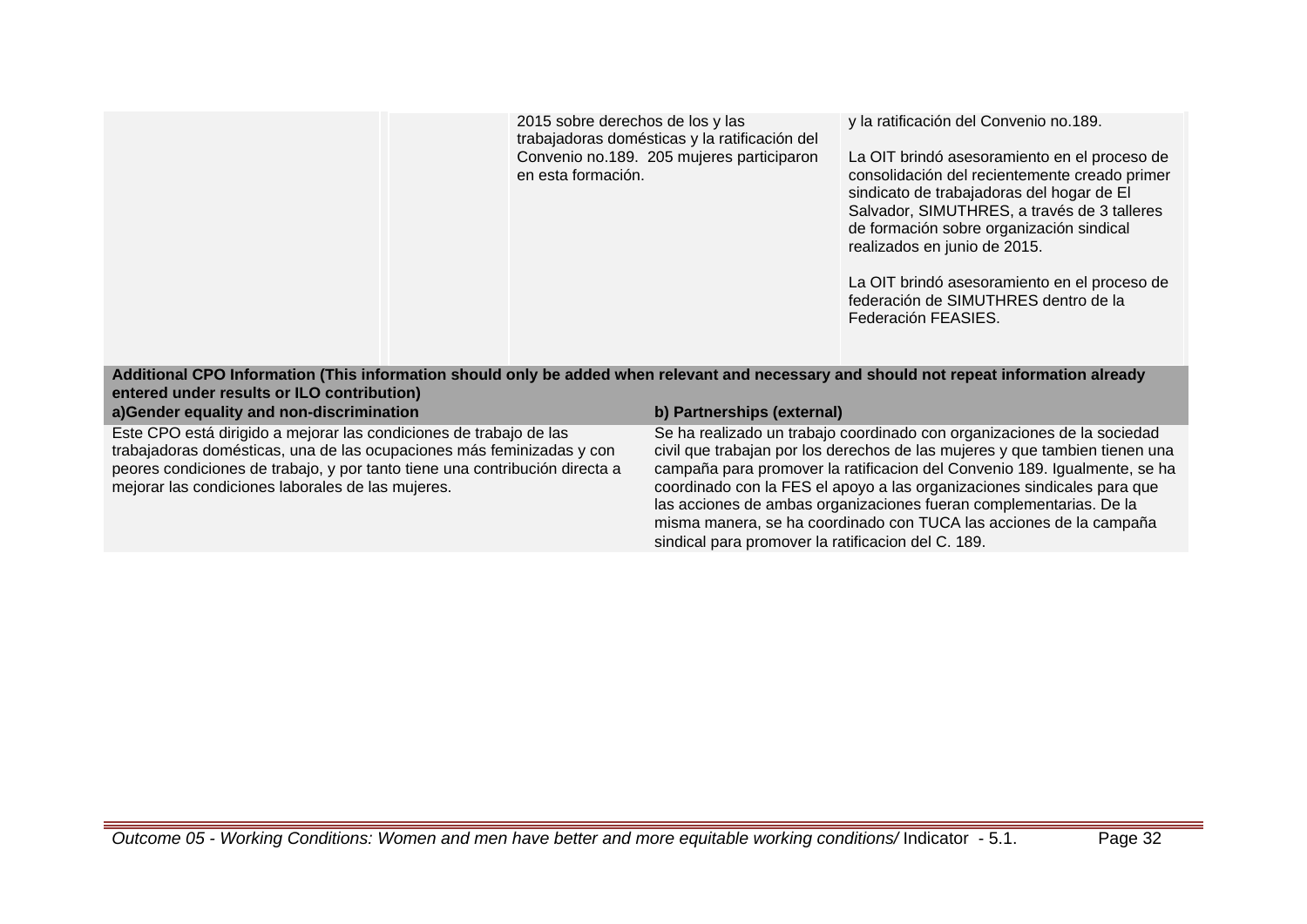## **Brazil/BRA102**

Contituyentes adoptan medidas para la promoción del equilibrio entre trabajo y familia y de los derechos de los/as trabajadores/as domesticas.

| $\overline{2}$ | La presidenta de la Republica de Brasil<br>sancionó el 2 de junio de 2015 la Ley<br>Complementaria n. 150 que reglamenta los<br>contratos para trabajadoras/es<br>domésticas/os, garantizando las mismas<br>condiciones de trabajo y beneficios de<br>seguridad social de otras categorías. En la<br>ley hay la referencia directa al Convenio 182<br>de la OIT. "Es prohibida la contratación de<br>menor de 18 años para desempeño de<br>trabajo doméstico, de acuerdo con el<br>Convenio no. 182, de 1999, de la<br>Organización Internacional del Trabajo (OIT)<br>y con el Decreto n. 6481, de 12 de junio de<br>2008".                                                                                                                                                                                                                                                                    | La OIT participó en las reuniones convocadas<br>por el gobierno para apoyar la elaboración de<br>la legislación y de la política, ofreciendo<br>insumos técnicos como la discusión y<br>diseminación de la publicación "Promoción de<br>la formalización del trabajo doméstico en<br>Brasil" Además de participar en las instancias<br>gubernamentales y tripartitas para discusión<br>del tema, con base en los Convenios de la<br>OIT.                                                                                                                                                                                                                                                                                                                                                                                                                                        |
|----------------|-------------------------------------------------------------------------------------------------------------------------------------------------------------------------------------------------------------------------------------------------------------------------------------------------------------------------------------------------------------------------------------------------------------------------------------------------------------------------------------------------------------------------------------------------------------------------------------------------------------------------------------------------------------------------------------------------------------------------------------------------------------------------------------------------------------------------------------------------------------------------------------------------|---------------------------------------------------------------------------------------------------------------------------------------------------------------------------------------------------------------------------------------------------------------------------------------------------------------------------------------------------------------------------------------------------------------------------------------------------------------------------------------------------------------------------------------------------------------------------------------------------------------------------------------------------------------------------------------------------------------------------------------------------------------------------------------------------------------------------------------------------------------------------------|
| 3              | La Secretaria de Política para las Mujeres<br>lanzó la quinta edición del Programa<br>Pró-Equidad de Género y Raza, que es un<br>programa de sensibilización en las<br>empresas, con objetivos de: contribuir para la<br>eliminación de todas las formas de<br>discriminación en acceso, remuneración,<br>ascensión y permanencia en el empleo;<br>concientizar e incentivar empleadoras y<br>empleadores en relación a las prácticas de<br>gestión de personas y de cultura<br>organizacional que promuevan la igualdad de<br>oportunidades entre mujeres y hombres<br>dentro de las organizaciones; reconocer<br>públicamente el compromiso de las<br>organizaciones con la igualdad entre mujeres<br>y hombres en el mundo de trabajo; promover<br>la rede pro-equidad de género y raza; tornar<br>disponible y divulgar un banco de prácticas<br>de igualdad entre mujeres y hombres y raza | La OIT es socia de la iniciativa de la Secretaria<br>de Políticas para las Mujeres desde su primera<br>edición, y ha brindado apoyo institucional y<br>asistencia técnica, por medio de oficinas con<br>las personas responsables por la gestión de<br>las empresas, especialmente para las que<br>trabajan con recursos humanos, y producción<br>de conocimiento.<br>La OIT también ha participado de reuniones<br>con nuevas empresas, formación en las<br>empresas que firmaran el programa y del<br>monitoreo de las acciones durante el año.<br>La OIT también ha apoyado la producción de<br>un estudio sobre el uso del tiempo y género<br>que se lanzó al fines de 2015 en conjunto con<br>la Secretaria de Política para las Mujeres, la<br>Universidad Federal de Rio de Janeiro en el<br>ámbito del CGUT (Comité Técnico de Estudios<br>de Género y Uso del Tiempo). |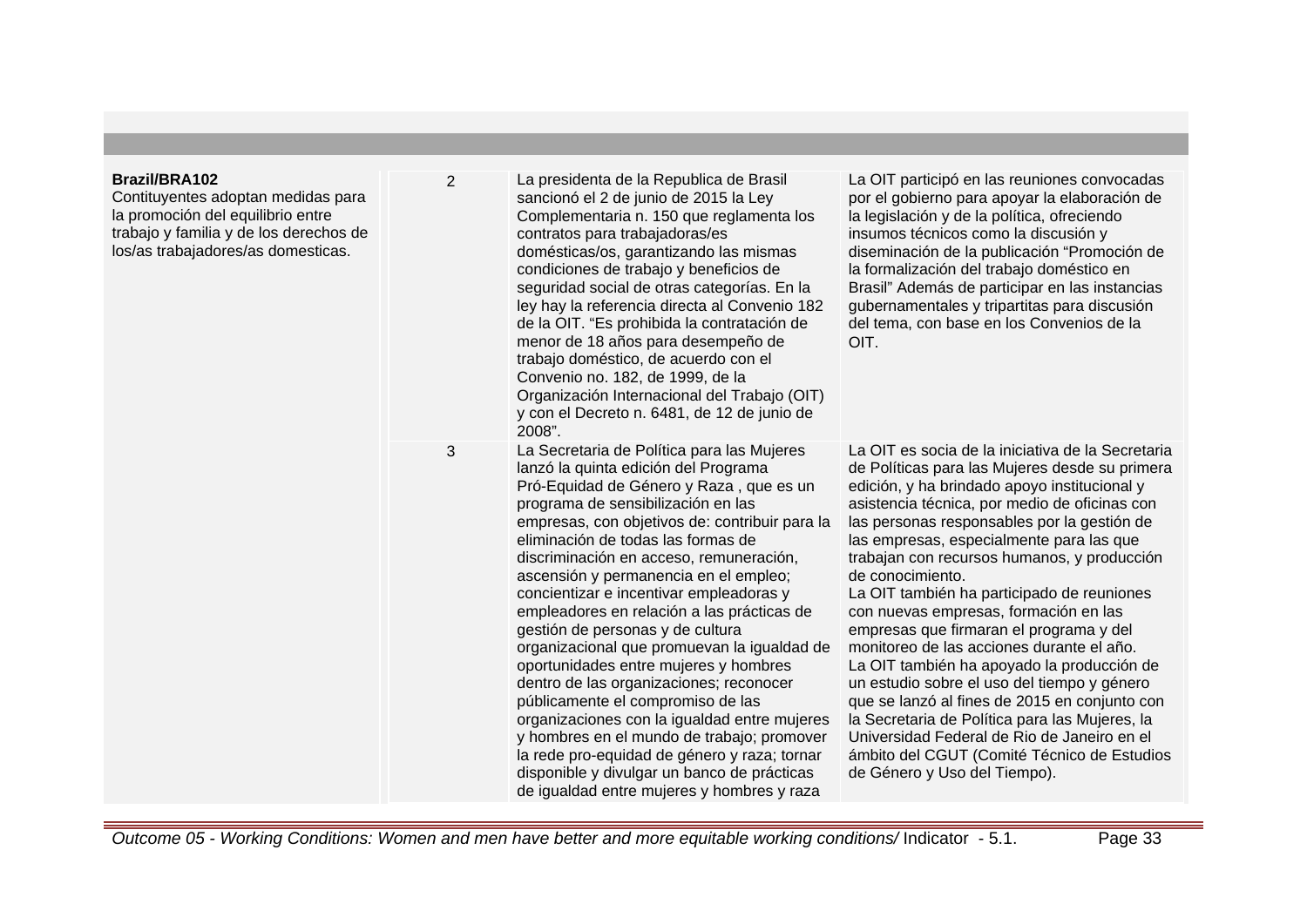| en el ámbito de gestión de personas y de<br>cultura organizacional en el mundo de<br>trabajo. 83 empresas públicas y privadas<br>firmaron el Término de Compromiso del<br>Programa. |  |
|-------------------------------------------------------------------------------------------------------------------------------------------------------------------------------------|--|
|-------------------------------------------------------------------------------------------------------------------------------------------------------------------------------------|--|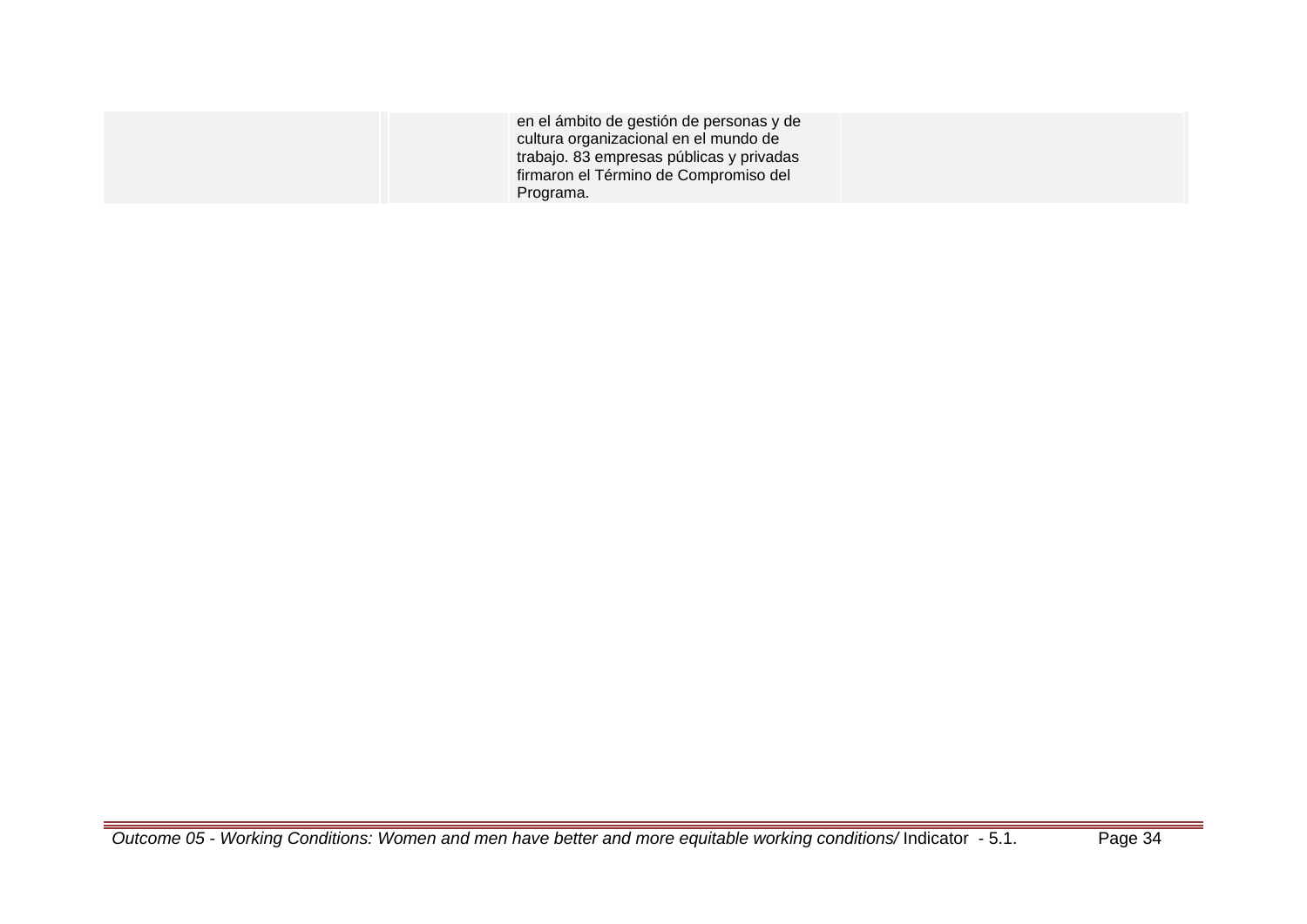### **Chile/CHL105**

Diálogo social para la igualdad de género fortalecido y con estrategia para promover políticas de conciliación y mejorar condiciones de trabajo, en particular de Trabajadoras Domésticas

2 Durante 2014, el Gobierno convocó al Sindicato Nacional de Trabajadores de casa Particular (SINTRACAP) y la Coordinadora de trabajadores de casa particular a participar en la elaboración de un borrador de proyecto para la ratificación del Convenio no.189 y su regulación subsecuente. En este marco, la Ley que modifica la jornada, descanso, composición de la remuneración de los trabajadores de casa particular, fue finalmente aprobada en octubre de 2014.

3 A solicitud de SINTRACAP, el Ministerio del Trabajo y Seguridad Social diseñó un Programa de capacitaciones sobre el Convenio no.189/Ley que modifica la jornada, descanso, composición de la remuneración de los trabajadores de casa particular, orientado a trabajadores de casa particular y empleadores. Dicho Programa se implementó en seis regiones del país.

> La Subsecretaría de Previsón Social, la Dirección del Trabajo, el Instituto de Seguridad Laboral y las cinco organizaciones sindicales de trabajadoras de casa particular (Federación de Sindicatos de Trabajadoras de Casa Particular-FESINTRACAP, Sindicato Unitario de Trabajadoras de Casa Particular-SINDUCAP, Asociación Nacional de Empleadas de Casa Particular-ANECAP,

La OIT ha facilitado capacitaciones a dirigentes sindicales y socios de SINTRACAP respecto del Convenio no.189 y su reglamentación (dos en total).

La OIT brindó apoyo al Gobierno/Servicio Nacional de la Mujer y SINTRACAP en la elaboración de una propuesta de borrador de modificación a la legislación. Lo anterior se tradujo en la coordinación y participación de reuniones de trabajo, elaboración de insumos y la revisión de borradores.

En el marco del Convenio de colaboración con la Subsecretaría del Trabajo, la OIT ha brindado asistencia técnica al Gobierno en el diseño del plan de capacitación. Lo anterior, significó la recopilación y sistematización de información, entrega de documentos atingentes, revisión de borradores, etc.

Así también, se ha apoyado la implementación del proyecto, lo que implicó la participación de especialistas y consultores en reuniones de preparación; apoyo en la elaboración de contenidos y materiales utilizados en los talleres; y participación de especialistas en calidad de expositores.

A solicitud de las partes involucradas, la OIT apoyó el proceso de formulación de la Guía. En tal sentido, la Oficina formó parte del equipo técnico encargado de su elaboración y apoyó la realización de dos talleres bipartitos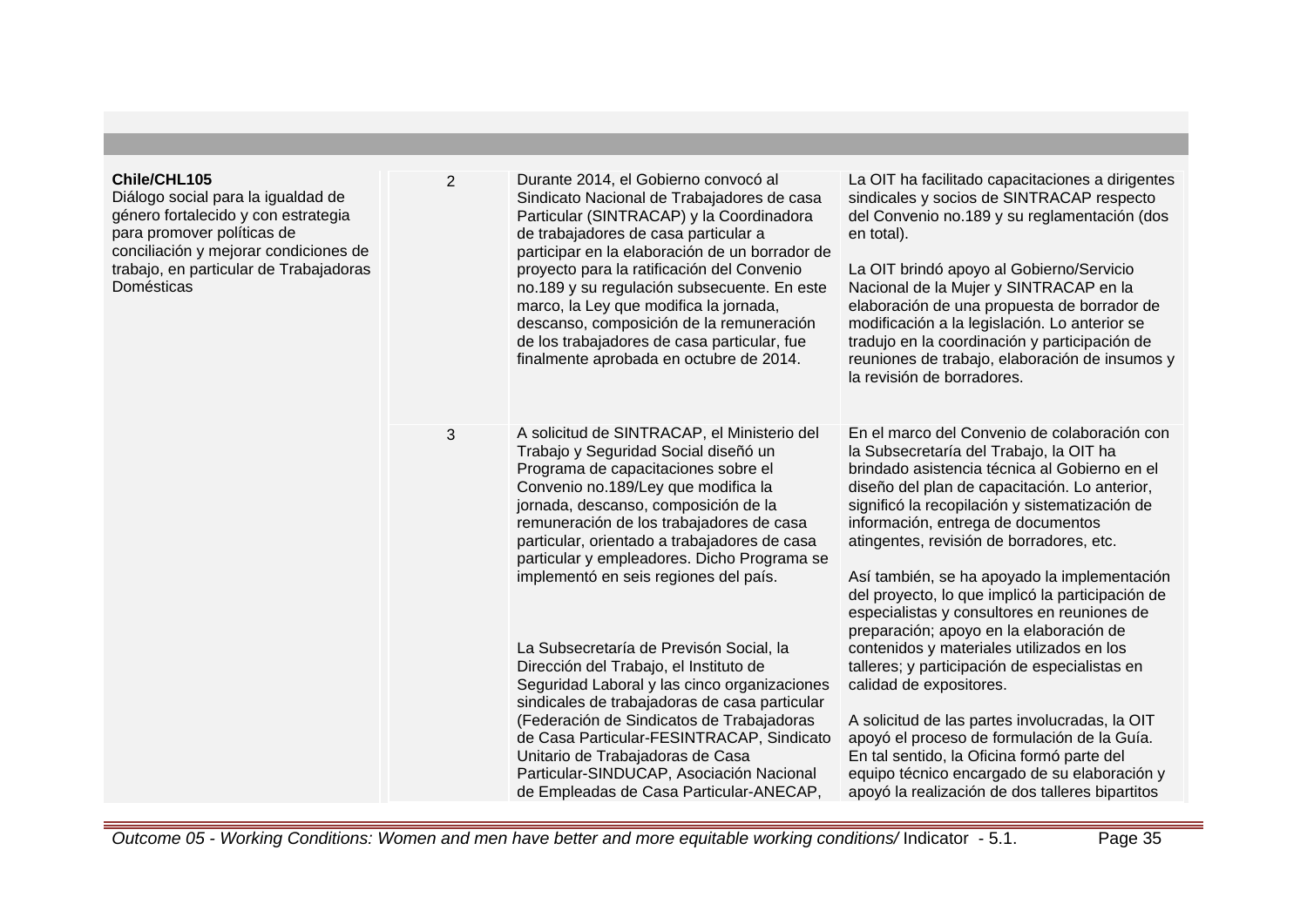|                                                                                                                                         | Sindicato Nacional de Trabajadoras del<br>Hogar-SINTRAHOGAR y Sindicato Nacional<br>de Trabajadoras e Inmigrantes de Casa<br>Particular-SINAICAP) formularon una Guía<br>de Seguridad y Salud en el Trabajo para<br>trabajadoras de casa particular. | para el diseño y la validación de la misma. |  |
|-----------------------------------------------------------------------------------------------------------------------------------------|------------------------------------------------------------------------------------------------------------------------------------------------------------------------------------------------------------------------------------------------------|---------------------------------------------|--|
| Additional CPO Information (This information should only be added when relevant and necessary and should not repeat information already |                                                                                                                                                                                                                                                      |                                             |  |

| entered under results or ILO contribution)<br>a)Gender equality and non-discrimination                                                                                                                                                                                                                                                                                                                                                                                                                   | b) Partnerships (external)                                                                                                                                              |
|----------------------------------------------------------------------------------------------------------------------------------------------------------------------------------------------------------------------------------------------------------------------------------------------------------------------------------------------------------------------------------------------------------------------------------------------------------------------------------------------------------|-------------------------------------------------------------------------------------------------------------------------------------------------------------------------|
| El trabajo doméstico remunerado corresponde a uno de los sectores que<br>concentra la mayor cantidad de mujeres, que en su mayoría realiza su<br>trabajo en condiciones precarias (extensas jornadas de trabajo, bajas<br>remuneraciones, escasa cobertura de seguridad social, alto nivel de<br>incumplimiento de las normas laborales y un menor reconocimiento legal de<br>sus derechos laborales).                                                                                                   | ONU Mujeres, en coordinación con la OIT, apoyó a las organizaciones<br>sindicales en sus esfuerzos por la ratificación del Convenio 189 y la<br>modificación de la ley. |
| La asistencia técnica brindada por OIT respecto de la ratificación del<br>Convenio 189 y la adecuación de la legislación nacional se centró y<br>contribuye a igualar las condiciones de trabajo de estas trabajadoras con<br>las de los trabajadores en general. De esta manera, se reconoce también<br>una labor que ha sido desvalorizada históricamente, en la medida en que se<br>la consideró de carácter no productivo y fácil de realizar, respecto del<br>trabajo desarrollado por los hombres. |                                                                                                                                                                         |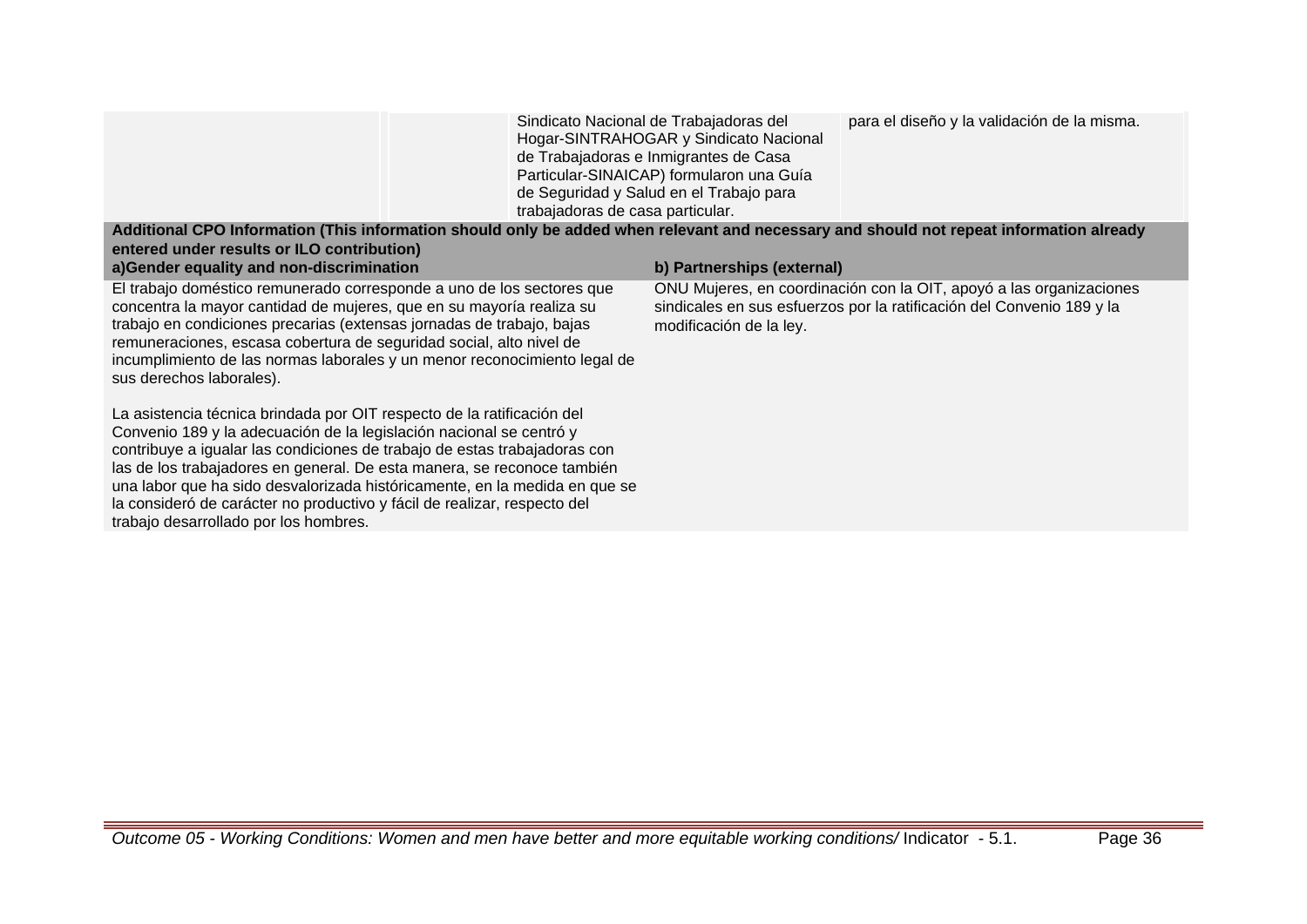| Paraguay/PRY128<br>Política de fortalecimiento de<br>derechos de trabajadoras domésticas<br>en proceso de diseño e<br>implementación | $\overline{2}$ | Se aprobó la Ley de Trabajo Doméstico en<br>agosto de 2015, la que establece mejoras en<br>la remuneración de un 40% a un 60% del<br>salario mínimo y da derecho a la jubilación.<br>Estas modificaciones están en sintonía con el<br>avance gradual de la adecuación de la<br>legislación nacional con el Convenio 189. | En el marco de un Proyecto financiado por la<br>Unión Europea sobre Trabajadoras domésticas<br>migrantes, la OIT asesoró a los sindicatos de<br>trabajadoras domésticas remuneradas y apoyó<br>técnicamente una mesa interinstitucional de<br>análisis del Proyecto de Ley de Trabajo<br>Doméstico.                                               |
|--------------------------------------------------------------------------------------------------------------------------------------|----------------|--------------------------------------------------------------------------------------------------------------------------------------------------------------------------------------------------------------------------------------------------------------------------------------------------------------------------|---------------------------------------------------------------------------------------------------------------------------------------------------------------------------------------------------------------------------------------------------------------------------------------------------------------------------------------------------|
|                                                                                                                                      | 4              | Desde 2014, el Ministerio del Trabajo,<br>Empleo y seguridad Social ha desarrollado<br>una estrategia de formación que incluye<br>cursos de profesionalización de trabajadoras<br>domésticas.                                                                                                                            | La OIT contribuyó en el diseño de una malla<br>curricular para los cursos de profesionalización<br>de trabajadoras domésticas.<br>La OIT facilitó la cooperación horizontal entre<br>los Ministerios de Trabajo de Argentina y<br>Paraguay, dada la experiencia y lecciones<br>aprendidas del Ministerio de Trabajo de<br>Argentina en esta área. |

**Additional CPO Information (This information should only be added when relevant and necessary and should not repeat information already entered under results or ILO contribution)**

| a)Gender equality and non-discrimination | b) Partnerships (external)                                                                                                                                                                                         |
|------------------------------------------|--------------------------------------------------------------------------------------------------------------------------------------------------------------------------------------------------------------------|
|                                          | En el marco de la asistencia técnica a la mesa interinstitucional de análisis<br>del Proyecto de Ley de Trabajo Doméstico, la OIT complementó acciones<br>con ONU Mujeres.                                         |
|                                          | Con el Ministerio de la Mujer y UNICEF se realizó cabildeo para sensibilizar<br>a las autoridades sobre las posibles incongruencias del proyecto de ley, con<br>convenios internacionales ratificados por el país. |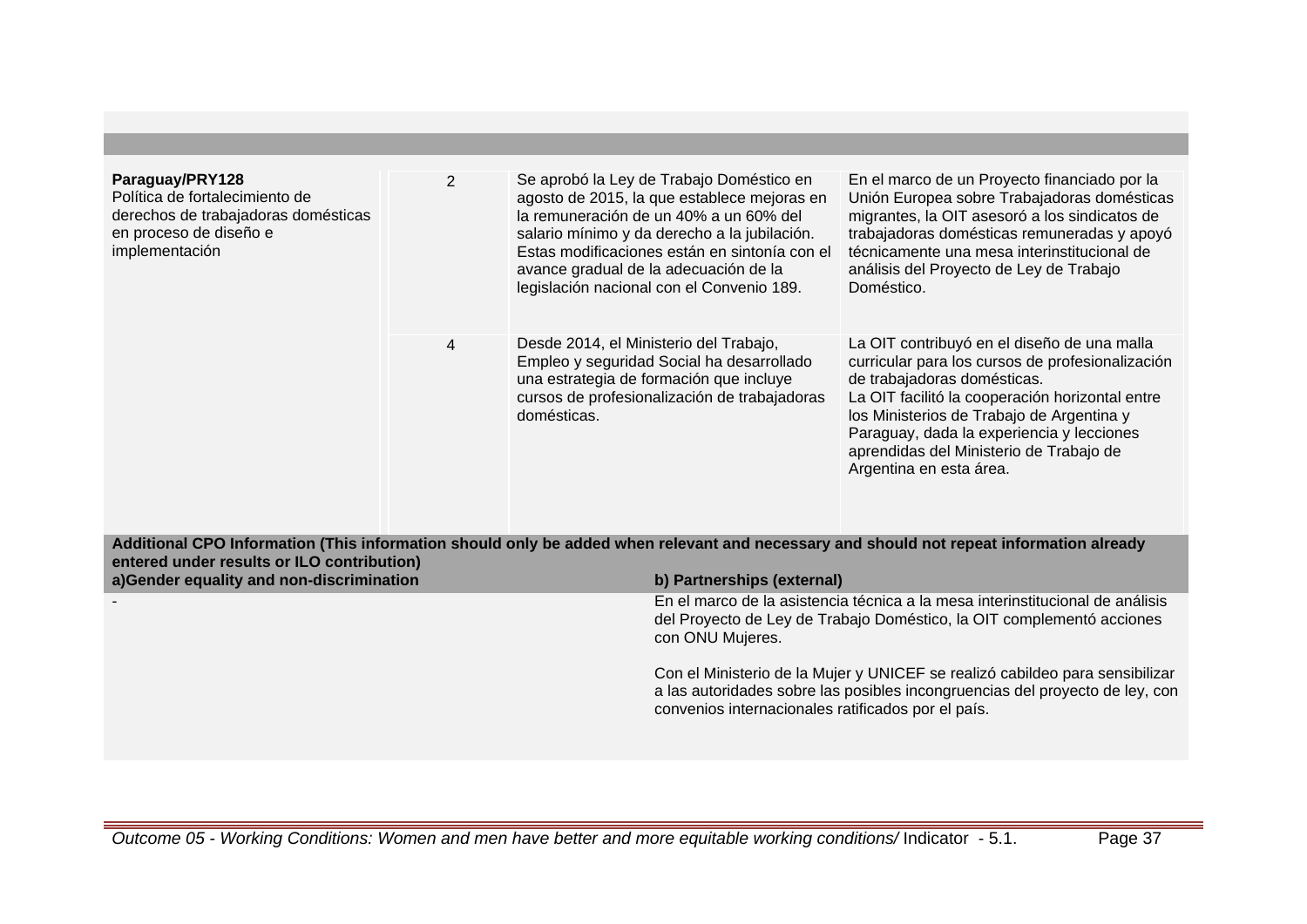# Outcome 05 - Working Conditions: Women and men have better and more equitable working conditions

# **RESULTS BY INDICATOR**

## **Indicator - 5.2. Number of member States that, with ILO support, strengthen their institutional capacity to implement sound wage policies.**

## **Measurement**

To be counted as reportable, results must meet at least one of the following criteria:

1.A mechanism for the monitoring and collection of wage data is established or strengthened to expand or improve the availability of data on average wages, the wage share, or wage inequality, or other new wage indicators.

2.Legislation, regulations, or policies are adopted that improve minimum wages (national or sectoral), whether established via statute or through collective bargaining.

3.Specific measures to improve wage-setting are implemented in either the public or private sectors, such as the establishment or revitalization of a tripartite body at national level or other wage bargaining mechanisms operating at different levels.

4.A group of wage experts, trained as part of a capacity-building programme established by the ILO, is employed in the Ministry of Labour or employers or workers organizations, or academic institutions dealing with wage policy matters.

| <b>Country/Country Programme</b><br><b>Outcome (CPO)</b>                                                        | <b>Measurement</b><br><b>Criteria</b> | <b>Result Achieved</b>                                                                                                                                                                                                                                                                                                  | <b>ILO Contribution</b>                                                                                                                                                                                                                                                                                                                                                                                                                                                                                                          |
|-----------------------------------------------------------------------------------------------------------------|---------------------------------------|-------------------------------------------------------------------------------------------------------------------------------------------------------------------------------------------------------------------------------------------------------------------------------------------------------------------------|----------------------------------------------------------------------------------------------------------------------------------------------------------------------------------------------------------------------------------------------------------------------------------------------------------------------------------------------------------------------------------------------------------------------------------------------------------------------------------------------------------------------------------|
| <b>Africa</b>                                                                                                   |                                       |                                                                                                                                                                                                                                                                                                                         |                                                                                                                                                                                                                                                                                                                                                                                                                                                                                                                                  |
| Kenya/KEN108<br>[ACI4] Enhancing the capacity of<br>tripartite constituents to implement<br>sound wage policies |                                       | Improved availability and collection of data on<br>wages and firm size following Kenya's<br>National Bureau of Statistics' integration of<br>questions on wages and firm size into its<br>Integrated Household and Labour Survey.<br>Constituents' and national authorities'<br>awareness of the minimum wage assessed. | ILO provided sample wage and firm size<br>questions to Kenya's National Bureau of<br>Statistics (KNBS). The KNBS integrated the<br>questions into the 2015/16 Integrated<br>Household and Labour Survey; the ILO also<br>reviewed the pilot survey, which incorporated<br>these questions.<br>The ILO conducted a field study with<br>constituents and national authorities in which<br>evaluated their perception, knowledge and<br>expectations of the implementation procedure<br>and compliance with the minimum wage policy |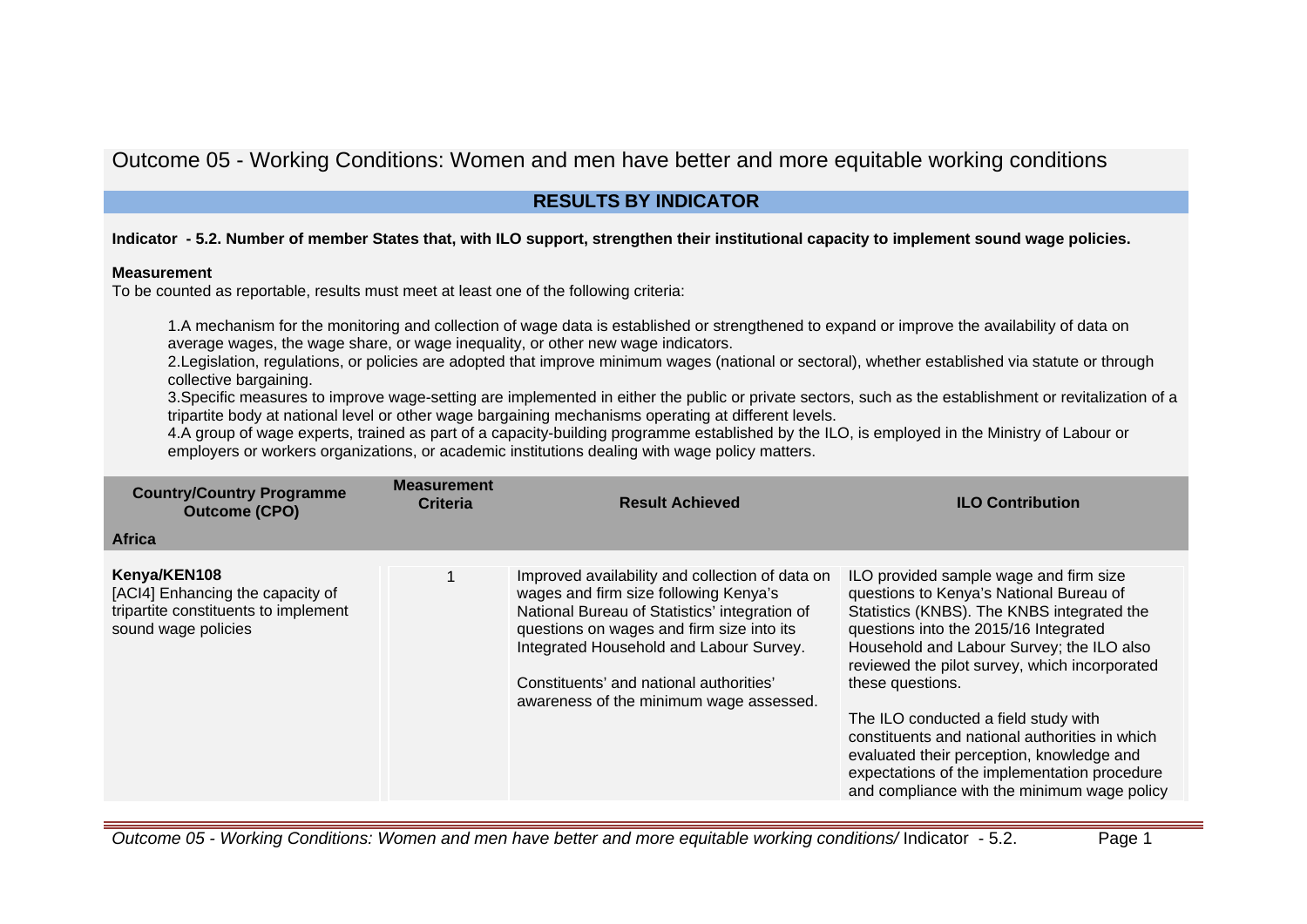|                                                                                                                                                                                       |                                                                                                                                 | in Kenya.<br>RBSA funding has contributed to supporting<br>this work and to the achievement of the<br>reported results.                                                                                                           |  |  |
|---------------------------------------------------------------------------------------------------------------------------------------------------------------------------------------|---------------------------------------------------------------------------------------------------------------------------------|-----------------------------------------------------------------------------------------------------------------------------------------------------------------------------------------------------------------------------------|--|--|
| 4                                                                                                                                                                                     | The ILO implemented training on wage<br>policies for tripartite constituents. 70<br>participants were trained on wage policies. | The ILO prepared a report with<br>recommendations on how to improve Kenya's<br>national wage policy framework (minimum<br>wage setting, collective bargaining in the<br>private sector and wage setting in the public<br>sector). |  |  |
|                                                                                                                                                                                       |                                                                                                                                 | The ILO used this report to train constituents<br>on wage policies and how their national wage<br>policies could be improved in November 2015.                                                                                    |  |  |
|                                                                                                                                                                                       |                                                                                                                                 | RBSA funding has contributed to supporting<br>this work and to the achievement of the<br>reported results.                                                                                                                        |  |  |
| Additional CPO Information (This information should only be added when relevant and necessary and should not repeat information already<br>entered under results or ILO contribution) |                                                                                                                                 |                                                                                                                                                                                                                                   |  |  |
| a)Gender equality and non-discrimination                                                                                                                                              | b) Partnerships (external)                                                                                                      |                                                                                                                                                                                                                                   |  |  |
| ILO interventions and policy guidance considered the different implications<br>that the introduction or modification of wage policies could have on gender                            |                                                                                                                                 |                                                                                                                                                                                                                                   |  |  |

equality.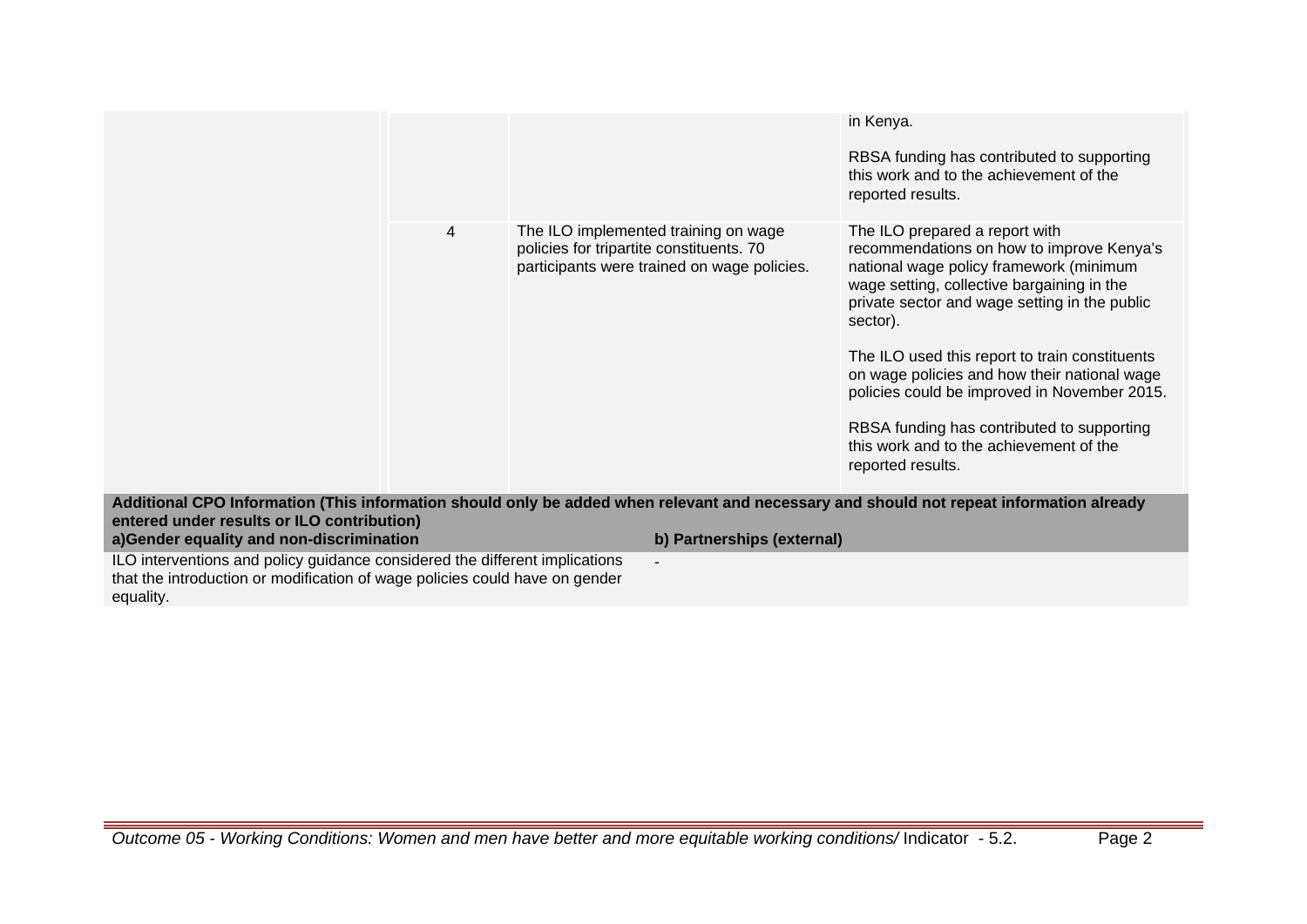| <b>Mauritius/MUS106</b><br>Projects undertaken to improve the<br>quality of employment | 3              | Faisant suite aux concertations entre le BIT<br>et les mandants tripartites, la mise en place<br>d'un "National Wage Consultative Council" a<br>été avalisée en Conseil des Ministres du 14<br>août 2015. Cette structure est composée de<br>deux entités: un comité exécutif et un comité<br>technique.<br>Le Comité exécutif comprend des<br>représentants de la société civile, y compris<br>des universitaires bien connus dans le pays<br>et acceptées par les autres parties, quatre<br>représentants syndicaux choisis par les<br>syndicats , quatre représentants des<br>employeurs choisis par la fédération des<br>employeurs, deux représentants du ministère<br>du Travail et de deux représentants de le<br>ministère des Finances.<br>Le Comité technique comprend des experts<br>de Remuneration Order Board, Statistics<br>Mauritius, Pay Research Bureau,<br>économistes, statisticiens, sociologistes ou<br>autres expertes. | Le BIT a apporté assistance a l'elaboration<br>d'une etude sur le système des salaires<br>minimas en Maurice ainsi qu a la conduite des<br>ateliers de renforcement de capacité (à voir<br>critère 4).<br>Aussi le BIT a donné des conseils techniques<br>sur les aspects techniques et les pratiques des<br>autres pays qui peuvent servir de reference<br>pour le nouveau conseil et ses demarches. |
|----------------------------------------------------------------------------------------|----------------|------------------------------------------------------------------------------------------------------------------------------------------------------------------------------------------------------------------------------------------------------------------------------------------------------------------------------------------------------------------------------------------------------------------------------------------------------------------------------------------------------------------------------------------------------------------------------------------------------------------------------------------------------------------------------------------------------------------------------------------------------------------------------------------------------------------------------------------------------------------------------------------------------------------------------------------------|-------------------------------------------------------------------------------------------------------------------------------------------------------------------------------------------------------------------------------------------------------------------------------------------------------------------------------------------------------------------------------------------------------|
|                                                                                        | $\overline{4}$ | The ILO implemented training on wage<br>policies for tripartite constituents. 35<br>participants were trained on wage policies.<br>The Government adopted the report which<br>informed this training in 2015.                                                                                                                                                                                                                                                                                                                                                                                                                                                                                                                                                                                                                                                                                                                                  | The ILO prepared a report and policy<br>recommendations on the minimum wage fixing<br>system in Mauritius; the report proposed a<br>simplification of the existing system in place.<br>Using this report as an input, the ILO provided<br>training on minimum wage setting in October<br>2014.                                                                                                        |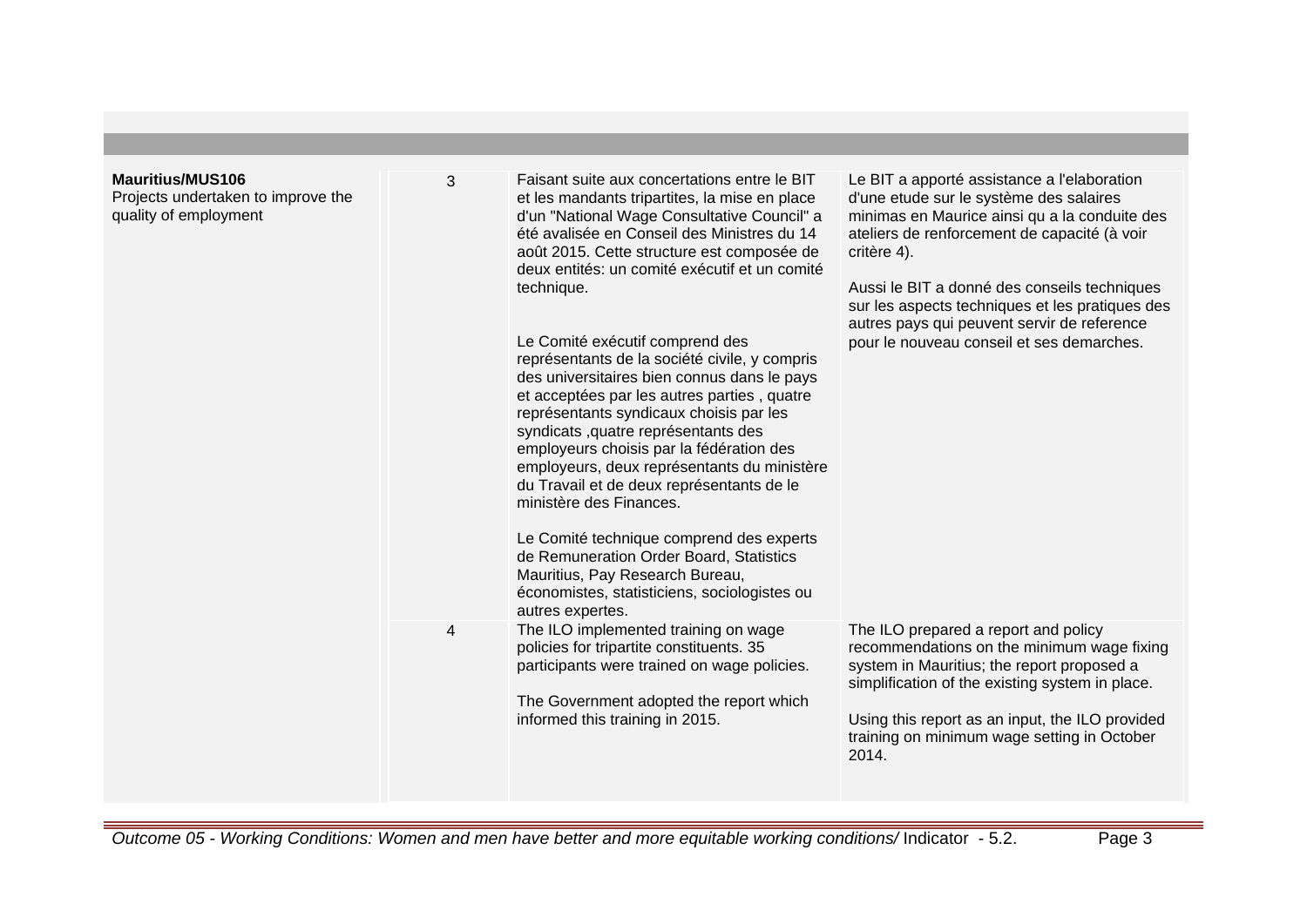**Additional CPO Information (This information should only be added when relevant and necessary and should not repeat information already entered under results or ILO contribution)**

-

**a)Gender equality and non-discrimination b) Partnerships (external)**

ILO interventions and policy guidance considered the different implications that the introduction or modification of wage policies could have on gender equality.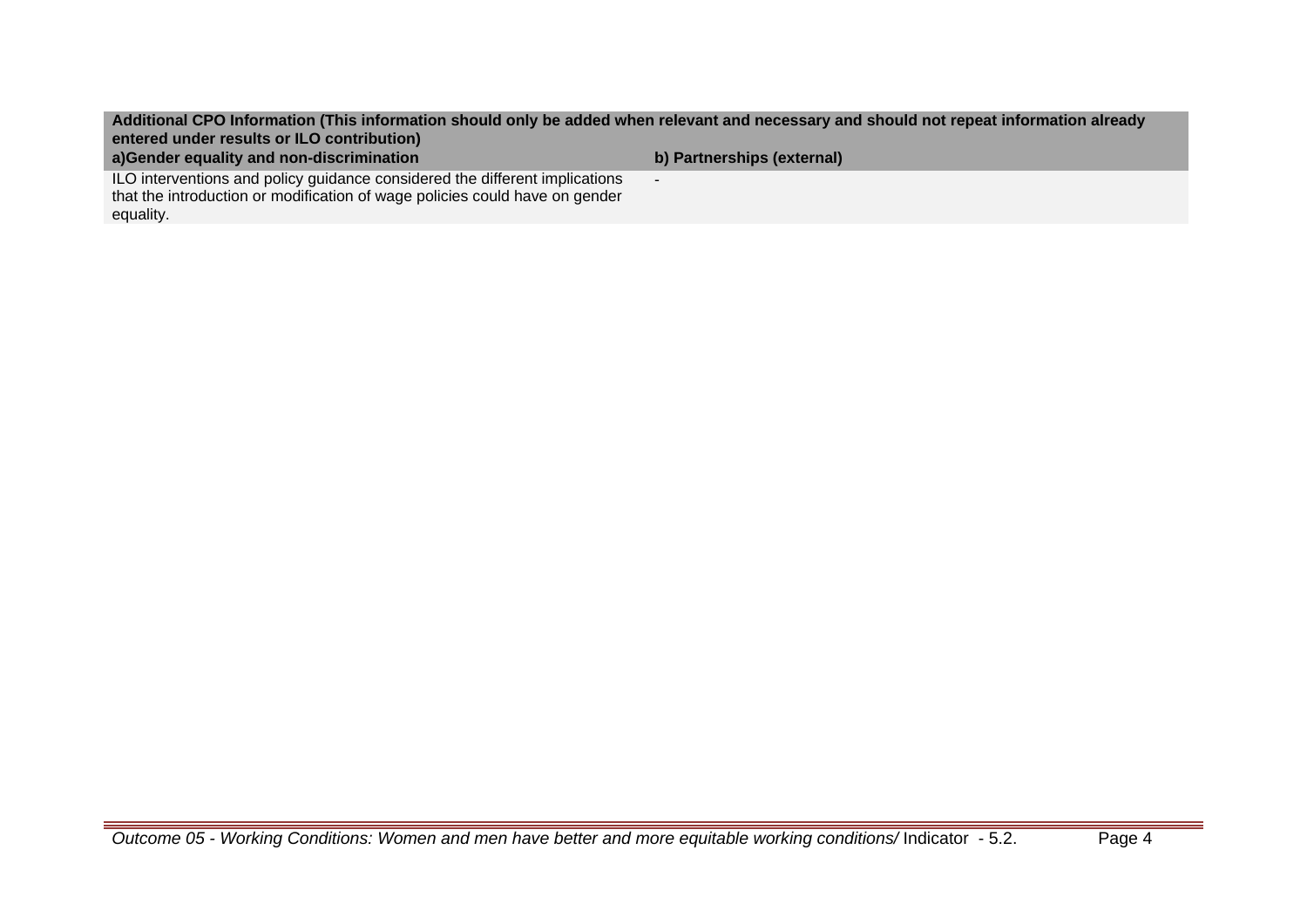| Egypt/EGY153<br>Technical assistance on setting wage                                                                                    | 4                             |                | The ILO trained tripartite members of the<br>committee responsible for minimum wage        | The ILO provided training on minimum wage<br>setting in December 2013. |  |  |
|-----------------------------------------------------------------------------------------------------------------------------------------|-------------------------------|----------------|--------------------------------------------------------------------------------------------|------------------------------------------------------------------------|--|--|
| policies provided                                                                                                                       | 50 participants were trained. |                | setting on minimum wage setting, adjusting,<br>and simplification of minimum wage systems. |                                                                        |  |  |
| Additional CPO Information (This information should only be added when relevant and necessary and should not repeat information already |                               |                |                                                                                            |                                                                        |  |  |
| entered under results or ILO contribution)                                                                                              |                               |                |                                                                                            |                                                                        |  |  |
| a)Gender equality and non-discrimination                                                                                                |                               |                | b) Partnerships (external)                                                                 |                                                                        |  |  |
| ILO interventions and policy guidance considered the different implications                                                             |                               | $\blacksquare$ |                                                                                            |                                                                        |  |  |
| that the introduction or modification of wage policies could have on gender                                                             |                               |                |                                                                                            |                                                                        |  |  |
| equality.                                                                                                                               |                               |                |                                                                                            |                                                                        |  |  |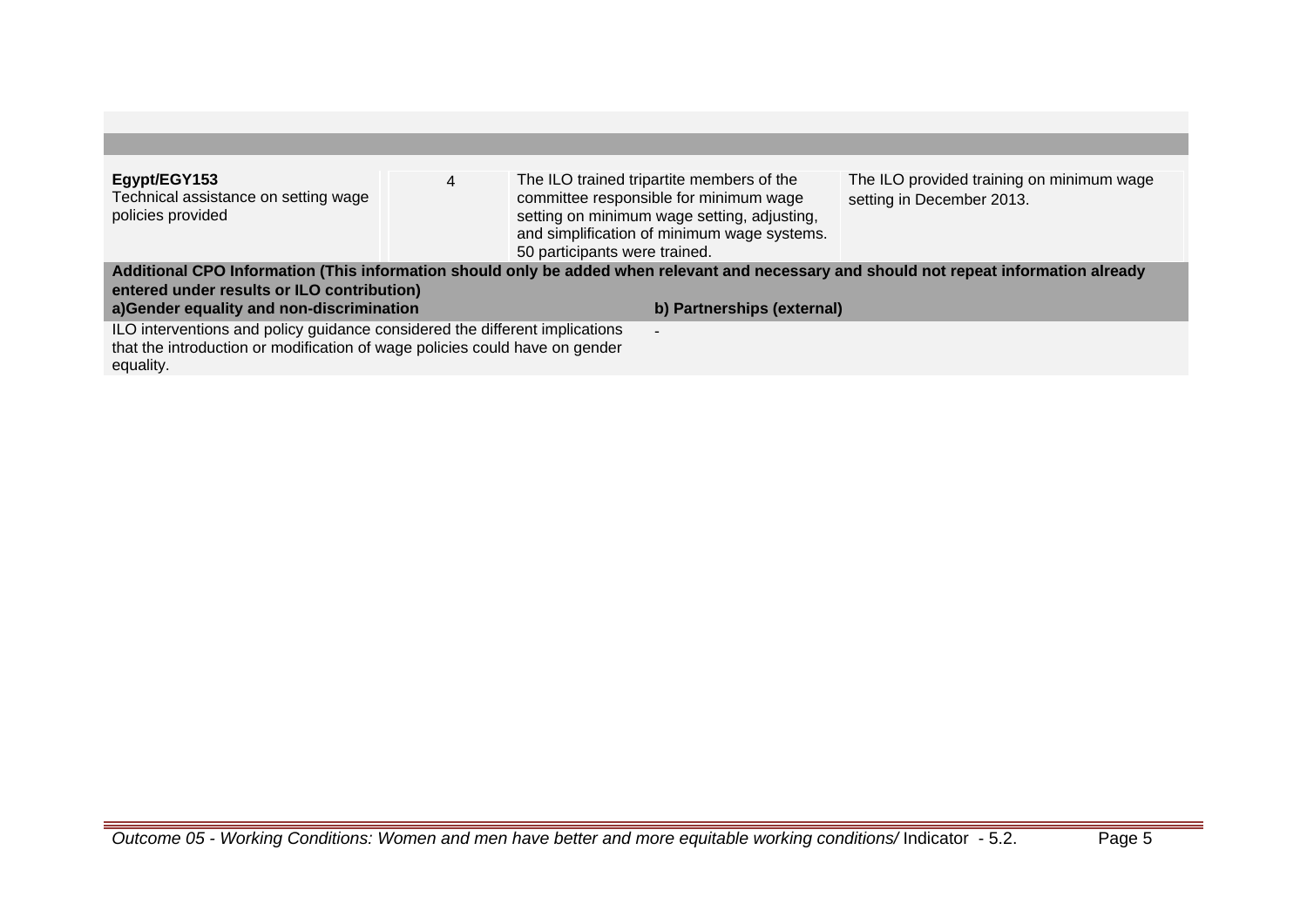#### **Cape Verde/CPV127**

Améliorer les conditions de travail pour les hommes et les femmes, notamment à travers l'établissement d'un salaire minumum

1 The Instituto Nacional de Estatística Cabo Verde (INECV) designed and implemented a labour force survey, including questions on wage data, which enabled the country (the Government, national statistical office, researchers, etc.) to monitor the effect of the current minimum wage. This will also inform future adjustments of the minimum wage level.

In a joint effort with the Institute of Statistics Cabo Verde (INECV), the ILO helped designed a survey instrument to measure and monitor the effect of the minimum wage. The ILO and INECV piloted the survey in the first and second phase in 2014 and 2015. The ILO reviewed and presented the data from Phase 1 to INECV in December 2014.

INECV and the ILO completed the joint analysis of Phase I and II on the effectiveness of the minimum wage in Cabo Verde and the usefulness of the survey in October 2015.

**Additional CPO Information (This information should only be added when relevant and necessary and should not repeat information already entered under results or ILO contribution)**

-

**a)Gender equality and non-discrimination b) Partnerships (external)**

The survey conducted explicitly measured the impact of the effect of the minimum wage on domestic workers; a predominantly female occupation. ILO interventions and policy guidance considered the different implications that the introduction or modification of wage policies could have on gender equality.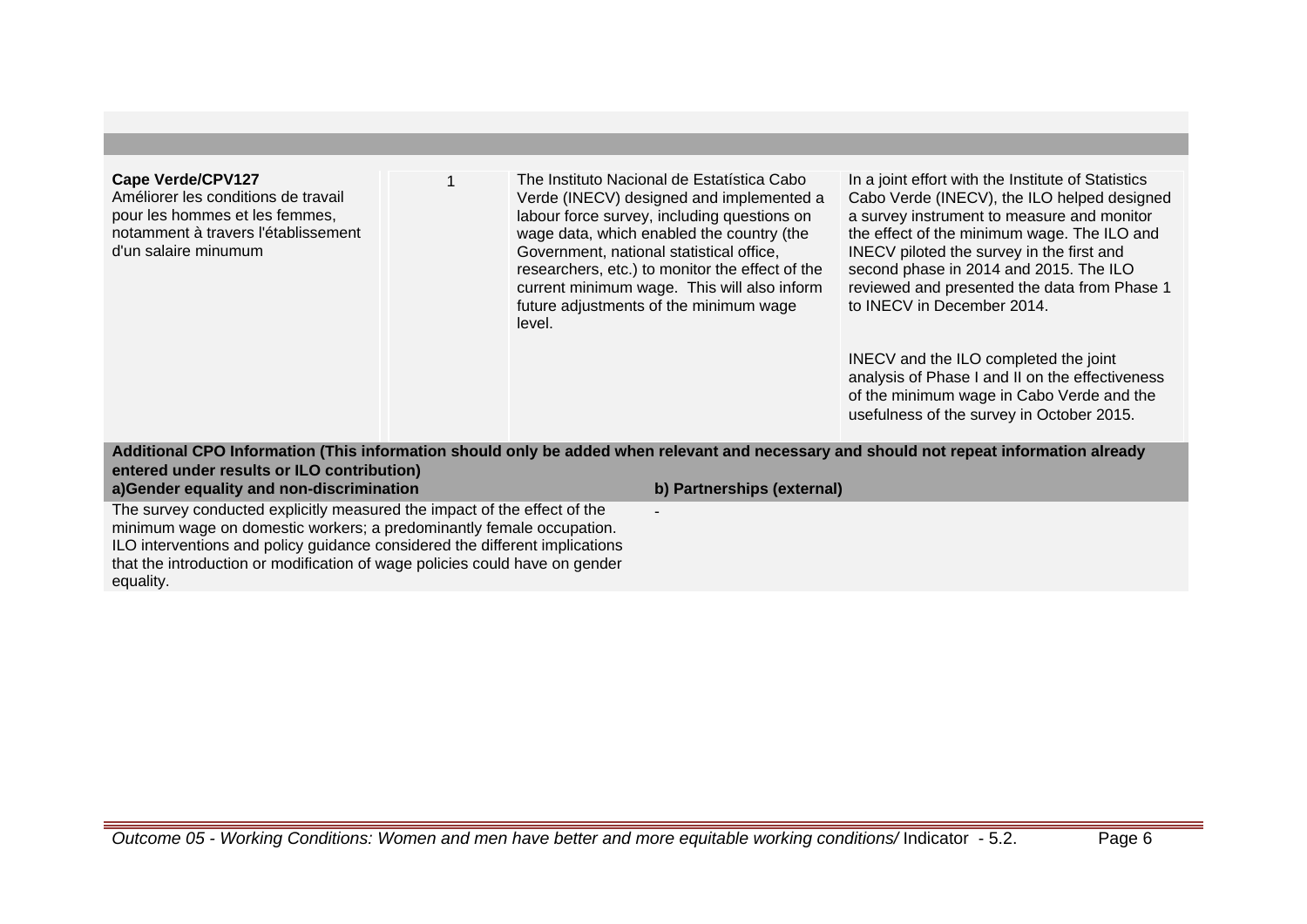| South Africa/ZAF155<br>Improved institutional capacity to<br>implement sound wage policies                                                            |                | Statistics South Africa introduced a<br>mechanism to incorporate questions on hours<br>worked into its Quarterly Employment<br>Survey. Incorporation of hours worked allows<br>for an improved measure of labour<br>productivity - an important wage-related<br>indicator - to be calculated in the near future.                                                                                                                                                                                                                                                                            | ILO produced a technical note on<br>measurement and recent trends in labour<br>productivity and real wages in South Africa<br>which it shared during a meeting with the<br>Central Bank and Statistics South Africa (both<br>bodies are responsible for data production). It<br>also commissioned a historical study on trends<br>in real wages and productivity in South Africa<br>which further emphasized data challenges in<br>the country. Both products served as inputs<br>during a workshop where the ILO provided<br>training on real wages and labour productivity<br>(see MC 4 below). The Labour Market<br>Chamber officially recognized the ILO<br>contribution in its Final NEDLAC Report on<br>Productivity Measurement Task Team in which<br>the task team adopted ILO recommendations<br>on labour productivity measurement. |
|-------------------------------------------------------------------------------------------------------------------------------------------------------|----------------|---------------------------------------------------------------------------------------------------------------------------------------------------------------------------------------------------------------------------------------------------------------------------------------------------------------------------------------------------------------------------------------------------------------------------------------------------------------------------------------------------------------------------------------------------------------------------------------------|-----------------------------------------------------------------------------------------------------------------------------------------------------------------------------------------------------------------------------------------------------------------------------------------------------------------------------------------------------------------------------------------------------------------------------------------------------------------------------------------------------------------------------------------------------------------------------------------------------------------------------------------------------------------------------------------------------------------------------------------------------------------------------------------------------------------------------------------------|
| entered under results or ILO contribution)                                                                                                            | $\overline{4}$ | Members of the National Economic<br>Development and Labour Council's<br>(NEDLAC) Productivity Measurement Task<br>Team trained on the ILO's perspective on the<br>measurement of labour productivity in<br>October 2013.<br>The ILO also provided a training on setting<br>and adjusting a minimum wages. About 100<br>Tripartite constituents participated in this<br>training, among who included the Deputy<br>President and three ministers.<br>Additional CPO Information (This information should only be added when relevant and necessary and should not repeat information already | ILO trained members of NEDLAC's task team<br>on the measurement of labour productivity.<br>ILO trained tripartite constituents on setting a<br>national minimum wage in June 2015. This<br>included an assessment of feasibility conditions<br>and subsequent implementation.                                                                                                                                                                                                                                                                                                                                                                                                                                                                                                                                                                 |
| a)Gender equality and non-discrimination                                                                                                              |                | b) Partnerships (external)                                                                                                                                                                                                                                                                                                                                                                                                                                                                                                                                                                  |                                                                                                                                                                                                                                                                                                                                                                                                                                                                                                                                                                                                                                                                                                                                                                                                                                               |
| ILO interventions and policy guidance on minimum wages included the<br>implications that the introduction or modification of wage policies could have |                |                                                                                                                                                                                                                                                                                                                                                                                                                                                                                                                                                                                             |                                                                                                                                                                                                                                                                                                                                                                                                                                                                                                                                                                                                                                                                                                                                                                                                                                               |

Outcome 05 - Working Conditions: Women and men have better and more equitable working conditions/ Indicator - 5.2. Page 7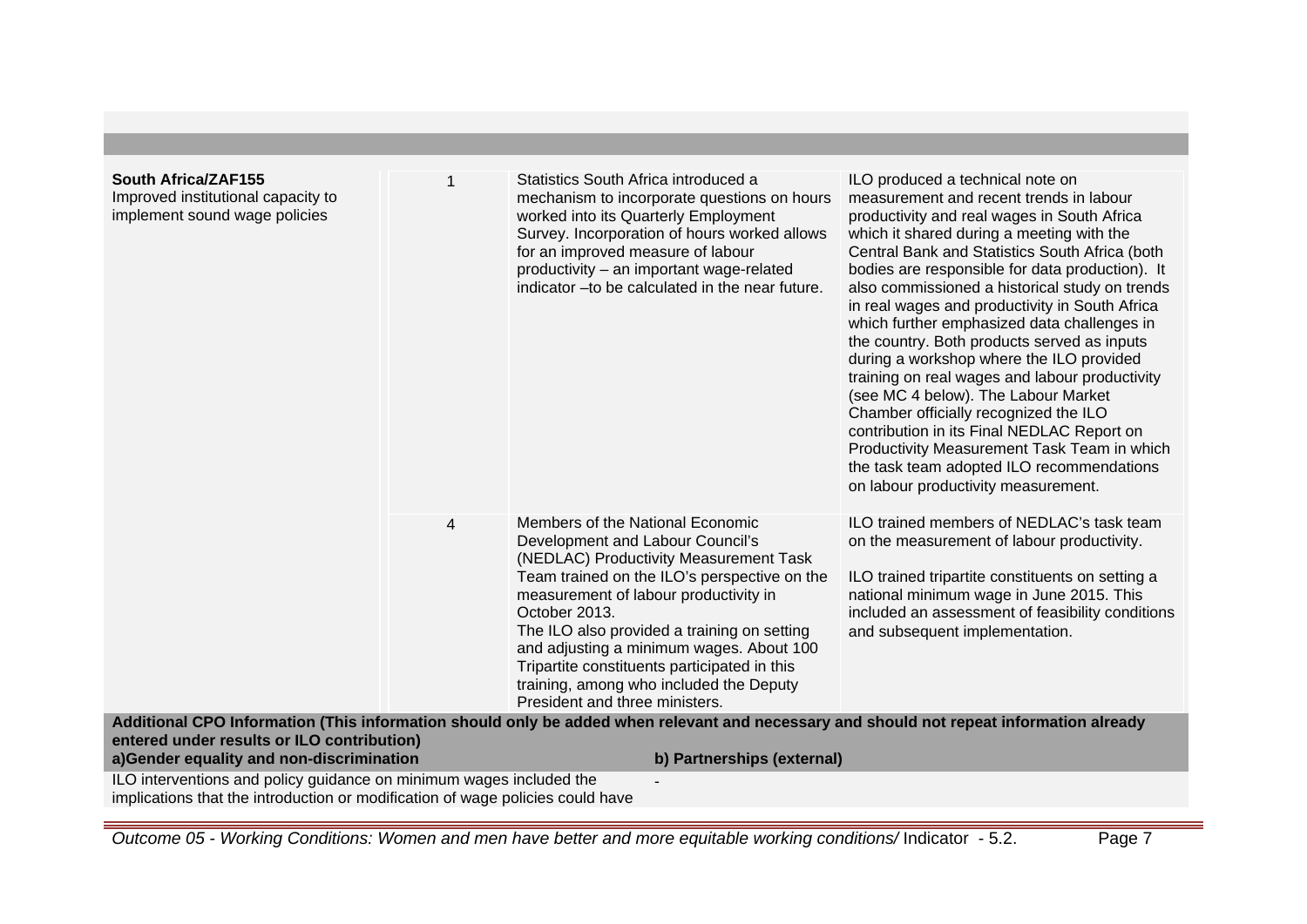on gender wage equality.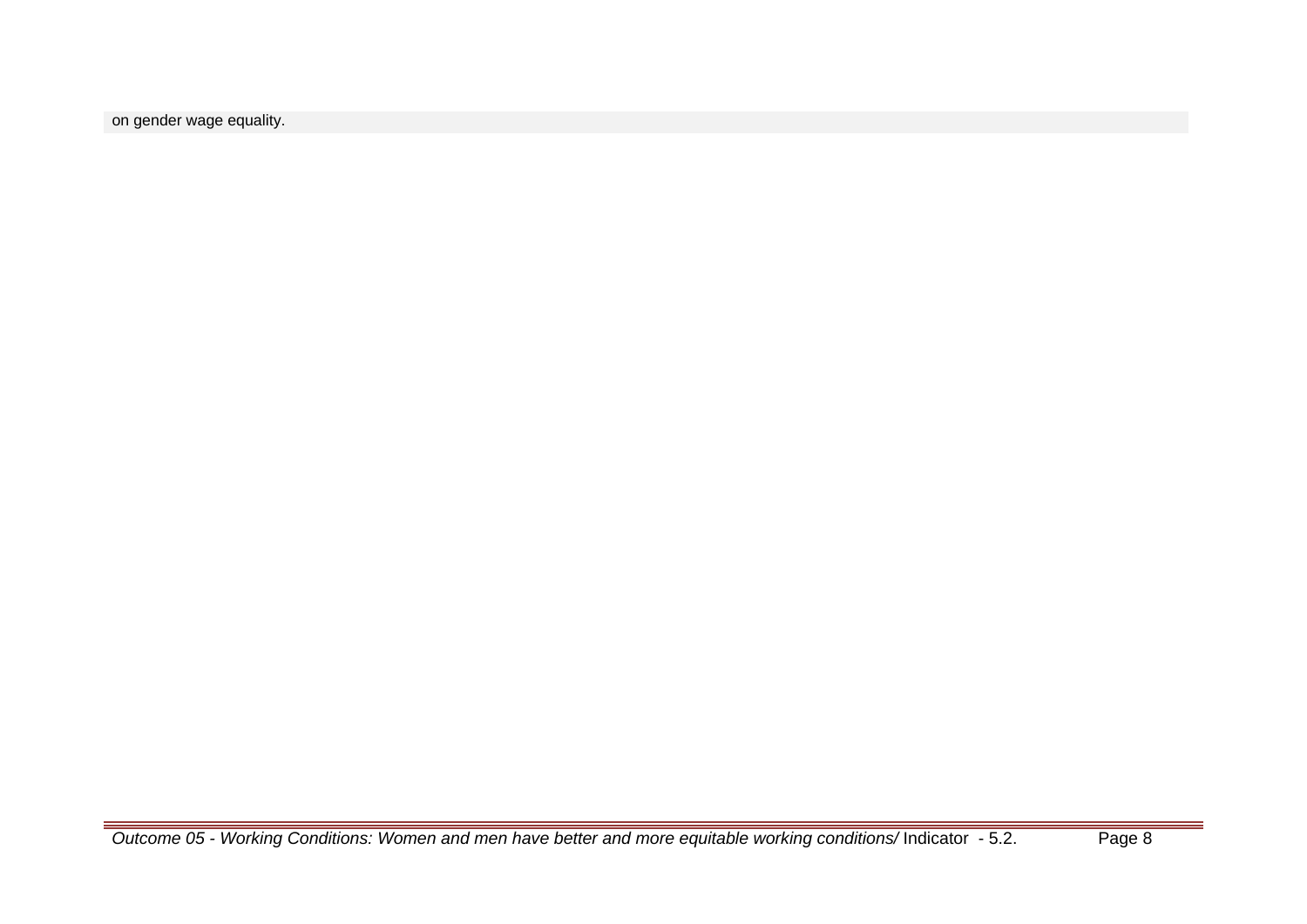| <b>Asia and the Pacific</b>                                                                             |                |                                                                                                                                                                                                                                                                                                                                                                                                                      |                                                                                                                                                                                                                                                                                                                                                                                                                |  |
|---------------------------------------------------------------------------------------------------------|----------------|----------------------------------------------------------------------------------------------------------------------------------------------------------------------------------------------------------------------------------------------------------------------------------------------------------------------------------------------------------------------------------------------------------------------|----------------------------------------------------------------------------------------------------------------------------------------------------------------------------------------------------------------------------------------------------------------------------------------------------------------------------------------------------------------------------------------------------------------|--|
| Cambodia/KHM133<br>Constituents have strengthened their<br>capacity to implement sound wage<br>policies |                | In collaboration with the Secretariat of the<br>The availability of data on average wages<br>improved from the computation of official<br>Labour Advisory Committee and the National<br>data, which had previously not been<br>Institute of Statistics, the ILO provided<br>exploited.<br>technical support on data computations and<br>compilation using official data, which had not<br>previously been exploited. |                                                                                                                                                                                                                                                                                                                                                                                                                |  |
|                                                                                                         | $\overline{2}$ | The Royal Government of Cambodia issued<br>a Prakas (decree) that increased the<br>minimum wage for the garment and footwear<br>sector to US\$128 with effect from 1 January<br>2015.                                                                                                                                                                                                                                | The ILO provided analytical and drafting<br>support to the comprehensive analysis of five<br>social and economic criteria to guide the 2014<br>-15 minimum wage adjustment. This document<br>informed the Government <sub>i</sub> <sup>s</sup> decision regarding<br>the new level at which to set the minimum<br>wage.                                                                                        |  |
|                                                                                                         | 3              | In June 2014 the Labour Advisory Committee<br>agreed on a set of five principles (social and<br>economic criteria) which would guide future<br>minimum wage adjustments; this included a<br>regular annual review with new rates effective<br>January 1st the following year.                                                                                                                                        | At the request of the Ministry of Labour and<br>Vocational Training, the ILO provided technical<br>guidance and organized a national consultation<br>workshop in April 2014 that provided the basis<br>for the tripartite agreement on the five<br>principles.                                                                                                                                                 |  |
|                                                                                                         | 4              | ILO constituents trained on setting and<br>adjusting minimum wages.                                                                                                                                                                                                                                                                                                                                                  | The ILO developed a training package on the<br>social and economic indicators, which could be<br>used in minimum wage setting. It also<br>organized and provided inputs into a series of<br>technical workshops on minimum wages in July<br>and August 2015 where the ILO used the<br>training package. One workshop was tripartite,<br>two workshops were held for employers and<br>one workshop for workers. |  |
| entered under results or ILO contribution)                                                              |                | Additional CPO Information (This information should only be added when relevant and necessary and should not repeat information already                                                                                                                                                                                                                                                                              |                                                                                                                                                                                                                                                                                                                                                                                                                |  |
| a)Gender equality and non-discrimination<br>b) Partnerships (external)                                  |                |                                                                                                                                                                                                                                                                                                                                                                                                                      |                                                                                                                                                                                                                                                                                                                                                                                                                |  |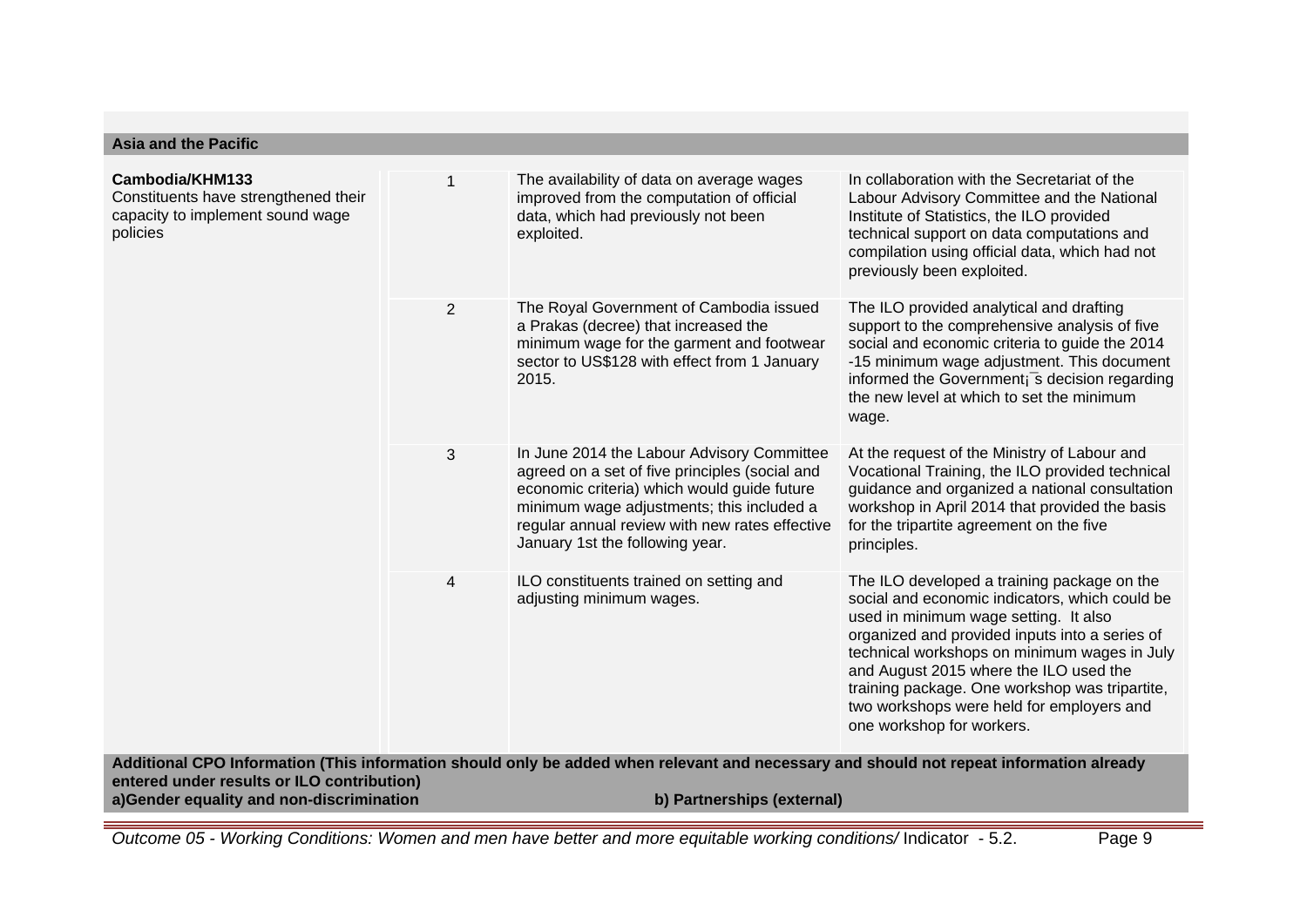ILO interventions and policy guidance considered the different implications that the introduction or modification of wage policies could have on gender equality.

-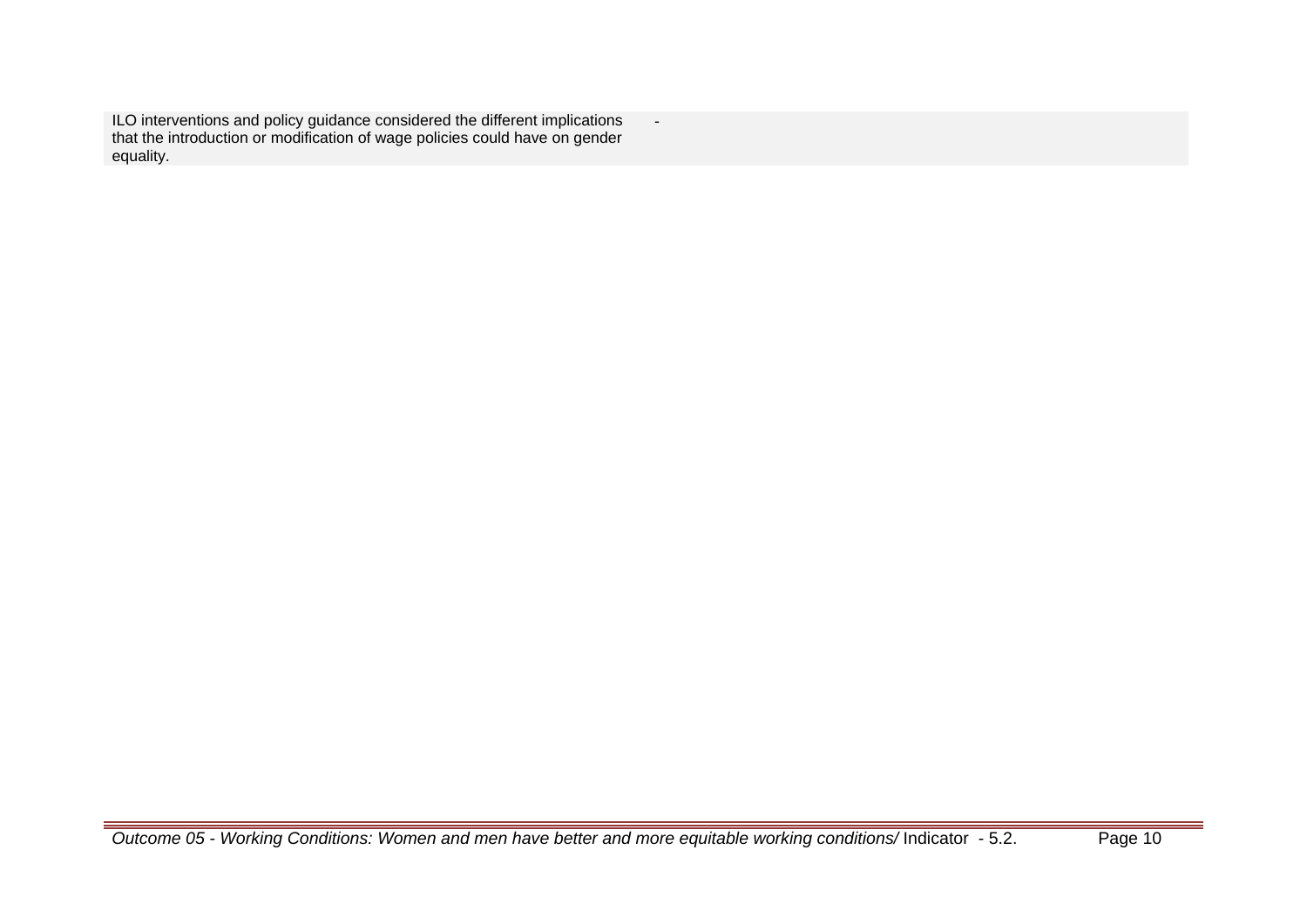### **China/CHN153**

[ACI1] Wage policy implementation framework improved in full interaction with wage negotiation, to contribute to national income distribution reform

The Institute of Population and Labor Economics, Chinese Academy of Social Sciences (CASS-IPLE) conducted the "China Urban Labour Market Survey (CULS) " in 2015, which incorporated a new working conditions module based on the European Working Conditions Survey and provided by the ILO and Eurofound. The survey facilitated the collection, and strengthened the understanding, of wage trends since the collection of wage data were accompanied by questions about working conditions.

The ILO and CASS-IPLE organised a joint workshop in January 2015 on the development of the survey where the ILO provided a sample questionnaire from a survey on working conditions. The IPLE-CASS carried out the CULS4 and included in the survey questionnaire a working conditions module suggested by the ILO.

The survey is expected to be completed by the end of 2015 and a workshop to discuss the preliminary findings is planned.

RBSA funding has contributed to supporting this work and to the achievement of the reported results.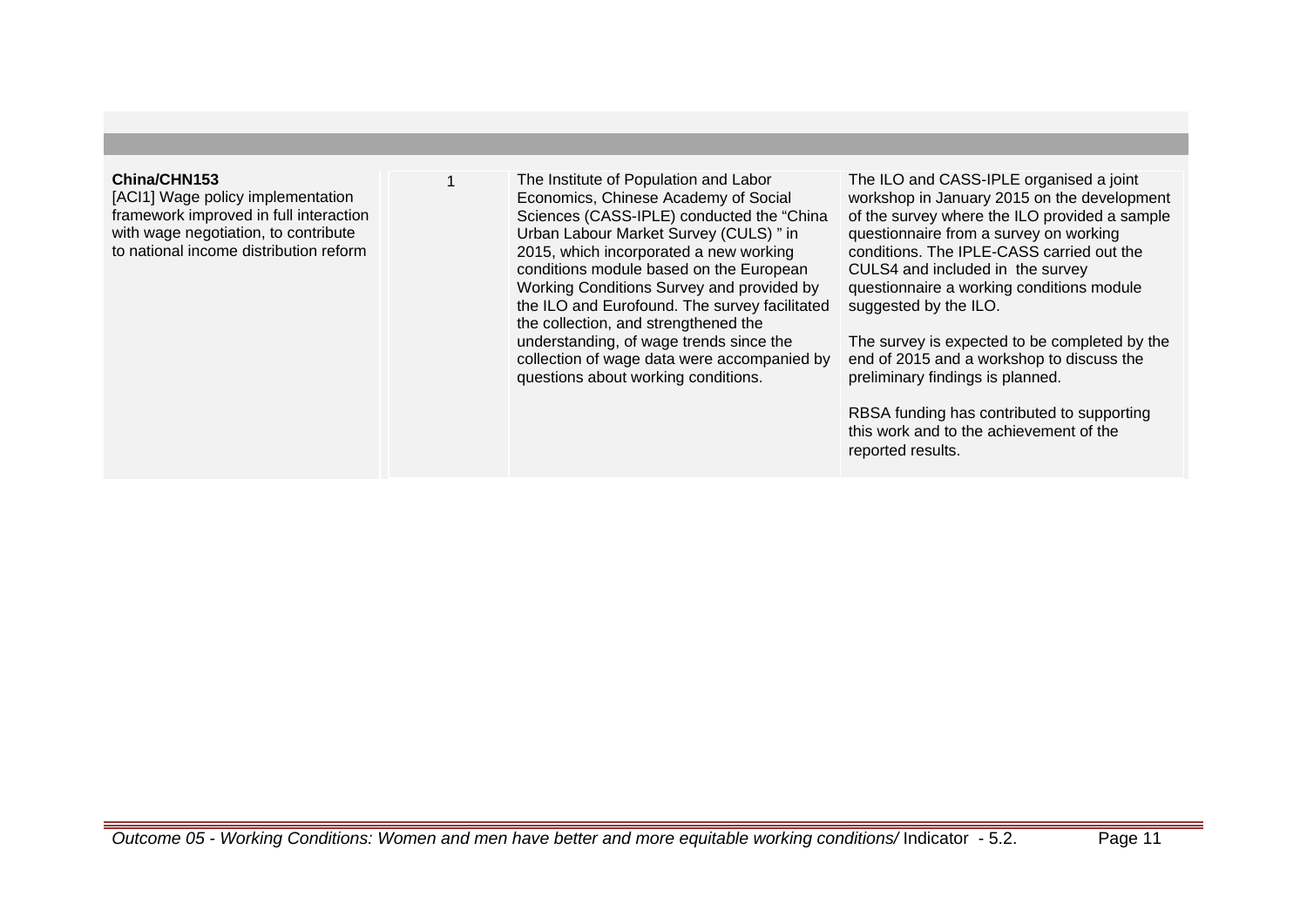| <b>Malaysia/MYS127</b><br>Developed and promoted income<br>security on better wage policies                                                                             | 4 | The ILO implemented a training for the<br>Council members of the National Wage<br>Consultative Council (NWCC) on<br>international and regional experiences and<br>practices on minimum wage adjustments<br>through two major seminars organized by the | The ILO provided extensive technical inputs for<br>two workshops, organized by the NWCC, on:<br>the review of the Minimum Wages Order, held<br>in March 2014, and on the Implementation of<br>Minimum Wages: Lessons Learnt from ASEAN<br>Member States, held in October 2014. |
|-------------------------------------------------------------------------------------------------------------------------------------------------------------------------|---|--------------------------------------------------------------------------------------------------------------------------------------------------------------------------------------------------------------------------------------------------------|--------------------------------------------------------------------------------------------------------------------------------------------------------------------------------------------------------------------------------------------------------------------------------|
|                                                                                                                                                                         |   | Secretariat of the NWCC.<br>Additional CPO Information (This information should only be added when relevant and necessary and should not repeat information already                                                                                    |                                                                                                                                                                                                                                                                                |
| entered under results or ILO contribution)                                                                                                                              |   |                                                                                                                                                                                                                                                        |                                                                                                                                                                                                                                                                                |
| a)Gender equality and non-discrimination                                                                                                                                |   | b) Partnerships (external)                                                                                                                                                                                                                             |                                                                                                                                                                                                                                                                                |
| ILO interventions and policy guidance considered the different implications<br>that the introduction or modification of wage policies could have on gender<br>equality. |   | $\blacksquare$                                                                                                                                                                                                                                         |                                                                                                                                                                                                                                                                                |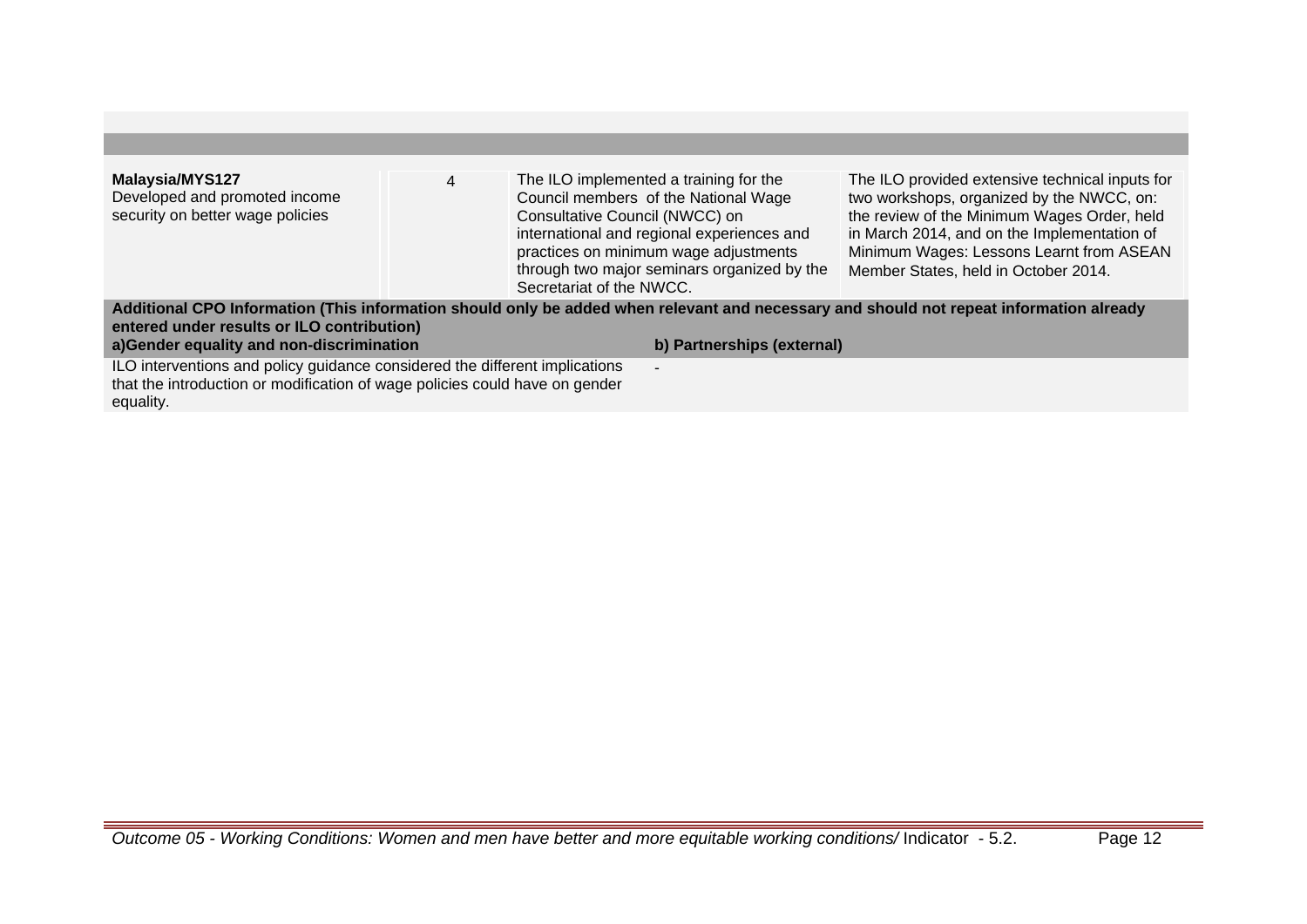| Myanmar/MMR129<br>Improved capacities of tripartite<br>constituents to reform and implement<br>sound wage policies |                | A cost-of-living survey completed by the<br>Ministry of Labour, Employment and Social<br>Security in 2015 to better understand<br>differences in the cost of living across<br>Myanmar.<br>Survey results presented to the National<br>Minimum Wage Committee. | The ILO provided technical advice regarding<br>survey design which informed the design of the<br>cost-of-living survey.                                                                                                                                                                                                                                                                                                                                |
|--------------------------------------------------------------------------------------------------------------------|----------------|---------------------------------------------------------------------------------------------------------------------------------------------------------------------------------------------------------------------------------------------------------------|--------------------------------------------------------------------------------------------------------------------------------------------------------------------------------------------------------------------------------------------------------------------------------------------------------------------------------------------------------------------------------------------------------------------------------------------------------|
|                                                                                                                    | $\overline{2}$ | Minimum wage law enacted on 22 March<br>2013 and corresponding rules issued by the<br>MOLES Union Minister on 12 July 2013. It<br>came into force on 4 June 2013.                                                                                             | In 2013 the ILO provided legal comments on<br>minimum wage legislation.                                                                                                                                                                                                                                                                                                                                                                                |
|                                                                                                                    | 3              | Following the Minimum Wage Law of 2013,<br>the creation of a new tripartite National<br>Minimum Wage Committee (NMWC)<br>responsible for making a recommendation on<br>the new minimum wage.                                                                  | The ILO supported the developed of the newly<br>established committee by providing technical<br>inputs for two NMWC meetings and one public<br>consultation in February 2014 and June 2015.<br>One of these inputs included a study, on the<br>needs of workers in three different localities,<br>financed by the ILO and carried out by the<br>Myanmar Development Resource Institute -<br>Centre for Economic and Social Development<br>(MDRI-CESD). |
|                                                                                                                    | $\overline{4}$ | The ILO implemented training for constituents<br>on international practices and principles for<br>minimum wage setting.                                                                                                                                       | The ILO provided three separate trainings for<br>employers and two trainings for trade unions<br>on the basic principles for minimum wage<br>setting and international experience in March<br>2014, August 2014, and January 2015,<br>respectively.                                                                                                                                                                                                    |

**Additional CPO Information (This information should only be added when relevant and necessary and should not repeat information already entered under results or ILO contribution)**

Outcome 05 - Working Conditions: Women and men have better and more equitable working conditions/ Indicator - 5.2. Page 13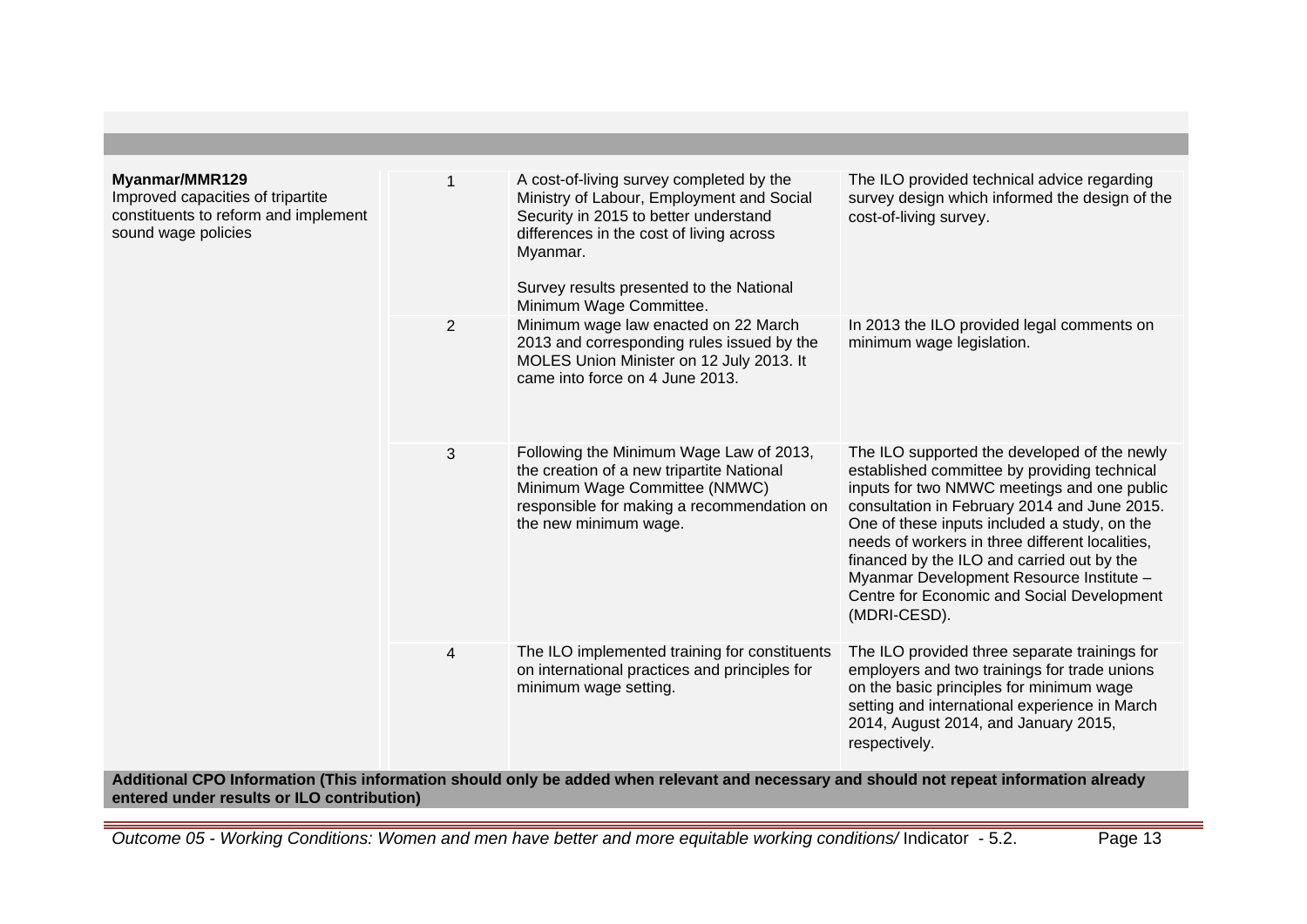| a) Gender equality and non-discrimination                                                                                                                               | b) Partnerships (external) |
|-------------------------------------------------------------------------------------------------------------------------------------------------------------------------|----------------------------|
| ILO interventions and policy guidance considered the different implications<br>that the introduction or modification of wage policies could have on gender<br>equality. |                            |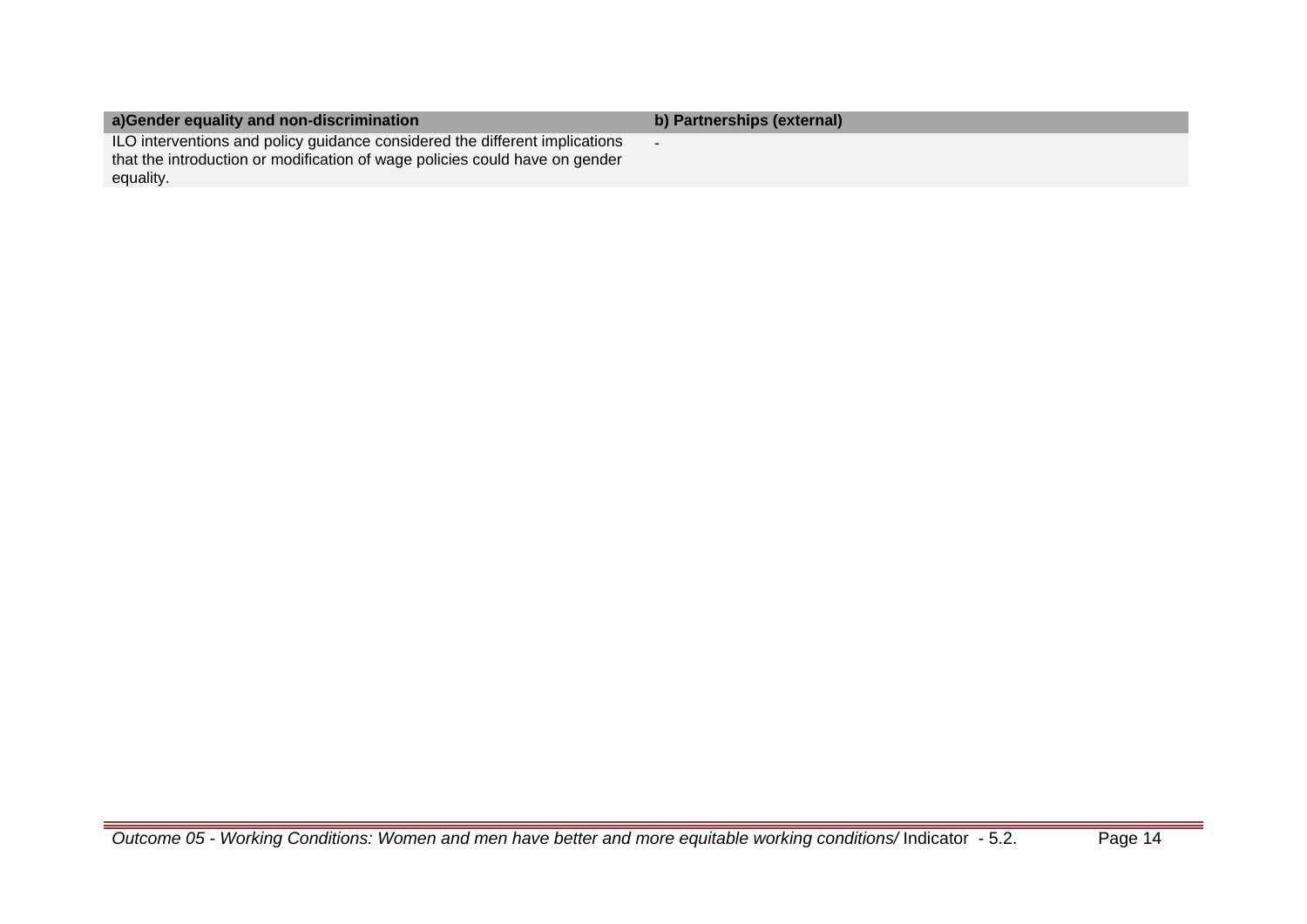| <b>Viet Nam/VNM106</b><br>More effective wage fixing<br>mechanism designed to support<br>Vietnam's reform process |                | Methods for determining minimum living<br>needs of workers in Viet Nam (one criterion<br>for minimum wage fixing), reviewed by the<br>National Wage Council (NWC).<br>The impact of minimum wage adjustments on<br>labour market outcomes in Viet Nam<br>assessed. | The ILO commissioned and provided technical<br>comments on a study on different methods to<br>determine minimum living needs in Viet Nam.<br>The study appraised the three available<br>minimum living needs estimates, explained<br>reasons for differences and made suggestions<br>on how these estimates could be improved.<br>Based on this study, the NWC commissioned<br>another study - which incorporated findings<br>from the previous ILO study - and formulated a<br>new method. The NWC discussed and<br>validated this new method during a meeting in<br>August 2015 and agreed to use it in future<br>minimum wage deliberations.<br>In order to assess the impact of the minimum<br>wage in the labour market, the ILO also<br>commissioned and provided technical<br>comments on two other studies for the NWC<br>which considered the effect of the minimum<br>wage on employment, labour productivity, the<br>profit share, and minimum to average wage<br>ratio. Findings from these two studies informed<br>the Council's 2015 deliberations on the<br>minimum wage levels for 2016. |
|-------------------------------------------------------------------------------------------------------------------|----------------|--------------------------------------------------------------------------------------------------------------------------------------------------------------------------------------------------------------------------------------------------------------------|----------------------------------------------------------------------------------------------------------------------------------------------------------------------------------------------------------------------------------------------------------------------------------------------------------------------------------------------------------------------------------------------------------------------------------------------------------------------------------------------------------------------------------------------------------------------------------------------------------------------------------------------------------------------------------------------------------------------------------------------------------------------------------------------------------------------------------------------------------------------------------------------------------------------------------------------------------------------------------------------------------------------------------------------------------------------------------------------------------|
|                                                                                                                   | $\overline{2}$ | The Government signed an action plan in<br>November 2015 to study the ratification of the<br>Protection of Wages Convention, 1949 (No.<br>95), and the Minimum Wage Fixing<br>Convention, 1970 (No. 131).                                                          | The ILO provided both financial and technical<br>support for the "National Wage Conference:<br>Viet Nam wage policy in the context of a<br>market economy and economic integration in<br>November 2014" which informed the<br>development of the action plan. The<br>conference promoted improved wage policy                                                                                                                                                                                                                                                                                                                                                                                                                                                                                                                                                                                                                                                                                                                                                                                            |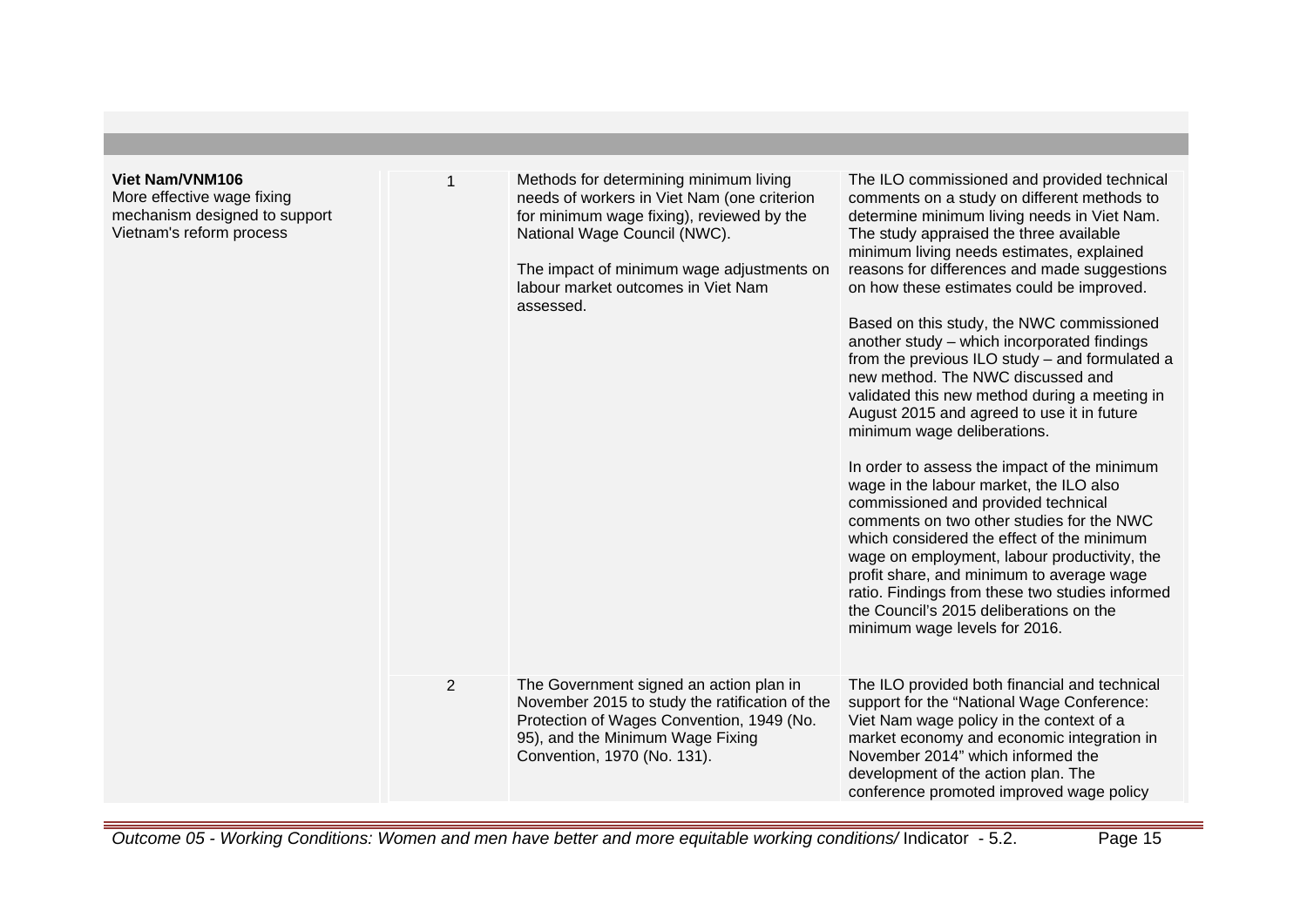|   |                                                                                                                                                                                                                                                                                                                                                                                                                                                                                                                                                                  | and practice in the context of evolving labour<br>market governance and deepening economic<br>integration.                                                                                                                                                                                                                                                                                                                                                                                                                                                                                                                                        |
|---|------------------------------------------------------------------------------------------------------------------------------------------------------------------------------------------------------------------------------------------------------------------------------------------------------------------------------------------------------------------------------------------------------------------------------------------------------------------------------------------------------------------------------------------------------------------|---------------------------------------------------------------------------------------------------------------------------------------------------------------------------------------------------------------------------------------------------------------------------------------------------------------------------------------------------------------------------------------------------------------------------------------------------------------------------------------------------------------------------------------------------------------------------------------------------------------------------------------------------|
| 3 | Operations of the tripartite Technical<br>Committee of the NWC improved.<br>Organizational structure of the tripartite<br>National Wage Council was reviewed. It was<br>proposed that institutional change of the<br>NWC would take place to include voices from<br>relevant ministries and independent<br>specialists.<br>Collective bargaining pilots across multiple<br>enterprises at 5 industrial zones provided<br>practical experience to feed into VGCL,<br>MOLISA and VCCI policy formulation on<br>collective bargaining, including future<br>decrees. | The ILO provided inputs to both: an NWC<br>Technical Committee meeting in April 2014 and<br>its report on socio-economic conditions and<br>impacts of minimum wage adjustment.<br>The ILO provided technical inputs and financial<br>support for the NWC to conduct a study tour of<br>the Singapore National Wages Council in<br>January 2014.<br>The ILO provided technical inputs for the 1st<br>plenary meeting of the NWC in 2014 on<br>minimum wage adjustment proposals.<br>The ILO provided technical advice to the 5<br>industrial zone pilots, training for the industrial<br>zone unions and participating enterprise trade<br>unions. |
| 4 | Technical capacity of minimum wage<br>deliberation and determination is improved.                                                                                                                                                                                                                                                                                                                                                                                                                                                                                | With the support of the Government of the<br>United States of America, Department of<br>Labour, ILO provided technical support for<br>various activities which improved constituents'<br>capacity on wage policy matters. These<br>included:<br>(i) information sharing between the Viet Nam<br>National Wage Council, Bangladesh minimum<br>wage board, and Myanmar wage policymakers<br>in 2014.<br>(ii) a training workshop for Viet Nam trade<br>unions on minimum living needs and minimum                                                                                                                                                   |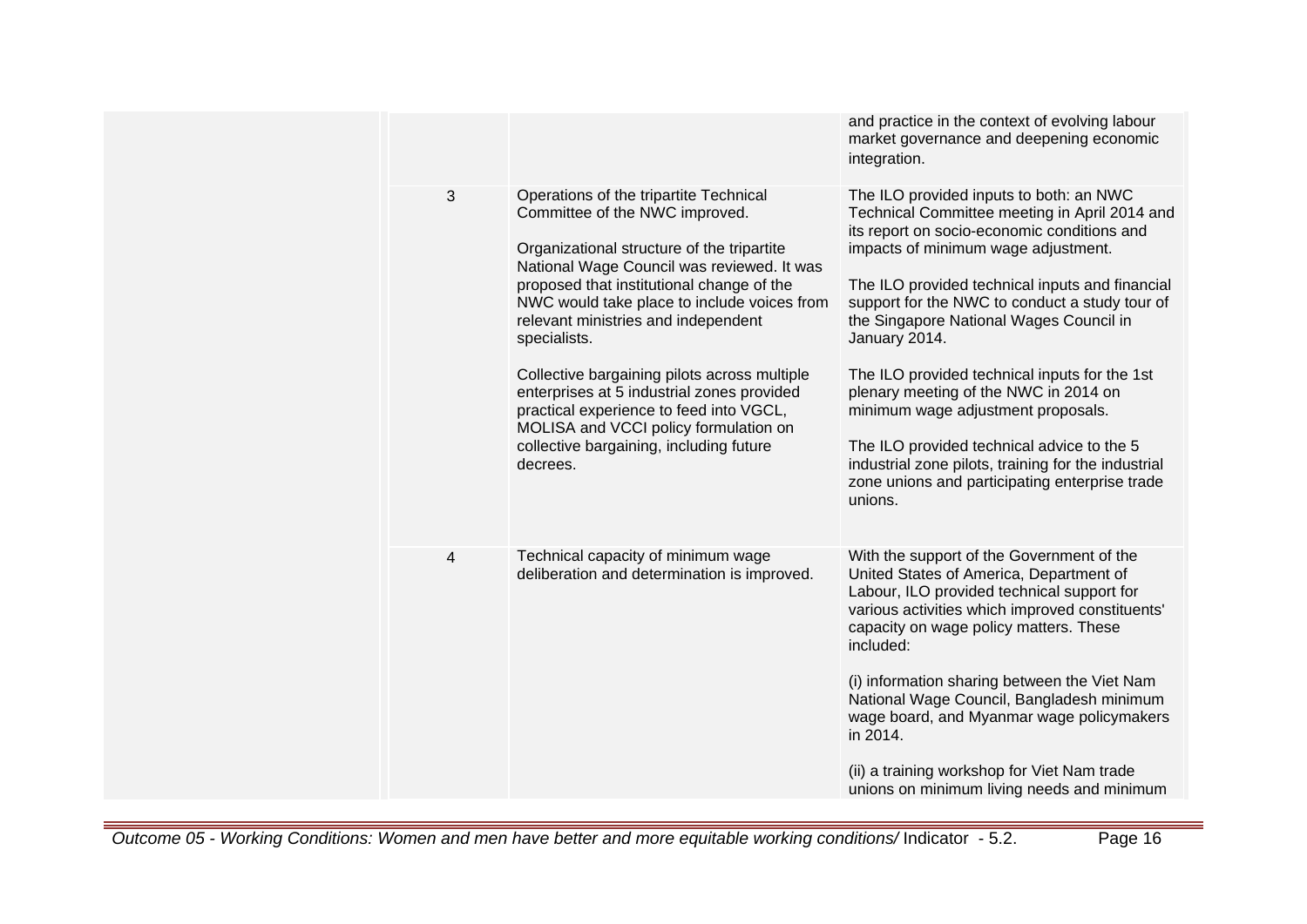|  | wage fixing: experiences of ACTU in June<br>2014.                                                      |
|--|--------------------------------------------------------------------------------------------------------|
|  | (iii) A roundtable discussion with employers'<br>organizations on minimum wage fixing in June<br>2014. |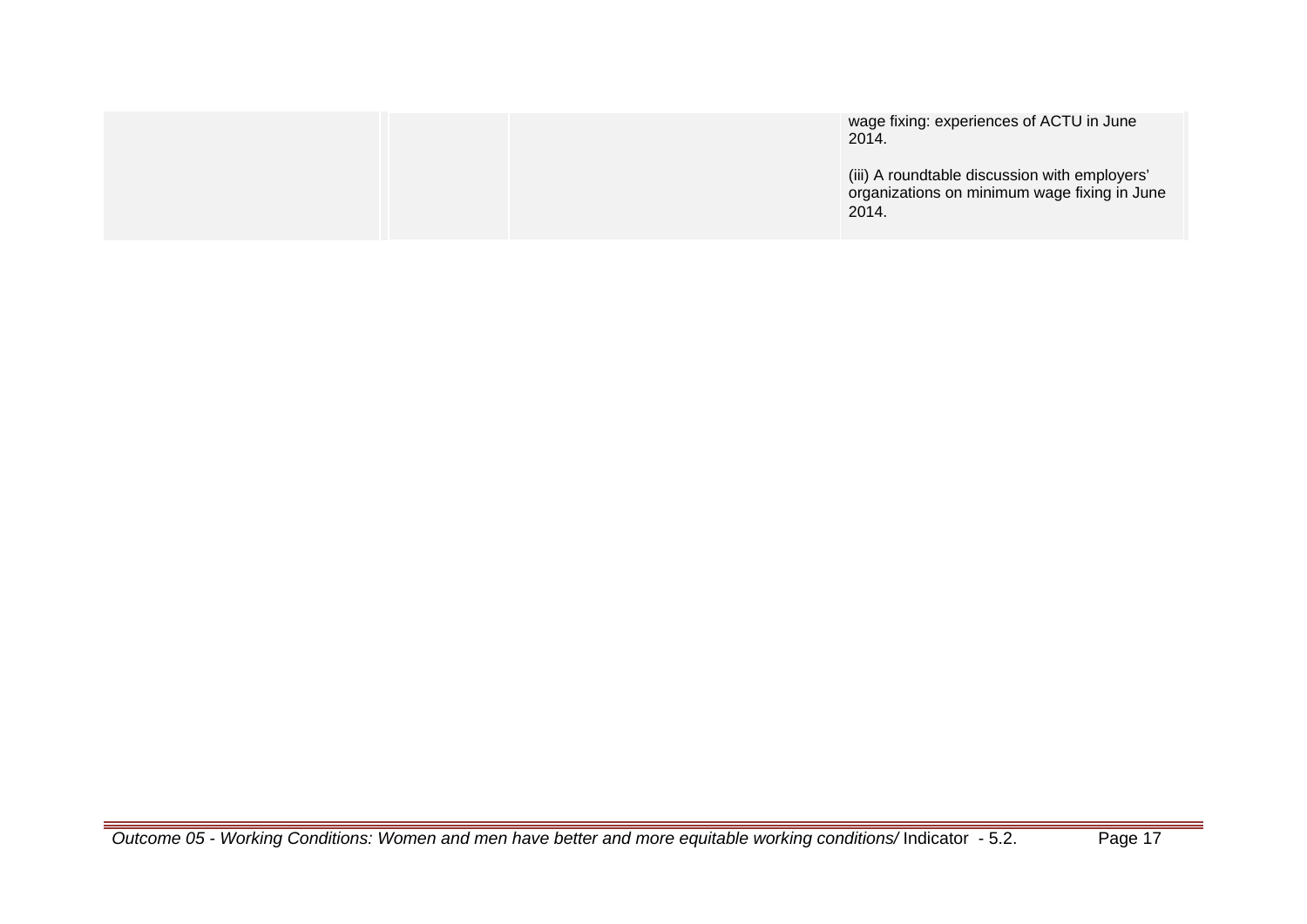| Indonesia/IDN155<br>[ACI4] Reviewed the wages fixing<br>system, including on minimum wages | 3 | In 2014, the Ministry of Manpower, together<br>with the Coordinating Ministry for Economic<br>Affairs, the employers' organization<br>(APINDO) and trade unions piloted a new<br>wage bargaining concept, "Productivity Gains<br>Sharing" in nine SMEs in various sectors<br>throughout Indonesia as an alternative wage<br>system (which used the ILO's SCORE<br>methodology).<br>The Government published the results of the<br>pilot as an example of good practice. The<br>productivity gains sharing model supported<br>the creation of good industrial relations and<br>partnership between workers and<br>management at the company level. | With support from the Government of<br>Germany, the ILO provided technical inputs<br>and commented on the Government's<br>proposed formula on productivity gain sharing;<br>the Government incorporated the ILO's<br>comments into the pilot.<br>In addition, the ILO facilitated the consultation<br>process between the Ministry, unions and<br>employers' organizations on the<br>implementation of the pilot.<br>RBSA funding has contributed to supporting<br>this work and to the achievement of the<br>reported results. |
|--------------------------------------------------------------------------------------------|---|---------------------------------------------------------------------------------------------------------------------------------------------------------------------------------------------------------------------------------------------------------------------------------------------------------------------------------------------------------------------------------------------------------------------------------------------------------------------------------------------------------------------------------------------------------------------------------------------------------------------------------------------------|---------------------------------------------------------------------------------------------------------------------------------------------------------------------------------------------------------------------------------------------------------------------------------------------------------------------------------------------------------------------------------------------------------------------------------------------------------------------------------------------------------------------------------|
|                                                                                            | 4 | The ILO provided training on minimum wage<br>setting and adjusting in 2015 for tripartite<br>members of the wages council, responsible<br>for giving recommendation to the<br>Government for setting and adjusting<br>minimum wages. 150 participants were<br>trained.                                                                                                                                                                                                                                                                                                                                                                            | With support from the Government of<br>Germany, the ILO provided 4 trainings (two<br>tripartite and two for the unions) on minimum<br>wages and wage policies both at the national<br>level and provincial level (West Java) in<br>February and October 2014, and June 2015.<br>RBSA funding has contributed to supporting<br>this work and to the achievement of the<br>reported results.                                                                                                                                      |
| entered under results or ILO contribution)                                                 |   | Additional CPO Information (This information should only be added when relevant and necessary and should not repeat information already                                                                                                                                                                                                                                                                                                                                                                                                                                                                                                           |                                                                                                                                                                                                                                                                                                                                                                                                                                                                                                                                 |
| a)Gender equality and non-discrimination                                                   |   | b) Partnerships (external)                                                                                                                                                                                                                                                                                                                                                                                                                                                                                                                                                                                                                        |                                                                                                                                                                                                                                                                                                                                                                                                                                                                                                                                 |
| ILO interventions and policy guidance considered the different implications                |   |                                                                                                                                                                                                                                                                                                                                                                                                                                                                                                                                                                                                                                                   |                                                                                                                                                                                                                                                                                                                                                                                                                                                                                                                                 |

ILO interventions and policy guidance considered the different implications that the introduction or modification of wage policies could have on gender equality.

Outcome 05 - Working Conditions: Women and men have better and more equitable working conditions/ Indicator - 5.2. Page 18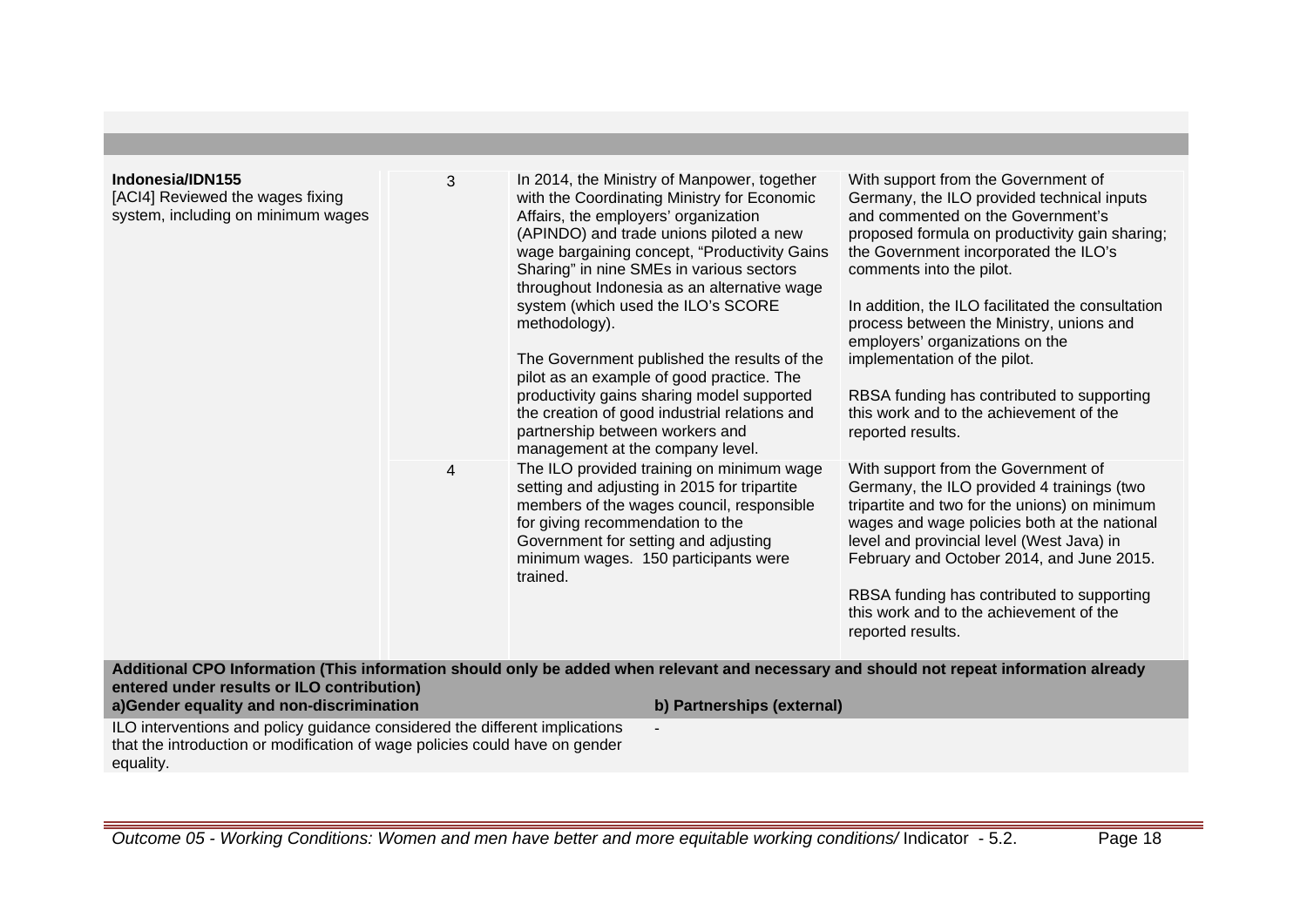| <b>Europe and Central Asia</b>                                                                                                                                          |                                                                                                                                                                                                                                                                                                                                                                                                                                                                                                    |                                                                                                                                                                                                                                                          |
|-------------------------------------------------------------------------------------------------------------------------------------------------------------------------|----------------------------------------------------------------------------------------------------------------------------------------------------------------------------------------------------------------------------------------------------------------------------------------------------------------------------------------------------------------------------------------------------------------------------------------------------------------------------------------------------|----------------------------------------------------------------------------------------------------------------------------------------------------------------------------------------------------------------------------------------------------------|
| Albania/ALB131<br>Significant progress is made towards<br>promoting sound wage policies,<br>equal pay and non-discrimination at<br>work.                                | In 2015, INSTAT published data on labour<br>costs (which include wages) for the first time,<br>using a national labour cost survey<br>conducted in 2012/13.<br>For the first time, it also published data on<br>average wages for the national economy (as<br>opposed to only the public sector) in its 2014<br>Labour Market publication.<br>The on-going work of the policy groups<br>informed the initiative to launch the labour<br>cost survey and publish data at the<br>economy-wide level. | The ILO provided technical support to the<br>policy groups to improve their<br>recommendations. It also provided financial<br>support and assisted with the design and<br>organization of a Conference held on<br>sustainable wages policy in July 2014. |
| entered under results or ILO contribution)<br>a)Gender equality and non-discrimination                                                                                  | Additional CPO Information (This information should only be added when relevant and necessary and should not repeat information already<br>b) Partnerships (external)                                                                                                                                                                                                                                                                                                                              |                                                                                                                                                                                                                                                          |
| ILO interventions and policy guidance considered the different implications<br>that the introduction or modification of wage policies could have on gender<br>equality. |                                                                                                                                                                                                                                                                                                                                                                                                                                                                                                    |                                                                                                                                                                                                                                                          |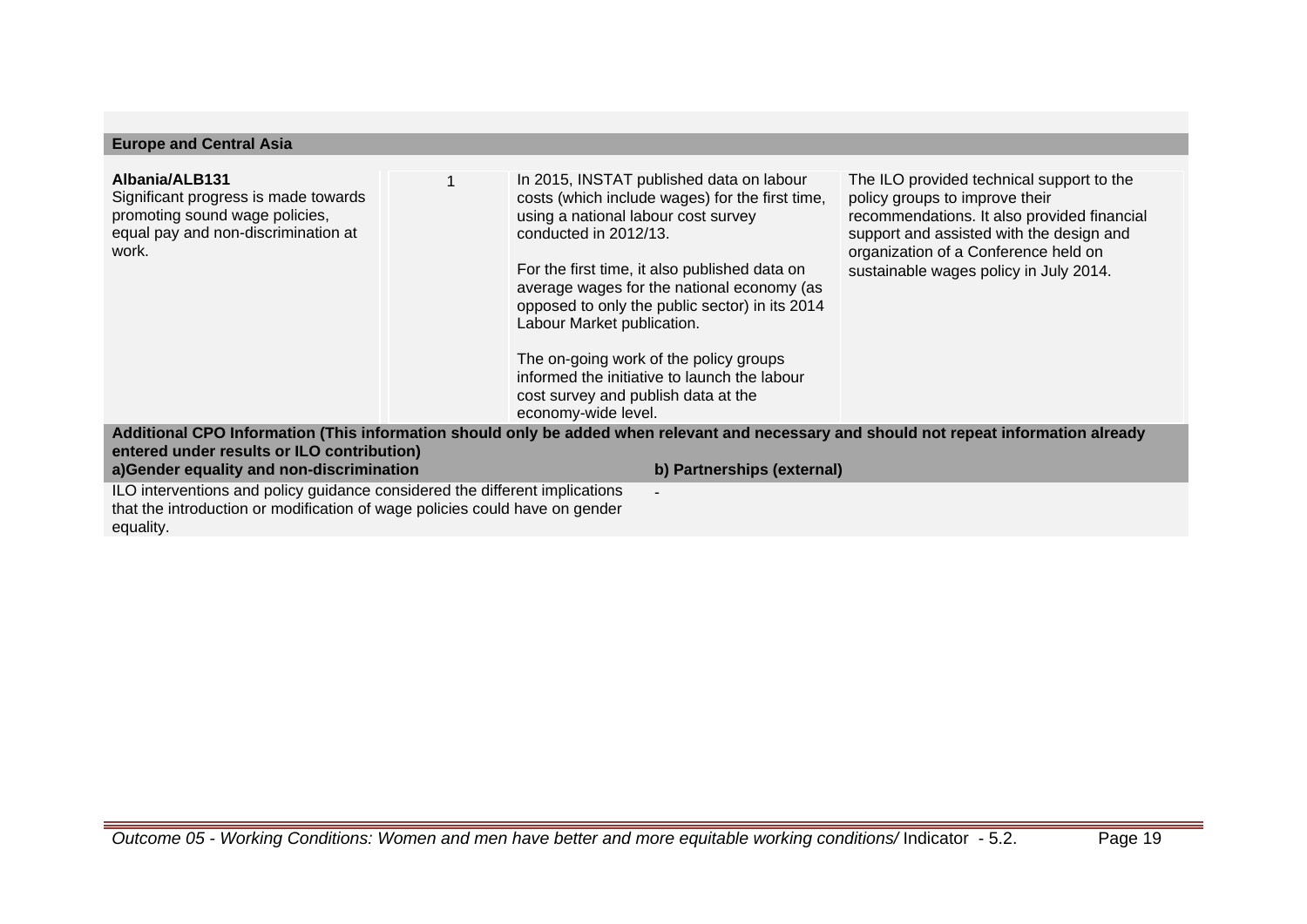| <b>Bulgaria/BGR128</b><br>Constituents generate knowledge to<br>promote equitable working conditions                                                                    | 4 | ILO trained tripartite constituents trained on<br>minimum wage setting and adjusting in May<br>2015. 22 participants were trained. |                            | As part of capacity building for constituents, the<br>ILO provided a tripartite training on minimum<br>wage-setting.<br>ILO commissioned and conducted two studies<br>which fed into the training. The first<br>commissioned study provided a comparative<br>analysis of minimum wage setting and<br>adjusting, as well as the involvement of social<br>partners, in Europe. The second study written<br>by the ILO focused exclusively on setting and<br>adjusting minimum wages in Bulgaria. |
|-------------------------------------------------------------------------------------------------------------------------------------------------------------------------|---|------------------------------------------------------------------------------------------------------------------------------------|----------------------------|------------------------------------------------------------------------------------------------------------------------------------------------------------------------------------------------------------------------------------------------------------------------------------------------------------------------------------------------------------------------------------------------------------------------------------------------------------------------------------------------|
|                                                                                                                                                                         |   |                                                                                                                                    |                            |                                                                                                                                                                                                                                                                                                                                                                                                                                                                                                |
| entered under results or ILO contribution)                                                                                                                              |   |                                                                                                                                    |                            | Additional CPO Information (This information should only be added when relevant and necessary and should not repeat information already                                                                                                                                                                                                                                                                                                                                                        |
| a)Gender equality and non-discrimination                                                                                                                                |   |                                                                                                                                    | b) Partnerships (external) |                                                                                                                                                                                                                                                                                                                                                                                                                                                                                                |
|                                                                                                                                                                         |   |                                                                                                                                    |                            |                                                                                                                                                                                                                                                                                                                                                                                                                                                                                                |
| ILO interventions and policy guidance considered the different implications<br>that the introduction or modification of wage policies could have on gender<br>equality. |   | $\blacksquare$                                                                                                                     |                            |                                                                                                                                                                                                                                                                                                                                                                                                                                                                                                |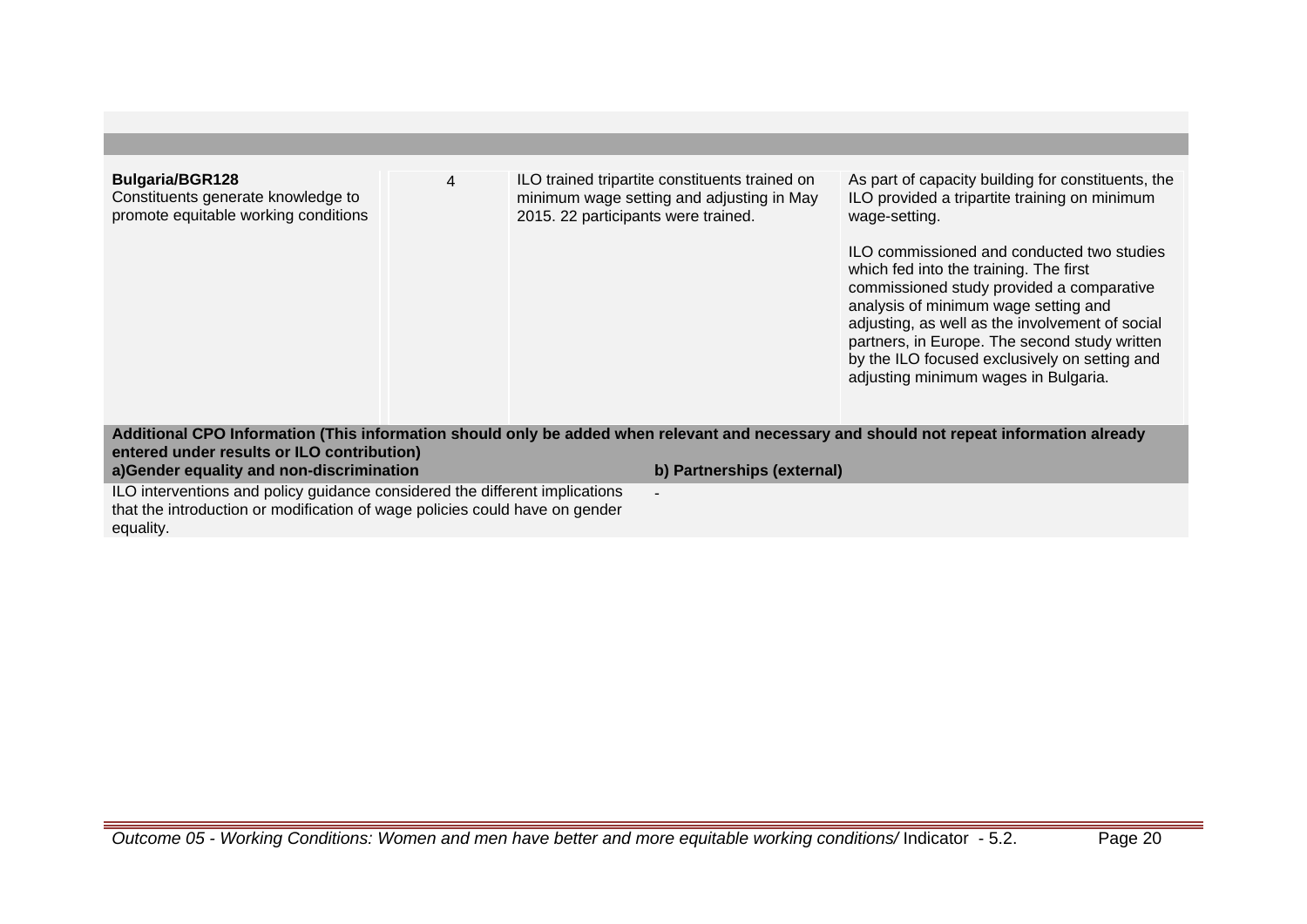| Armenia/ARM130<br>Public governance system reformed,<br>with particular focus on a unified and<br>fair remuneration | $\overline{2}$ | A legislative amendment adopted by the<br>Government (in June and in December<br>2014).<br>The Law on "Amendments in the Law of the<br>RA on the Payment of Servants Occupying<br>State Positions" reflected ILO<br>recommendations related to the coefficients<br>which would determine the wage rates of<br>several new positions. Five new position<br>coefficients were added in the new payment<br>scale.<br>The application of a complex methodology<br>which led to changes to public servants'<br>payment system. Some elements of the<br>methodology were included in the<br>Government decision N 1420-N "On the<br>changes of the servants occupying state<br>position basic salaries' and basic wage rates'<br>calculation coefficients, the Procedure of the<br>implementation of labour market analysis<br>according to specializations and the forms for<br>submission of the information required for<br>that analysis" and amendments to the<br>Government decision N 1676-N (20<br>December, 2012). | The ILO conducted a study which analysed the<br>current public sector pay regime and proposed<br>new means to improve it. The National<br>Assembly incorporated the recommended<br>changes into its public sector pay revision.<br>RBSA funding has contributed to supporting<br>this work and to the achievement of the<br>reported results. |
|---------------------------------------------------------------------------------------------------------------------|----------------|-----------------------------------------------------------------------------------------------------------------------------------------------------------------------------------------------------------------------------------------------------------------------------------------------------------------------------------------------------------------------------------------------------------------------------------------------------------------------------------------------------------------------------------------------------------------------------------------------------------------------------------------------------------------------------------------------------------------------------------------------------------------------------------------------------------------------------------------------------------------------------------------------------------------------------------------------------------------------------------------------------------------------|-----------------------------------------------------------------------------------------------------------------------------------------------------------------------------------------------------------------------------------------------------------------------------------------------------------------------------------------------|
|                                                                                                                     | 4              | The ILO trained officials from the Ministry of<br>Labour, responsible for public sector pay<br>revision, on public sector pay and job<br>evaluation methodologies. 20 officials were<br>trained as part of the process.                                                                                                                                                                                                                                                                                                                                                                                                                                                                                                                                                                                                                                                                                                                                                                                               | The ILO provided a training for Ministry of<br>Labour officials on public sector pay and job<br>evaluation methodologies in September 2015.<br>RBSA funding has contributed to supporting<br>this work and to the achievement of the<br>reported results.                                                                                     |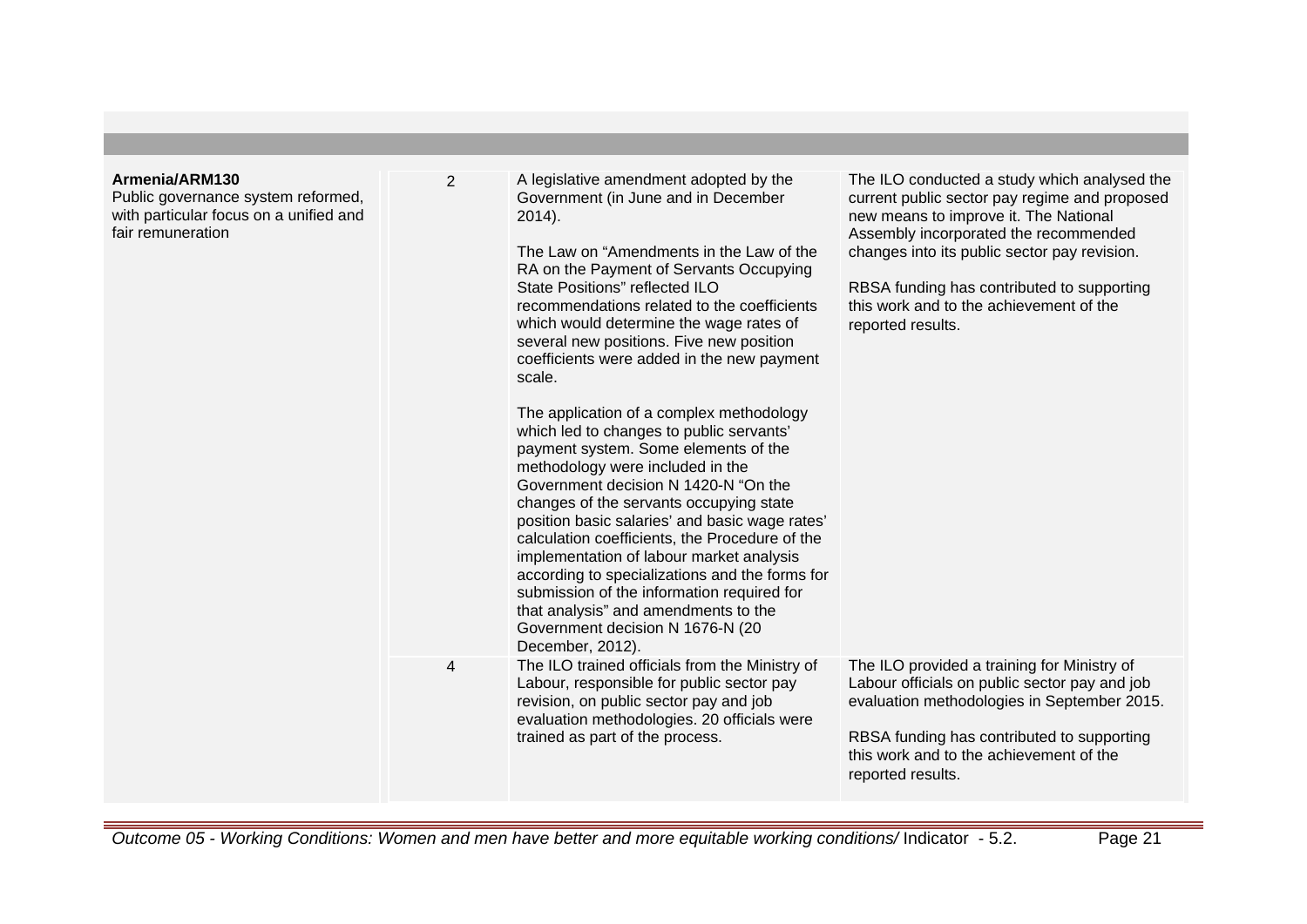| Azerbaijan/AZE999                                                                                                                                                                                                                                               | 4 | participants were trained. | The ILO trained constituents on minimum<br>wage setting and adjusting in March 2015. 45 | The ILO provided a tripartite training on<br>minimum wage-setting. |
|-----------------------------------------------------------------------------------------------------------------------------------------------------------------------------------------------------------------------------------------------------------------|---|----------------------------|-----------------------------------------------------------------------------------------|--------------------------------------------------------------------|
| Additional CPO Information (This information should only be added when relevant and necessary and should not repeat information already<br>entered under results or ILO contribution)<br>a)Gender equality and non-discrimination<br>b) Partnerships (external) |   |                            |                                                                                         |                                                                    |
| ILO interventions and policy guidance on minimum wages included the<br>implications that the introduction or modification of wage policies could have<br>on gender wage equality.                                                                               |   |                            |                                                                                         |                                                                    |